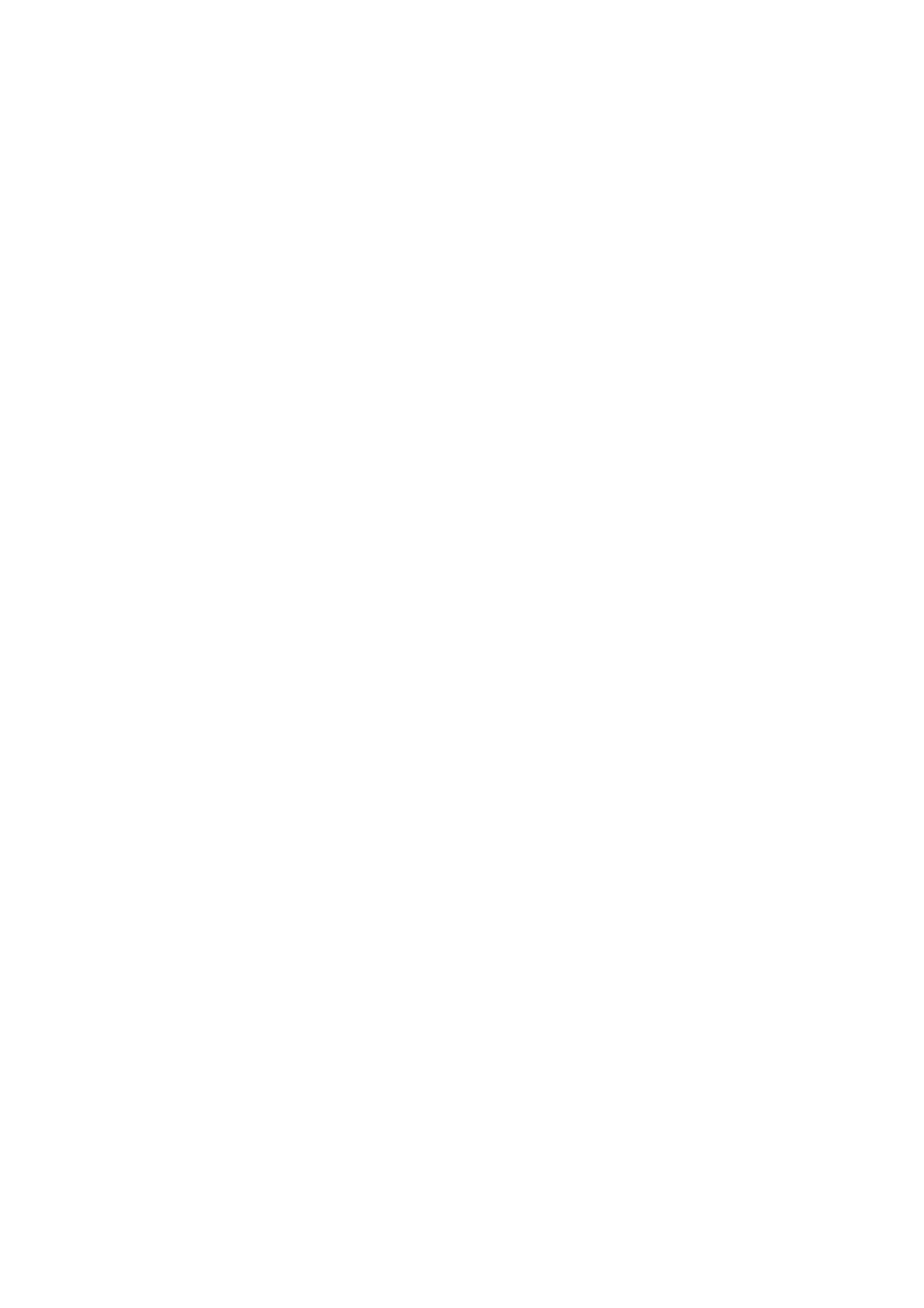**Response of the Government of Finland to the report on the visit carried out by the European Committee for the Prevention of Torture and Inhuman or Degrading Treatment or Punishment (CPT) from 7 to 17 September 2003**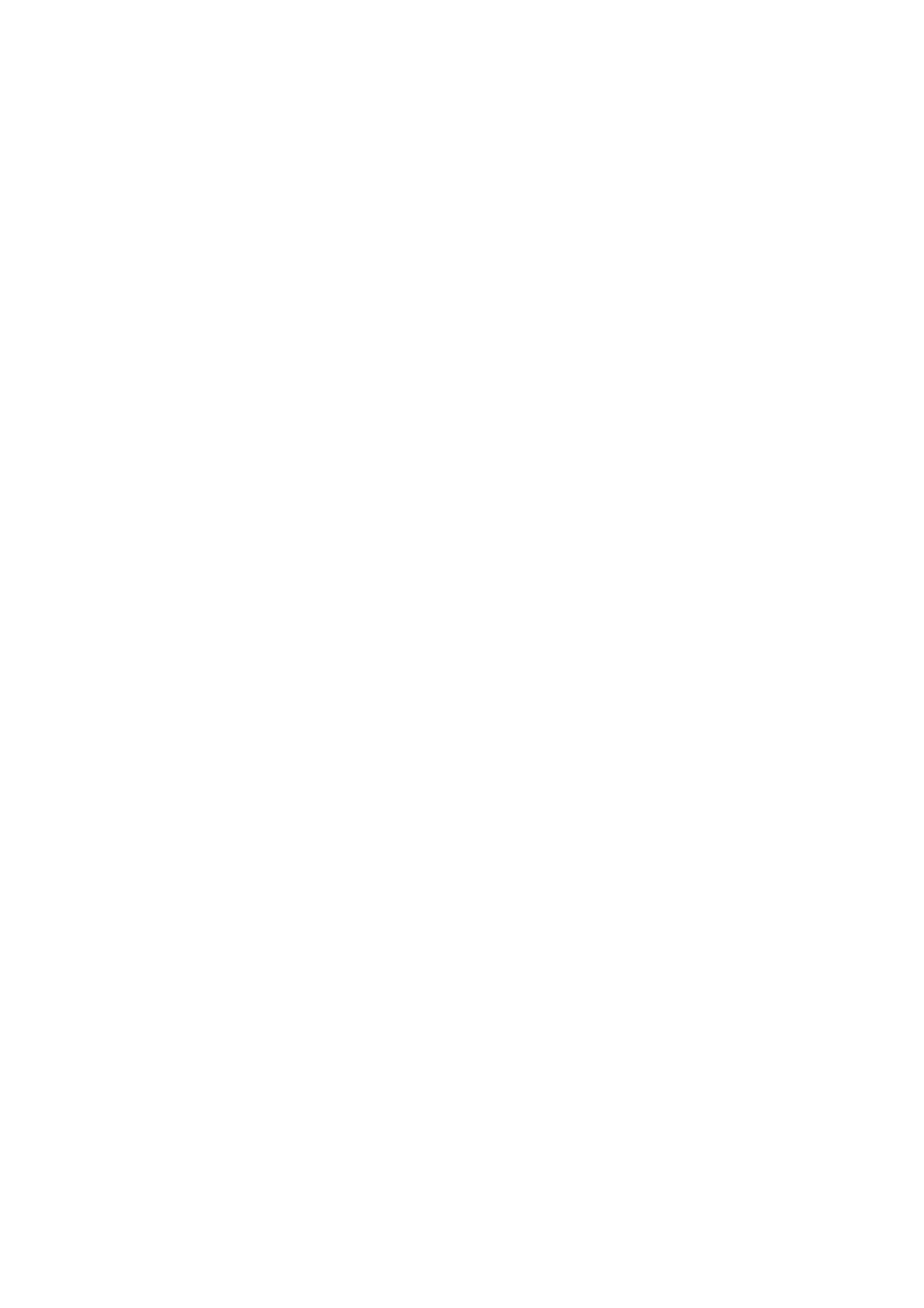# **Introduction**

This contains the response of the Government of Finland to the recommendations, comments and requests for further information included in the report on the visit carried out by the European Committee for the Prevention of Torture and Inhuman or Degrading Treatment or Punishment (CPT) from 7 to 17 September 2003. The report of the CPT was adopted on 8 April 2004.

The interim report includes responses to all the items presented in the summary of the Committee report. For the sake of clarity, the same headings have been used and the same order has been followed in the response as in the Appendix to the report of the Committee.

The Government of Finland values highly all the useful recommendations and comments of the CPT, which will further the Finnish authorities in the development of the conditions of the detained.

The Government of Finland wishes to thank, for its part, the CPT for the good and smooth co-operation regarding all issues relating to the visit.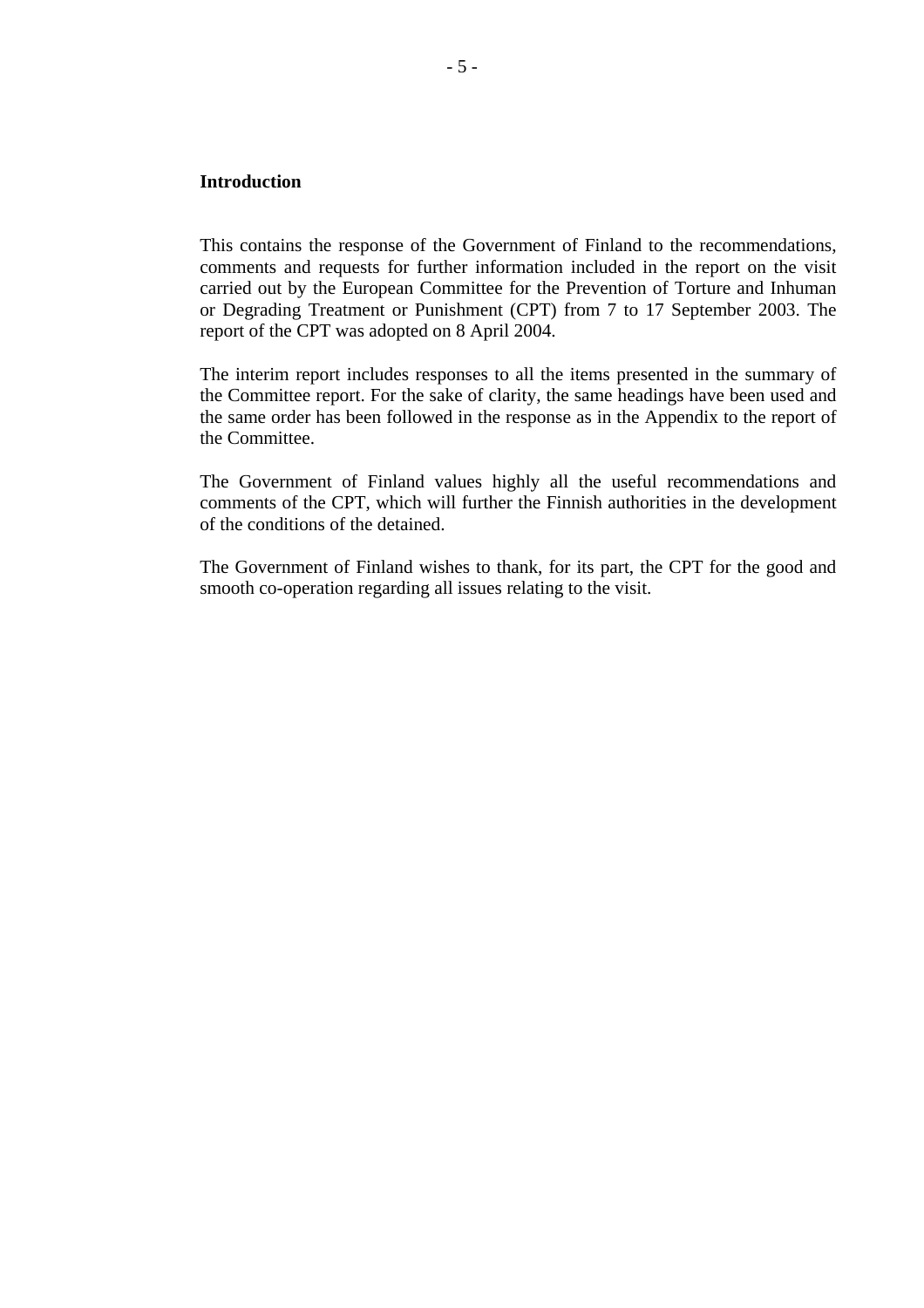#### **Police establishments**

#### **Preliminary remarks**

#### Requests for information

- **More precise information about the proposed new legislation according to which the court when deciding on or extending the preventive measure of remand in custody must also systematically take a reasoned decision on the place where such custody is to be carried out, as well as the envisaged date of its entry into force (paragraph 8).** 

> An extensive overall reform regarding the enforcement of imprisonment and the implementation of remand imprisonment is under preparation in Finland, comprising of a new Prison Act and a new Act on Remand Imprisonment. Government proposals are to be submitted to Parliament in the autumn of 2004. In the same context, an Act on the Treatment of Persons in Police Custody is meant to be submitted to Parliament and it will include provisions on the treatment of persons who have been detained, arrested and kept in police custody. The aim is to issue to Parliament simultaneously with these Government Proposals a Government proposal regarding the organisation and structure of the Prison Service, whereby five regional prisons will be established in Finland.

> The CPT has in its earlier reports paid attention to the fact that, in Finland, remand prisoners are kept in police prisons also after the trial on imprisonment. The CPT has recommended that remand prisoners be transferred to establishments maintained by the Prison Service whenever permitted by distances. At the moment, the Act does not stipulate a maximum period for keeping remand prisoners in police prisons.

> Chapter 2, section 1 of the proposed Act on Remand Imprisonment would provide for the placement of remand prisoners. The primary placement of a remand prisoner would be the prison functioning as a remand prison closest to the court handling the charges or another prison operating as the remand prison of a regional prison. The proposed provision would amend section 1, subsection 1 of the Act on Remand Imprisonment in force, according to which a remand prisoner may also be placed in police detention facilities approved by the Ministry of Justice.

> Subject to the grounds specified in detail in the Act, a remand prisoner could, in derogation from the main rule, also be placed in police detention facilities. The preconditions would be that the placement is necessary in order to segregate the remand prisoner or for security reasons or if the solving of the crime so requires for special reasons. According to the Government Proposal, the necessity precondition should be considered separately in each case taking into account the grounds for the imprisonment, the nature of the crime, the stage of the pre-trial investigation and the need to secure the pre-trial investigation.

> As remand prisoners cannot in practice be segregated from others in the same manner in prisons, the need to place the remand prisoner in a police prison is most often due to the need to segregate the remand prisoner at the early stages of the pre-trial investigation. Placement in a police prison may be necessary for example in large criminal cases where there is a danger that evidence is destroyed or that witnesses or the other suspects in the same case are influenced.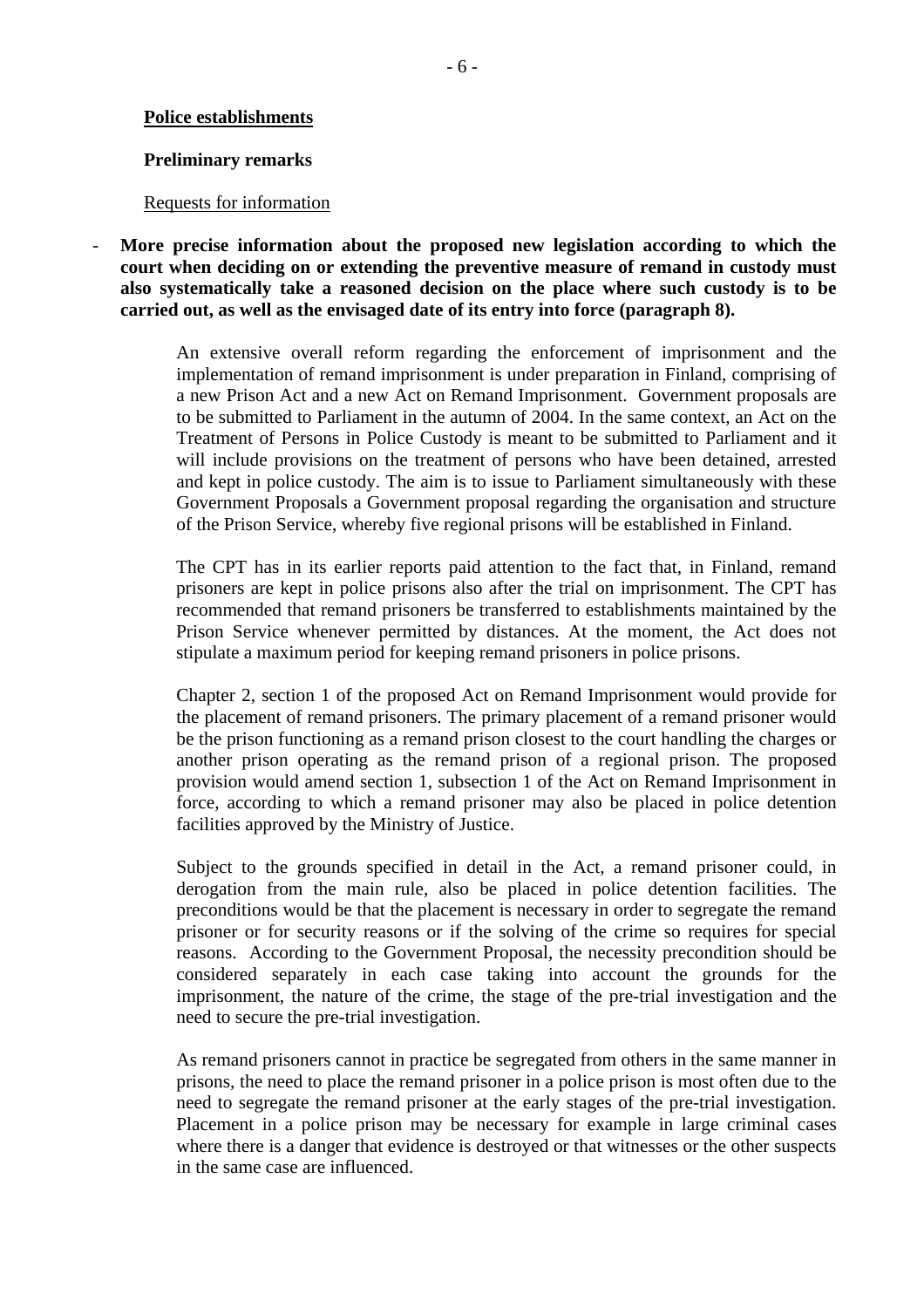Especially at the early stages of remand imprisonment, when the pre-trial investigation of a crime has just been started and hearings take place daily, the solving of the crime may especially require placement in police detention facilities. Security usually refers to the personal safety of a remand prisoner.

The proposed section also proposes that a remand prisoner could not be kept in a police prison longer than for four weeks except for a very weighty reason. These reasons include for example a situation where a remand prisoner has been imprisoned suspected of an extensive or complex criminal case with many parties. Also a serious crime could come into question. Also the own request of the remand prisoner could be considered a very weighty reason in a situation where the remand prisoner has reason to fear for his own safety.

The placement of a remand prisoner would, according to the proposal, be decided by the court handling the imprisonment like today. The court should, however, examine the grounds for the placement more carefully than today.

The proposed section would further provide that if a remand prisoner is placed in a police prison, the placement and the grounds thereto should be reviewed in connection with the re-handling of the imprisonment provided for in chapter 1, section 22 of the Act on Coercive Measures (646/2003).

The purpose is for these Acts to enter into force in 2006.

# **Safeguards against ill-treatment**

#### Recommendations

- The period during which an apprehended/arrested person can be denied the right **to notify his next-of-kin or another appropriate person of his situation be shortened substantially (e.g. to 48 hours) (paragraph 12).**
- The types of situation in which the exercise of the right of notification of custody **may be delayed be spelt out more clearly (paragraph 12).**

According to chapter 1, section 7, subsection 2 of the Act on Coercive Measures (450/1987), a relative or another close contact of the arrested person as indicated by him shall be notified of the detainment without delay. If that causes special detriment to the solving of the crime, the notification may, however, be postponed until a court takes the imprisonment request relating to the arrested person up for handling. The notification may, however, not be made against the will of the detained person without a special reason. The postponement of notification shall be decided by the official authorised to make an arrest.

It must be observed that a next-of-kin may be a suspect for the same act/entity of acts as the detained person. In that case, notification to a next-of-kin may cause the special detriment referred to in the previous paragraph to the solving of the crime. On the other hand, it has to be noted that an arrested person always has the right to notify his counsel of his situation.

The proposal for an Act on the Treatment of Apprehended and Arrested Persons under preparation is not meant to provide a factual amendment to the said legal norm. Chapter 2, section 2 of the proposal would state that a remand prisoner and an apprehended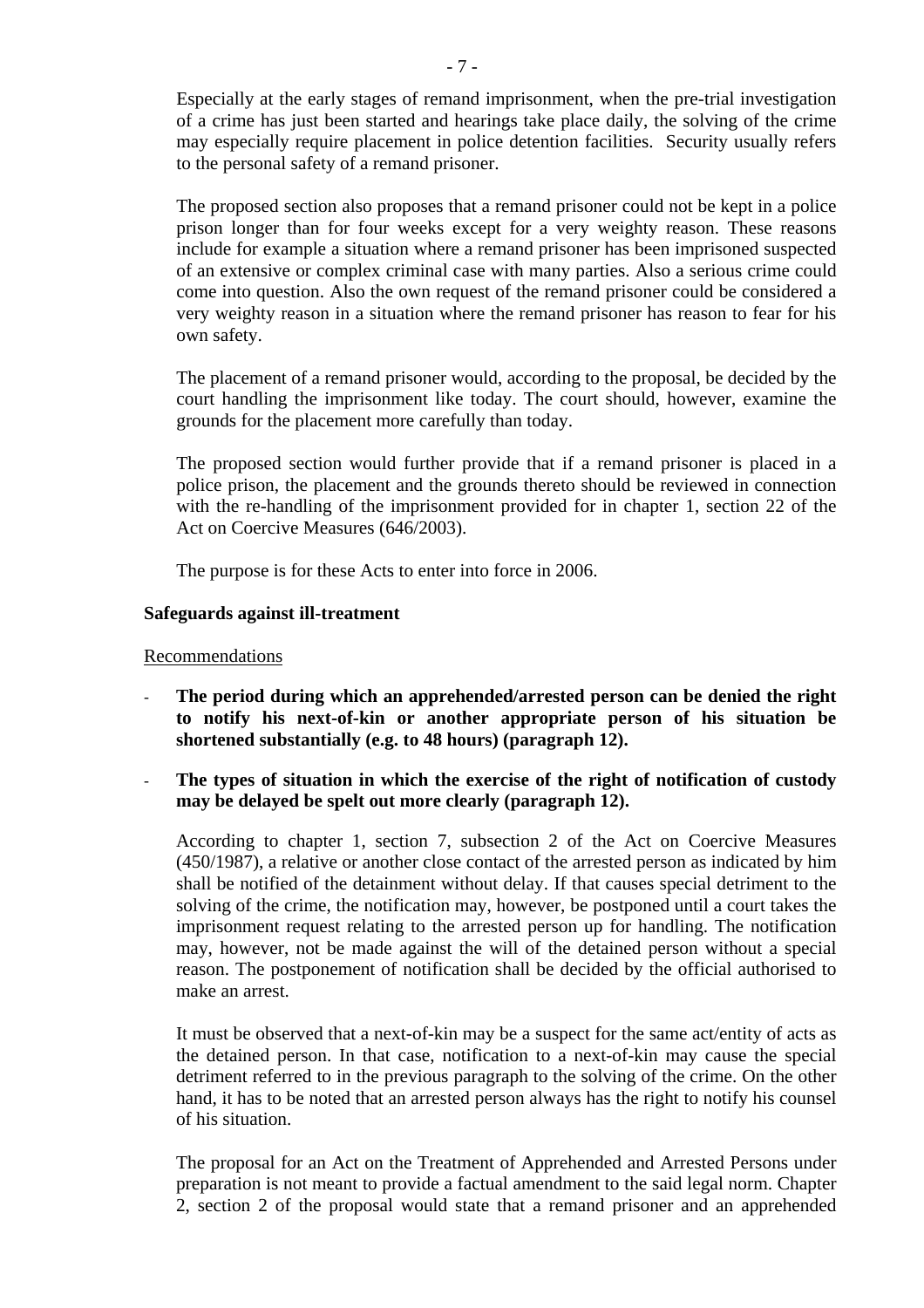person shall be reserved the right to notify his next-of-kin or another close contact of his detention. It shall not, however, be necessary to reserve an apprehended person a possibility to notify, if he is released within 24 hours from his apprehension unless there are special grounds therefor.

His next-of-kin or another close contact as indicated by the arrested person shall be notified of the placing of an arrested person in custody. If the notification causes special detriment to the solving of the crime, the notification may be postponed at most until a court takes the imprisonment request relating to the arrested person up for handling. The notification may, however, not be made against the will of the detained person without a special reason.

As the main rule, a person indicated by the detained person has even until now been notified of the loss of liberty within a reasonable time. Non-notification is extremely exceptional. In the proposal, non-notification has been restricted to apprehensions of short duration and the postponement of notification to situations where the notifying would cause special detriment to the solving of the crime. The grounds for special detriment must always, where necessary, be stated and thus non-notification is restricted to situations where it is absolutely important for a criminal investigation.

# - **Steps shall be taken to ensure that all persons detained by the police enjoy effectively the right of access to a lawyer from the very outset of custody (paragraph 13).**

In accordance with section 10, subsection 1 of the Pre-Trial Investigation Act (449/1987), a party has the right of access to a counsel during pre-trial investigation. The Instructions on the Treatment of Apprehended and Arrested Persons issued by the Ministry of the Interior (SM-2003-03683/Tu-41), which entered into force on 1 January 2004, renew inter alia the obligation, in force already before, that the person detained shall, prior to his placement in custody, be notified of his right of access to a counsel in pre-trial investigation. It is the view of the Ministry of the Interior that the regulation has been complied with without an exception.

It is to be noted that a detained person is questioned immediately or as soon as possible after his arrest with the exception of arrests taking place at night. If the detained person wishes to have access to a counsel at that time, he will not factually have a possibility to use the counsel, with the exception of a possible telephone call, before the first questioning before the counsel has arrived.

If a detained person is not questioned immediately after his apprehension, attention shall be paid to the fact that the detained person is notified of his right of access to a counsel during pre-trial investigation prior to placing him in the detention facilities. At that time, the detained person must himself request access to a counsel if he wants to meet with his counsel before the questioning.

If a detained person has not, despite his request, been given the possibility to meet his counsel prior to the court handling the imprisonment, the police has clearly acted against the law. The Ministry of the Interior has, however, not heard of situations where the police had not in pre-trial investigation given the detained person the possibility to meet with his counsel despite the request of the detained person.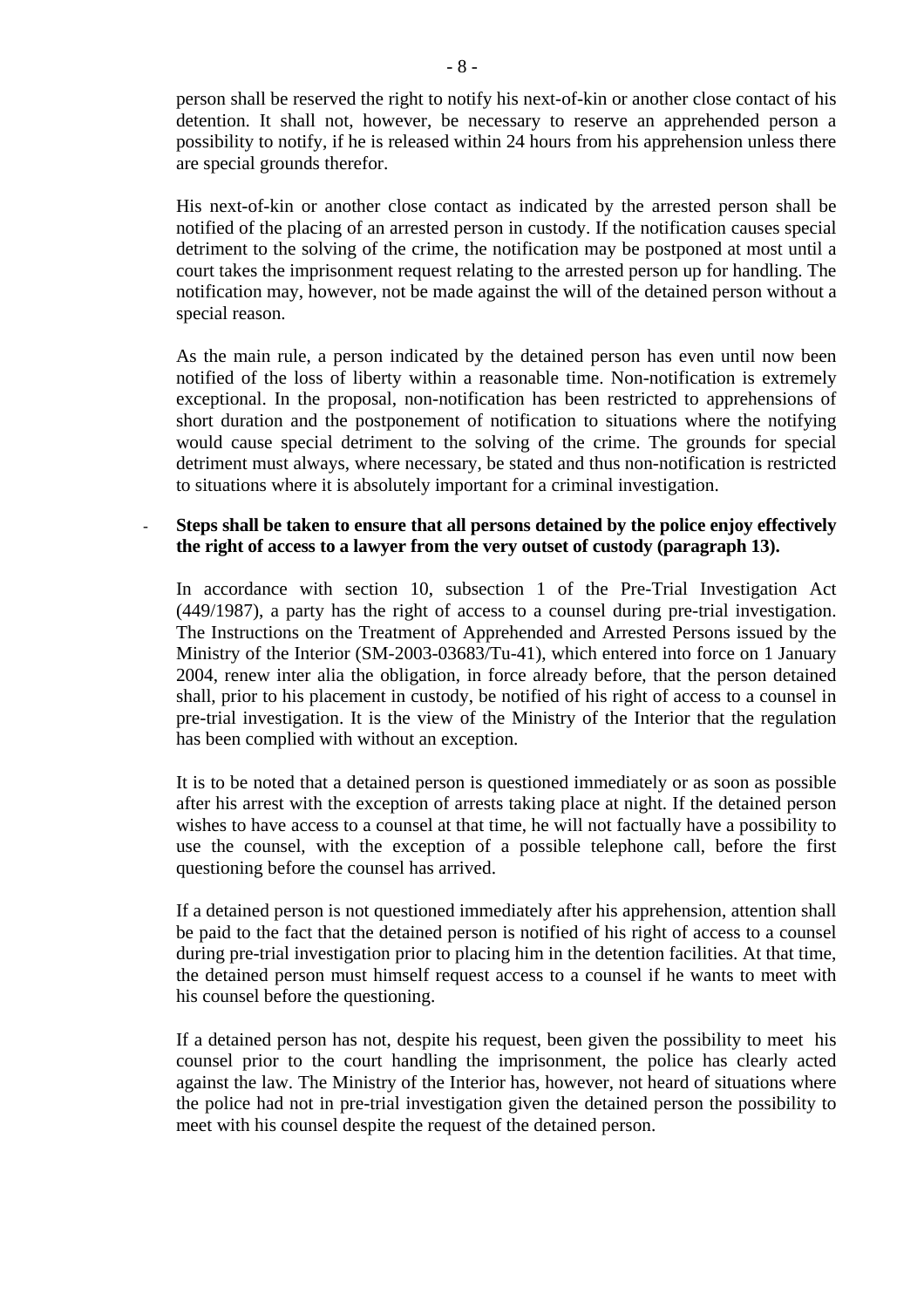**The Instructions on the Treatment of Apprehended and Arrested Persons shall be amended in accordance with the remarks made in paragraph 14 of the report, i.e., the detained person shall always have the right to consult with an "independent" lawyer in private (paragraph 14).**

Under section 45, subsection 3, a detained person shall always be reserved the right to retain qualified counsel if a person has been denied the right to act as counsel in the pretrial investigation. The qualifications of the counsel shall be decided upon by the police officer in charge of the pre-trial investigation.

Under section 12 of the Act on Pre-Trial Investigation (615/1974), a remand prisoner and his trial counsel must be allowed to keep in contact by meetings and letters, and, where possible, by telephone. The meeting can be supervised if special reasons exist. Negotiations with the counsel may not be listened to nor may the letters be read unless there in well-founded reason to suspect abuse. In the case of an abuse, a negotiation may be interrupted. Under section 19, subsection 1 of the said Act, the handling of people suspected of crimes shall, where applicable, be governed by the provisions of the Act on Remand Imprisonment.

Under the Instructions on the Treatment of Apprehended and Rested Persons issued by the Ministry of the Interior, a party to a criminal matter must have access to a counsel in pre-trial investigation. If a person has been denied the right to act as counsel in pre-trial investigation, the detained person must be reserved the right to retain qualified counsel. The detained person and his trial counsel must be allowed to keep in contact by meetings and letters and, where possible, by telephone. The meeting can be supervised if special reasons exist. A negotiation with the counsel may not be listened to unless there is a well-founded reason to suspect abuse.

The treatment of apprehended and arrested persons is provided for by an Act. According to the account of the Ministry of the Interior, a negotiation may be listened to in exceptional cases only. The main rule is that a negotiation between counsel and a detained person or prisoner may not be listened to.

#### - **A detained person should have the right to be examined, if he so wishes, by a doctor of his own choice, in addition to any medical examination carried out by a doctor called by the police ( paragraph 16).**

In Finland the police primarily relies on general health-centre services for medical examinations of detained persons. A detained person is taken to a health centre, where he is examined by the doctor on-call. The police can thus not choose the doctor. In some exceptional cases, the doctor on-call at the health centre may be invited to the facilities of the police to carry out the examination, but this procedure is fairly rare. Even in this case, the police does not choose the doctor; the doctor who arrives is one who is on-call and who is able to come.

It is unnecessary and not purposeful to have a medical examination of a remand prisoner carried out by a doctor indicated by the remand prisoner in addition to the examination carried out by the health-centre doctor. Health-centre doctors are licensed and they act on civil-servant responsibility.

-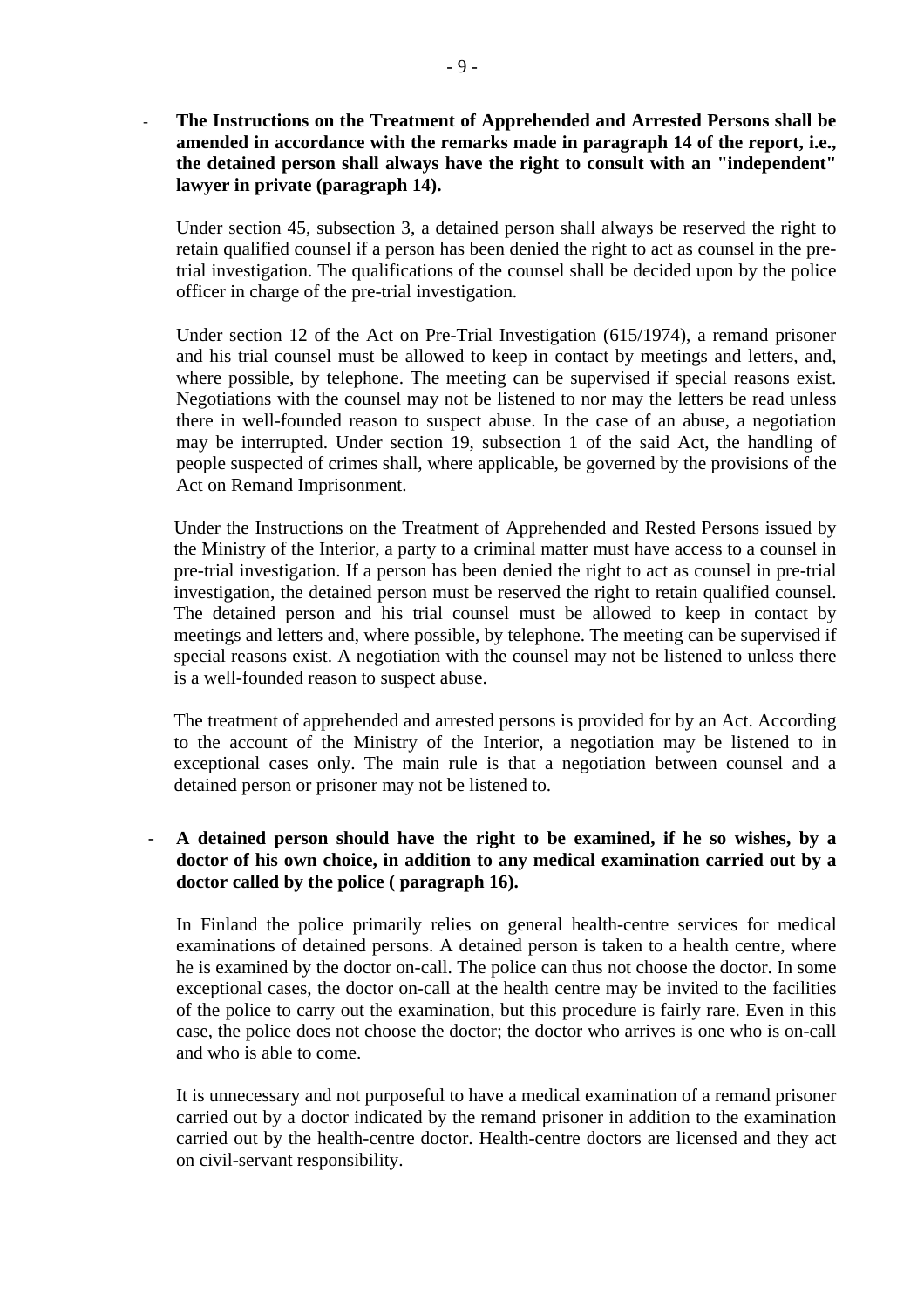The proposal for an Act on the Treatment of Apprehended and Arrested Persons under preparation will provide that a person deprived of liberty has the right, at his own cost, to obtain medication, examination and other health care in, or, where necessary, outside the detainment facilities upon permission of a doctor arranged by the police unless the measure endangers the purpose of the measure relating to the loss of liberty. Permission from the doctor arranged by the police is necessary to ensure that the person in question actually is a health-care professional.

- **Steps shall be taken to ensure that forms setting out the rights of notification of custody and of access to a lawyer and a doctor are made available to all persons in police custody throughout the country. These forms should be available in an appropriate range of languages. The persons concerned should be requested to confirm with their signature that they have been provided with the forms (paragraph 17).**

The Police Department of the Ministry of the Interior clarified the situation with regard to the form in question right after the preliminary report of the CPT. According to the clarification, the form is used by the police administration in eight different languages. However, several places of detention had run out of the form. The Police Department has submitted the form to all the facilities where detained persons are kept. Instructions on confirming the form with a signature will be given.

# Requests for information

- **Comments of the Finnish authorities on the issue raised in paragraph 15 of the report, as well as information about the operation of the system of legal assistance for detained persons (paragraph 15).** 

Under chapter 2, section 1, subsection 1 of the Criminal Procedure Act (689/1997), a person suspected of a crime has the right himself to take care of his/her defence in criminal investigations and in a trial. Under section 45, subsection 1 of the Pre-Trial Investigation Act, a party may be assisted in pre-trial investigation by an attorney-at-law or a public defender or other person qualified as trial counsel under chapter 15, section 2, subsection 1 of the Code of Procedure.

In an individual case, the following may not act as counsel:

1) a person who has acted as counsellor of the person suspected of the crime in the crime being investigated or a directly related crime;

2) a person who acts as counsel of another person suspected of the crime or a directly related crime if it is to be assumed that this would significantly hinder the clarification of the matter;

3) a person who acts or has acted as a public counsellor referred to in chapter 5 a, section 6 a of the Act on Coercive Measures in a matter relating to the crime under investigation or a directly related crime;

4) a person who carries out legal assignments together with a person who could not act as counsel of the party for a reason referred to in points 1-3;

5) a person who is a suspect or a witness in the crime being investigated or a directly related crime; or

6) a person who, as a civil servant or otherwise in the exercise of public power, has participated in measures taken in the crime under investigation or a directly related crime or in a matter relating to such crime.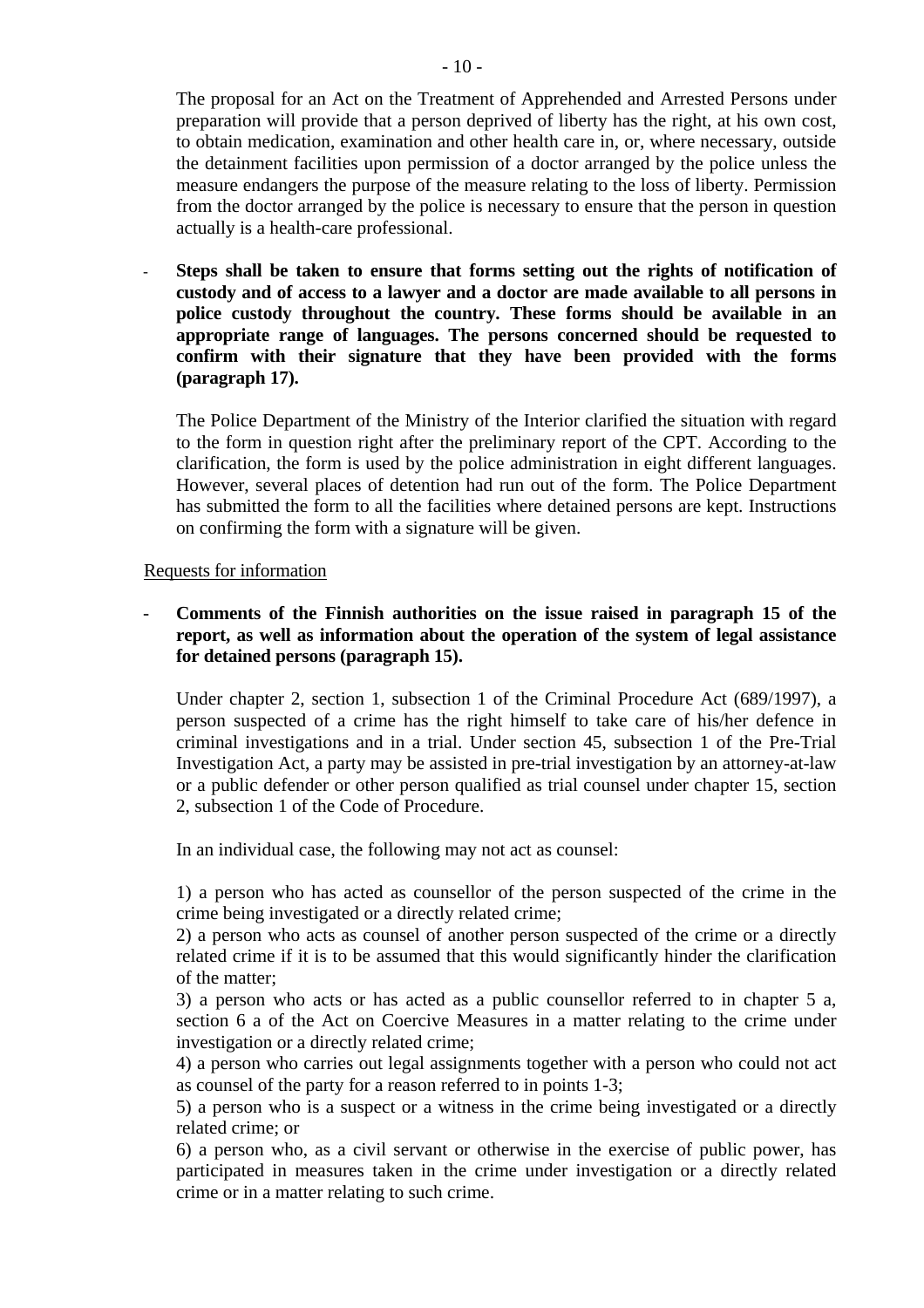Under subsection 3 of the section referred to, counsel is approved by the police officer in charge of the pre-trial investigation. If a person has been denied the right to act as counsel in pre-trial investigation, the party must be reserved the right to retain qualified counsel. However, the investigation need not be delayed for this reason.

Under chapter 2, section 1, subsection 3 of the Criminal Procedure Act, a person suspected of a crime is to be appointed a public defender *ex officio*, when:

1) the suspect is incapable of defending himself/herself;

2) the suspect, who has not retained a public defender, is under 18 years of age, unless it is obvious that he/she has no need of a public defender;

3) the counsel selected by the suspect does not meet the qualifications set for a public defender or is unable appropriately to defend the suspect; or when

4) there is another special reason for the same.

Under section 4, subsection 1 of the said Act, the public defender is appointed by the court where the criminal case is pending or where a charge for the offence may be brought.

The police must thus *ex officio* reserve a person suspected of an offence an opportunity to retain counsel. However, the police may not order a certain attorney/lawyer to act as counsel of the suspect. The suspect may himself choose his counsel and the police officer in charge of the pre-trial investigation has the right to approve the counsel. Upon the request of the suspect, the police may also assist the suspect in choosing counsel. In this case the police primarily contacts attorneys in the list of attorneys-at-law. The actions of attorneys are supervised by the Board of Directors of the Finnish Bar Association and the Chancellor of Justice of the Council of State. Attorneys are totally independent of the police.

The Ministry of the Interior is not aware of complaints relating to this matter. However, it is clear that counsel must fulfil the criteria laid down in the Pre-Trial Investigation Act.

Under section 1 of the Legal Aid Act (257/2002), legal aid is given at the expense of the State to a person who needs expert assistance in a legal matter and who, for the lack of means, cannot himself pay the expenses of having the matter dealt with. Legal aid covers i.a. legal advice, the necessary measures and representation before a court of law and another authority.

Under section 8, subsection 1 of the Act, legal aid is given by a public legal aid attorney. However, in matters to be heard by a court of law and in certain other situations referred to in the Act, also a private lawyer who has consented to the task may be appointed as counsel.

Under subsection 2 of the section, appointment as counsel for a suspect in a criminal case may only be given to a public legal aid attorney or an attorney or for a special reason also to another person who holds the degree of Master of Laws, if the suspect has been arrested or detained, if the suspect is charged with an offence with no statutory penalty less severe than imprisonment for four months or with an attempt of or participation in such an offence, or if the suspect is younger than 18 years of age. Under subsection 3 of the said section, a qualified person nominated by the person receiving legal aid has to be appointed counsel unless there are special reasons to the contrary.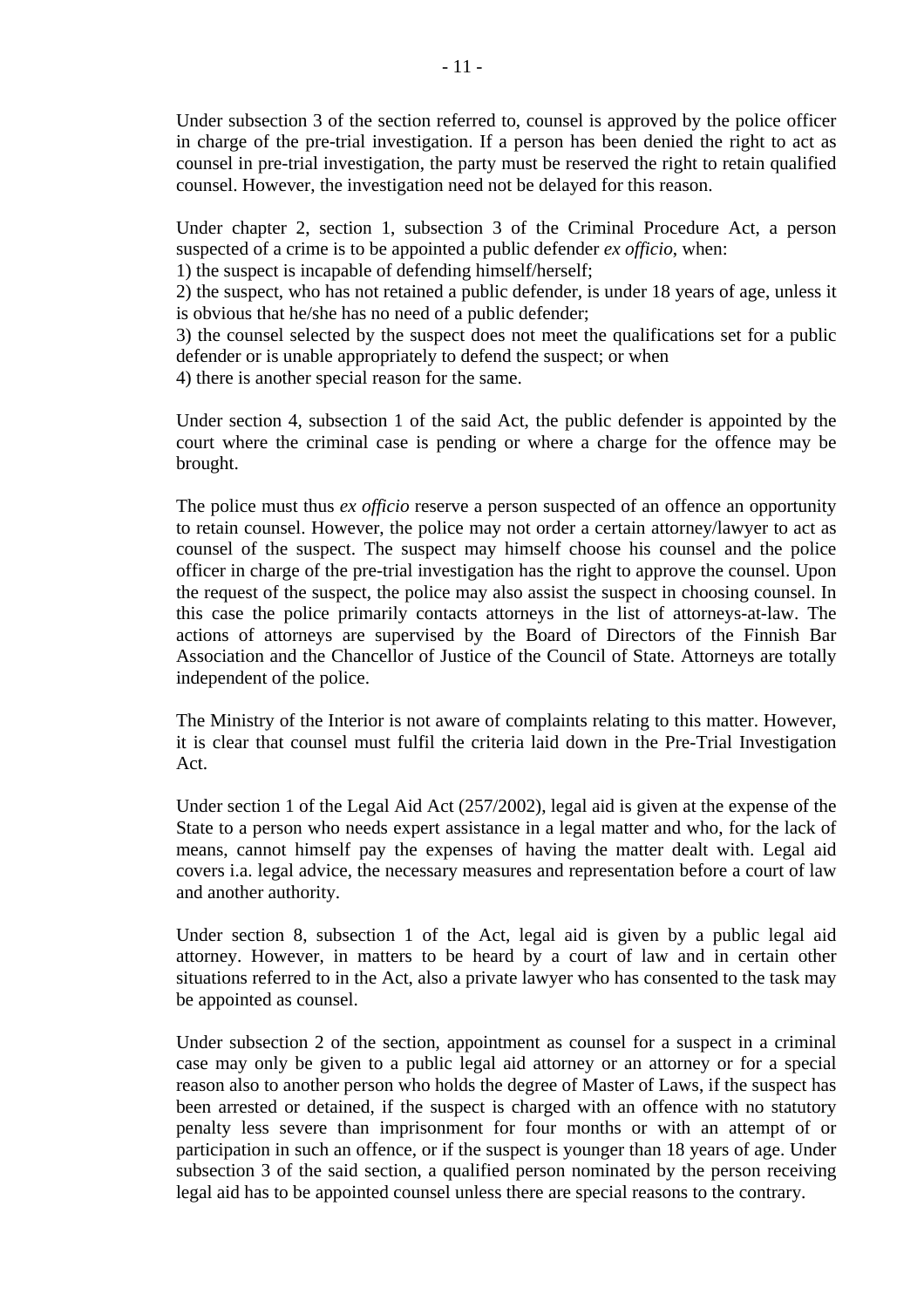- **Comments of the Finnish authorities on the matter raised in paragraph 19 of the report, especially in view of the signature by Finland of the Optional Protocol to the United Nations Convention against Torture, which provides for the setting-up, designation or maintaining of one or several visiting bodies for the prevention of illtreatment (paragraph 17).** 

The Government of Finland is at present studying the possibilities to ratify the Optional Protocol to the United Nations Convention against Torture and the changes that may result in Finland from the implementation of the Protocol. The response to the question presented by the CPT shall be submitted to the Committee as soon as the clarification is completed.

# **Conditions of detention**

# Recommendations

- **The refurbishment programme concerning Helsinki Police Department shall be carried out without further delay (paragraph 21).** 

The refurbishment of the detention facilities of Helsinki Police Department is nearly completed. The detention facilities have been painted and the lighting has been renewed to correspond to the level of the newest prisons. The call system of guards has been renewed and also two radio channels have been opened. The facilities now have also connections for televisions and the cells of remand prisoners have their own toilets.

# - **Steps shall be taken at Porvoo and Turku District Police Stations to address the shortcomings related to the conditions of detention referred to in paragraph 22 (paragraph 22).**

At Porvoo, the ventilation of the corridor and entrance hall of the detention facilities has been improved and the cleaning of the detention facilities has been arranged to take place daily. A full renovation of the detention facilities has been started at Turku.

# - **Steps shall be taken to ensure that, throughout Finland, all intoxicated persons held by the police are provided with suitable mattresses (paragraph 23).**

The Police Department of the Ministry of the Interior had already early in the 1990s, after the CPT visit, obligated all police departments to acquire a sufficient number of mattresses covered with fire-proof material for the use of intoxicated persons held by the police. At Lahti, a sufficient number of mattresses had not been renewed as they had been damaged in use. According to present information, the matter is now in order also at Lahti District Police Station.

# Requests for information

# - **Full details of the detention facilities at Helsinki Police Department as refurbished (paragraph 21).**

A separate written account of the detention facilities at Helsinki Police Department as refurbished is appended to the response.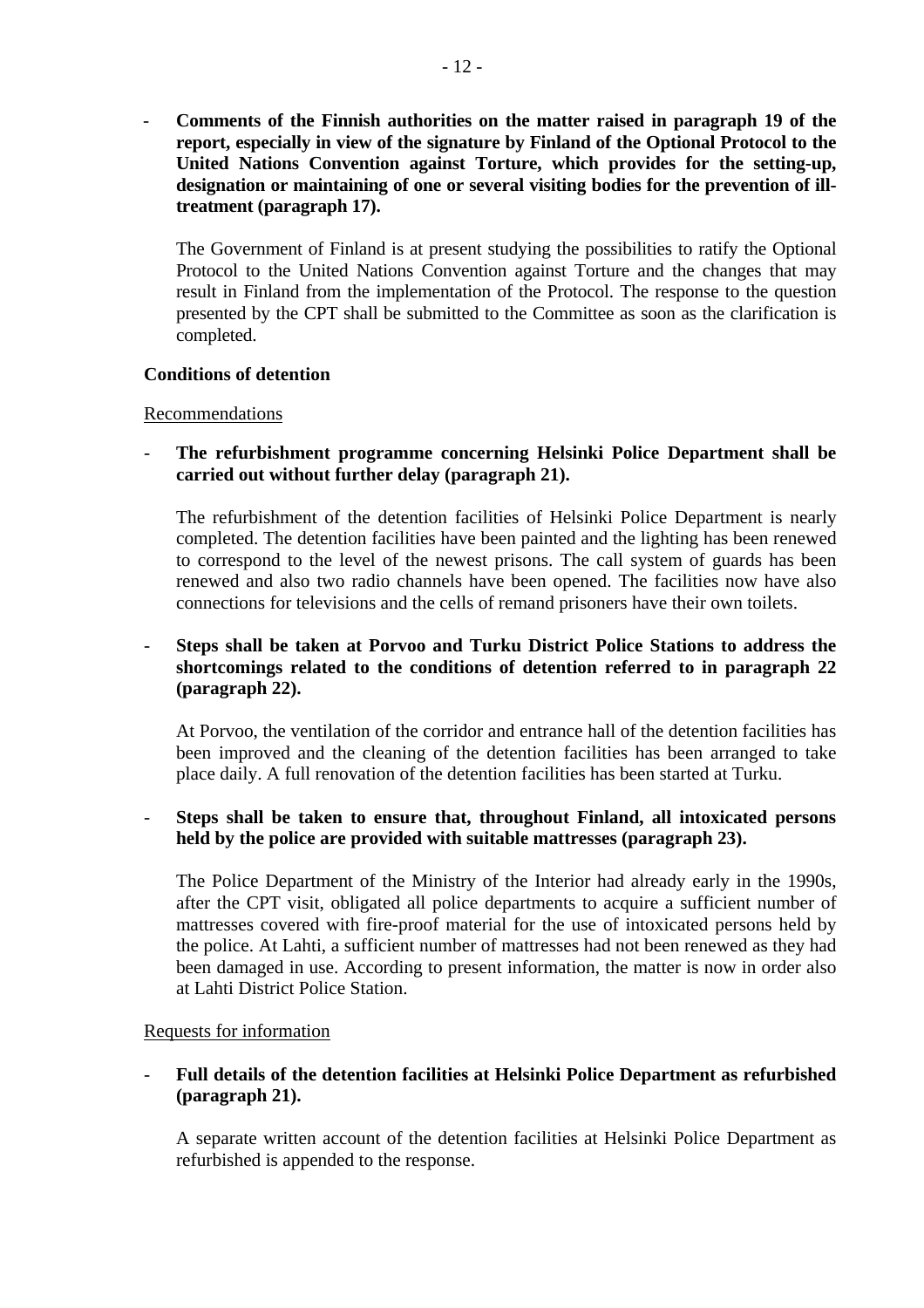# - **Detailed information about the new facility to replace Ylä-Savo District Police Station in Iisalmi (paragraph 22);**

The new facilities of Ylä-Savo District Police Station has been completed. The detention facilities correspond to the level of the newest prisons. A separate written account of the new facilities replacing the old one at Ylä-Savo District Police Station is appended to the response.

#### **Remand detention in police establishments**

# Recommendations

- **The Finnish authorities shall:**
- **ensure that all remand prisoners held in police establishments are offered at least one hour of outdoor exercise every day;**

According to the Instructions on the Treatment of Apprehended and Arrested Persons of the Ministry of the Interior, a detained person shall be arranged a possibility for outdoor exercise for at least one hour per day.

- **Ensure that those police establishments without an in-house medical service, which are accredited to hold remand prisoners, would be visited on a regular, e.g. daily, basis by a nurse. Steps must be taken at all police establishments holding remand prisoners to ensure that such persons are medically screened, within 24 hours of their arrival, by a doctor or a qualified nurse reporting to a doctor, and that the confidentiality of medical consultations is always guaranteed (paragraph 28);** 

In accordance with section 10 of the Act on Remand Imprisonment, the health of a remand prisoner shall be attended to. A sick or disabled prisoner shall be treated and rehabilitated in an appropriate manner. In accordance with the Instructions on the Treatment of Apprehended and Arrested Persons of the Ministry of the Interior, a detained person shall be searched before he is placed in a detention room. During the search, attention shall be paid to medical certificates, medical prescriptions, medicines, treatment instructions and badges referring to illnesses. A detained person shall be inquired of his possible illnesses, medication and injuries as well as the causes thereof. The proposal for an Act on the Treatment of Persons Apprehended by the Police shall further provide that a detained person shall have the right to necessary health care and medical care.

#### Access to medical consultation and the confidentiality of consultation

The Police Department of the Ministry of the Interior has requested all units accredited to hold remand prisoners to submit an account regarding the manner in which the unit has ensured that a remand prisoner has access to medical screening by a doctor or a qualified nurse and the manner in which the confidentiality of consultations has been guaranteed.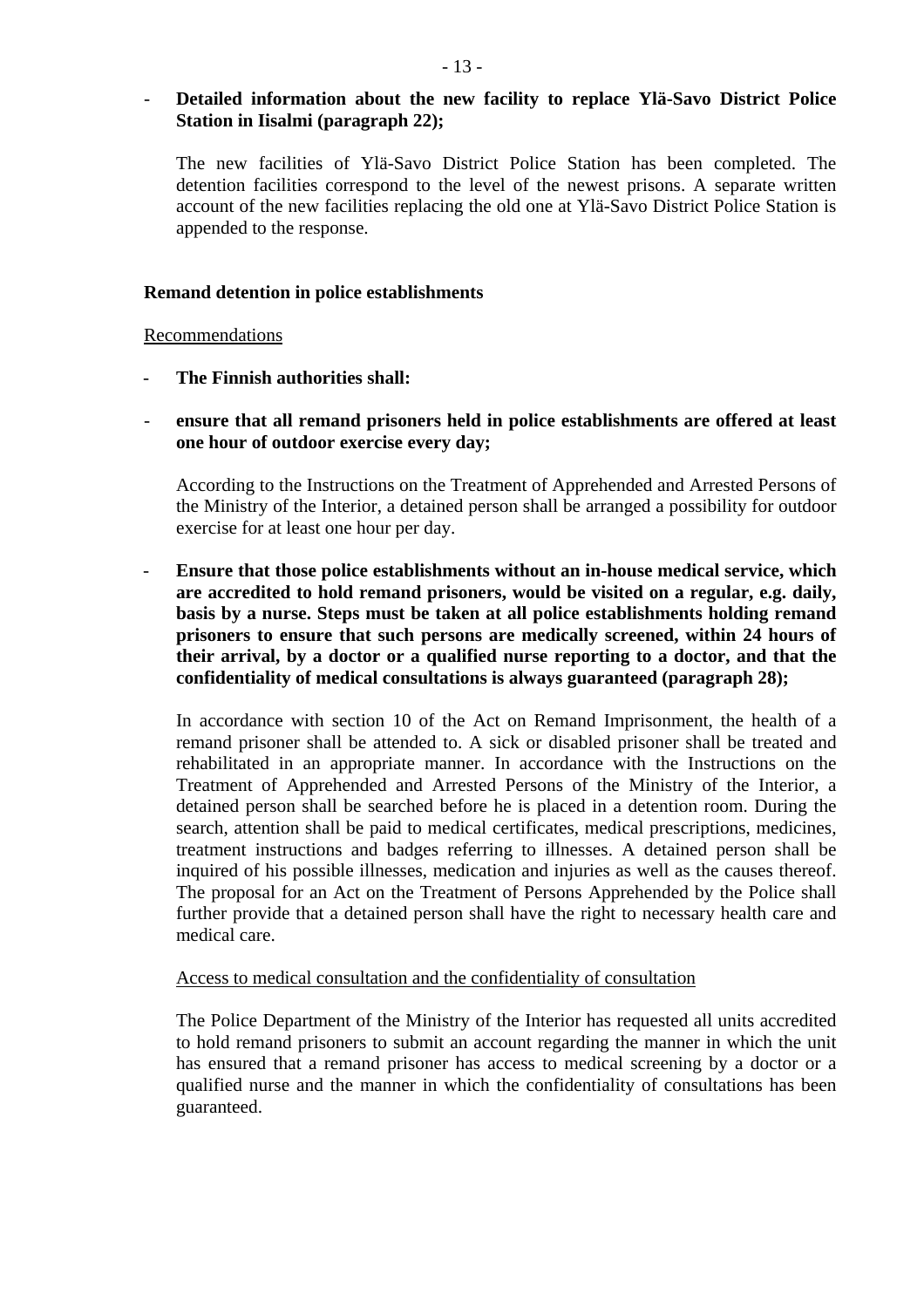The accounts indicated that, in all units, a remand prisoner has access to medical screening by a doctor on his own request. In addition, a remand prisoner is taken to a medical screening by a doctor whenever there is otherwise reason to suspect that he needs medical treatment. The doctors used are mainly on-call doctors in health-care centres.

The medical screening performed by a doctor or a nurse and the issues revealed therein are confidential and the health-care personnel is subject to a confidentiality obligation. In order to guarantee the safety of the doctor and the nursing staff, also guards and policemen are often present during the screening. Where necessary, the persons responsible for the safety may, however, leave the examination room. Also the guards are subject to a confidentiality obligation.

With the exception of the Sisä-Savo District Police Station, none of the units provides medical screening by a doctor or a nurse automatically within 24 hours from the arrival of the prisoner at the facility. In accordance with the accounts received by the Ministry of the Interior, this has not been considered problematic as a medical screening by a doctor may be guaranteed, where necessary. Not all of the remand prisoners want to have a medical screening.

# - **Specific registers recording placements of inmates in isolation cells of police establishments shall be set up (paragraph 33).**

The police has special isolation cells only in very few places, such as for example at Helsinki Police Prison and at Tampere District Police Station, which both have two isolation cells. Suicidal or very angry and aggressive remand prisoners may be placed in these cells. In an extreme situation, a person may be tied down while waiting for a doctor so that he cannot harm himself.

In comparison with a regular cell, the main difference is that, after the door to the cell, the isolation cell has a wall with bars, which allows the personnel to communicate with the person placed in the isolation cell without the fear of an attack. One of the isolation cells at Tampere is equipped with padded walls and ceiling and it does not have any other fittings.

Placing in an isolation cell takes place very rarely, usually a couple of times a year. As the main rule, isolation lasts only for a few hours, i.e., the period of time that it takes a person to calm down. After that he is returned to his own cell.

Placing in an isolation cell is never used as punishment. The use of isolation as a punishment would be clearly in violation of the law and, as such, a punishable act.

There is no special centralised register of placements in isolation cells as the need thereto has not been deemed topical in practice. Despite that, the establishment of police-department-specific registers is being clarified.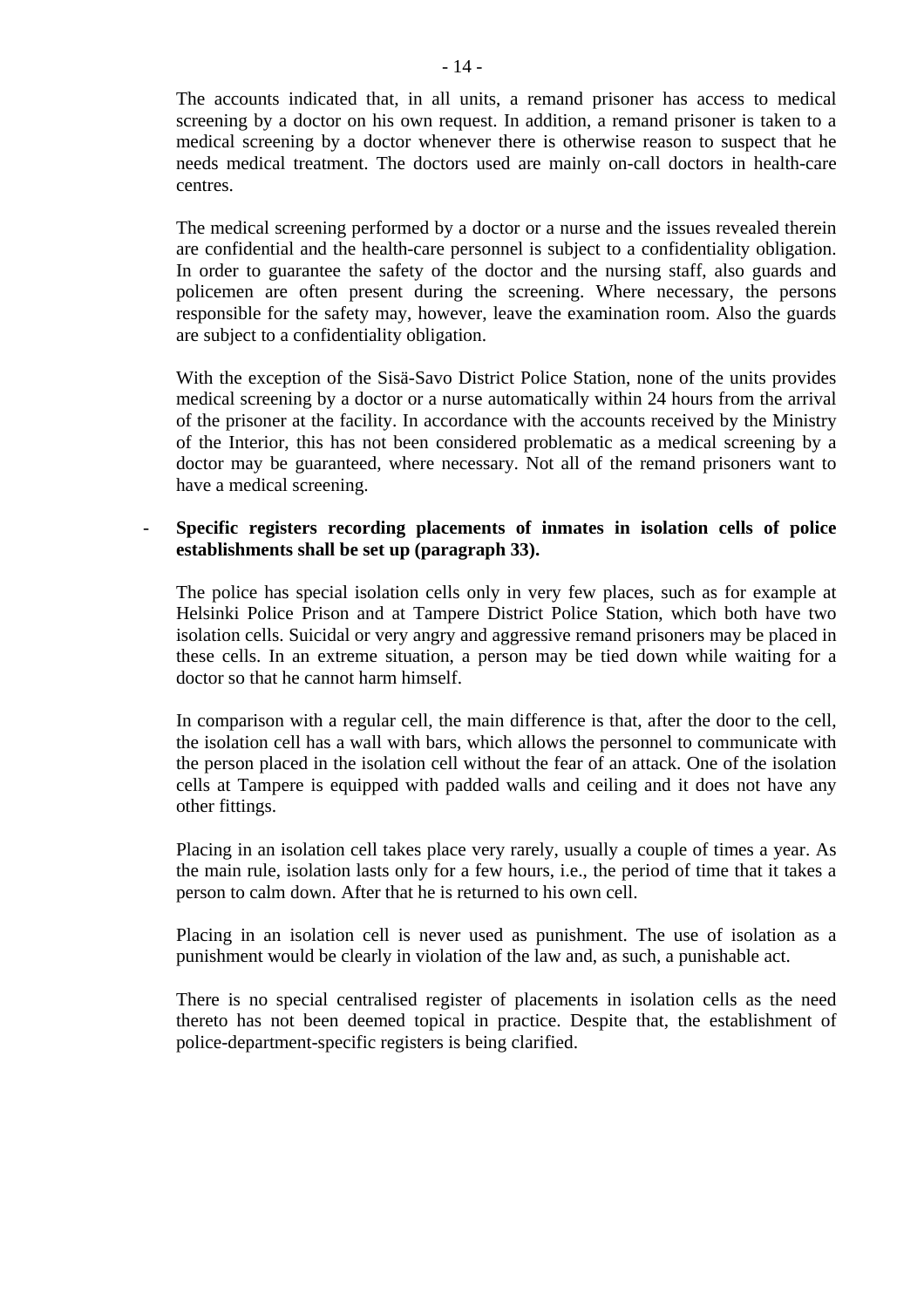# Comments

- **The Finnish authorities should seek ways of improving detainees' possibilities for association - preferably outside their cells - or, if this is not feasible, inside the cells (naturally, subject to an assessment of the security risk individual detainees may represent and to the interests of the investigation) (paragraph 25);**
- **To develop the regime of activities for remand prisoners held in police establishments (paragraph 25);**
- The objective should be to cease holding remand prisoners in police establishments **(paragraph 25).**

It is a fact that the possibilities of remand prisoners kept in police premises for association are limited. This is due to the need to secure the investigation as well as to ensure detention and also to maintain order. The liberty of a remand prisoner is, however, limited only to the extent necessary with a view to the purpose of the imprisonment. We should also note that the average time of detention of remand prisoners in police premises is 13 days and questionings also take up a considerable part of that time.

The Government of Finland refers to the clarification of the new legislation presented in paragraph 8. According to the new legislation, the primary placement of a remand prisoner is a prison maintained by the Prison Service. In order to safeguard the investigation, it is, however, necessary in many cases to keep the remand prisoner in police premises where, for example, parties to a crime can be kept segregated from each other. In actual prisons, remand prisoners cannot be kept segregated from each other as efficiently as in police premises and that may endanger the success of the criminal investigation.

- **The Finnish authorities are invited to review whether the existing arrangements as regards the presence of the doctor at Helsinki Police Department are sufficient (paragraph 28).**
- **Arrangements shall made in respect of Helsinki Police Department for the presence of a nurse also at weekends (paragraph 28).**

Helsinki Police Prison has a part-time doctor who is on call at the police prison two hours a time three days a week. During that period, all remand prisoners have the right and possibility to have access to his consultation. The doctor examines all those in custody who have asked to see a doctor as well as those whose treatment or medication, prescribed before, is uncompleted as well as those who, in the opinion of the nurse, need to be examined by a doctor. The present arrangements have been deemed sufficient.

At other times, acute illnesses are treated at health-care centres in accordance with the public health-care system. Where necessary, an ambulance with a doctor on board will be on site in just minutes from being called and the full capacity of the municipal health care is available.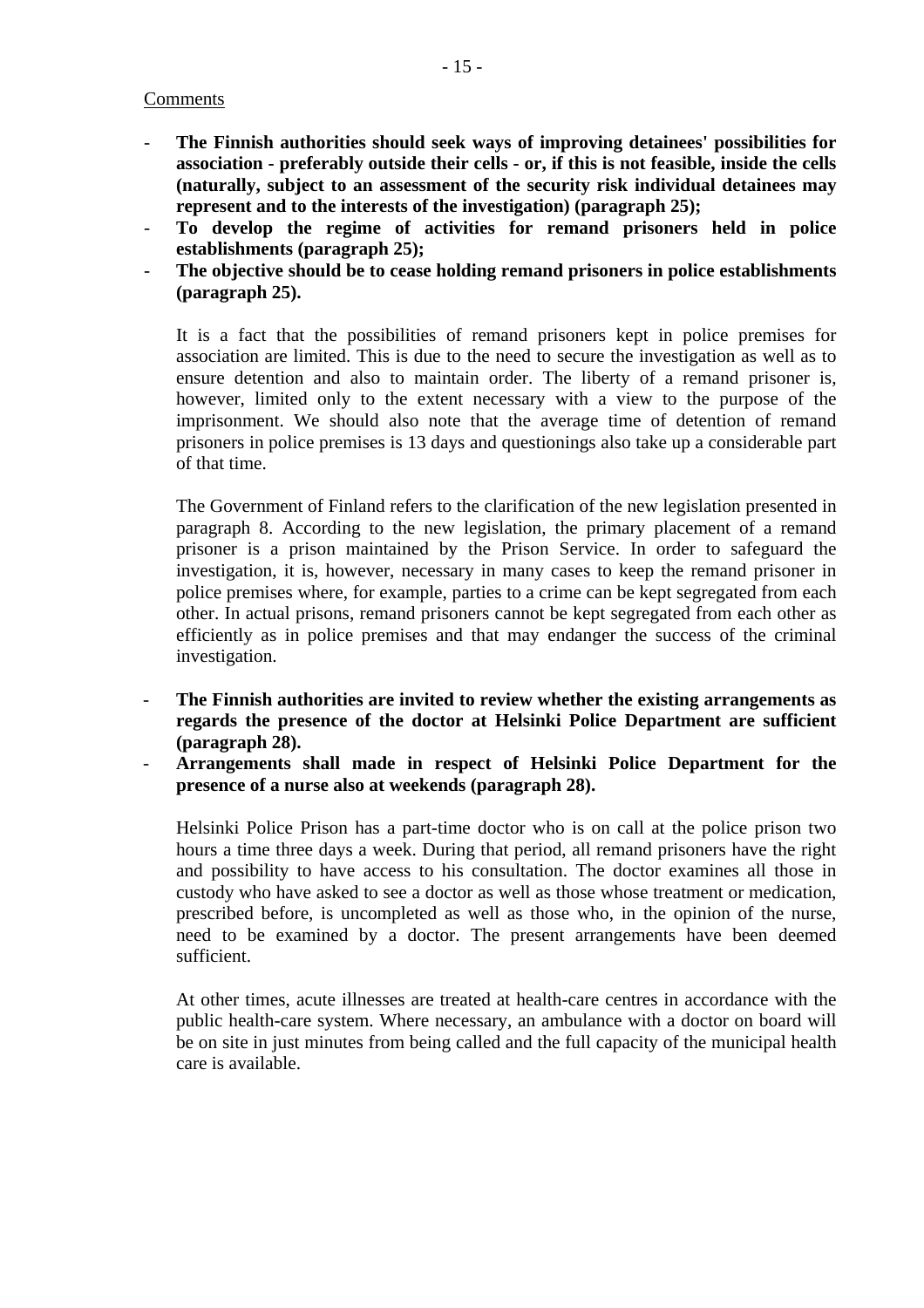A full-time nurse is operating at Pasila Police Prison at the moment and she is normally present on all weekdays. She is in charge of distributing the medication prescribed by a doctor and she attends to the other treatment deemed necessary by the doctor on the basis of his examination. The nurse visits daily those who are in the middle of a treatment or who have complained of their ailments to the guards as well as those taken in custody who, in the opinion of the guards, need treatment. The nurse does not make routine visits to those who, in the entry screening, were not discovered to have any ailments and who do not report any illnesses when asked.

The nurse doses the medication needed during the weekend ready and on Fridays distributes those medicines to the detained persons which do not involve a risk of overdose. The other medication is distributed by the guards in accordance with the instructions given by the nurse.

According to Helsinki District Police Station, these arrangements have functioned without problems already for years. Having a nurse present also on weekends would require the hiring of at least one other nurse and that is not deemed necessary.

In acute cases on weekends and outside office hours, the help provided by the Rescue Services and the services provided by the Helsinki City public health-care have been resorted to and an ambulance or a doctor on-call has been called. The ambulance will be on site in a few minutes and, where necessary, also an ambulance with a doctor.

The Act on Remand Imprisonment and the Instructions on the Treatment of Apprehended or Arrested Persons issued by the Ministry of the Interior require that a possibility to have access to health-care personnel has been arranged and that, where necessary, consultation by a doctor and nursing is acquired as well as the medication prescribed by a doctor is attended to. There is preparedness to take the measures required by these provisions.

The guards are also in charge of the safety of the nurse's and the doctor's rounds, wherefore they have to monitor the round. Therefore a guard is at a seeing distance while they work observing gender rules and modesty.

The guarding personnel at the Pasila Police Prison comprises guards who have received the first-aid training included in a basic course.

# - **It is important that police officers working in detention areas benefit from regular first-aid refresher courses (paragraph 28).**

The Police Department of the Ministry of the Interior has requested all units which are accredited to hold remand prisoners to submit an account regarding the manner in which first-aid refresher courses are arranged to police officers working with remand prisoners and the frequency thereof.

According to the clarifications received by the Ministry of the Interior, first-aid refresher courses were arranged for police officers and guards relatively regularly in most units (once in every 1-3 years). The refresher courses are often part of the on-thejob training. The Police Department of the Ministry of the Interior shall further clarify whether more precise instructions should be issued thereon or whether the present situation can be deemed sufficient.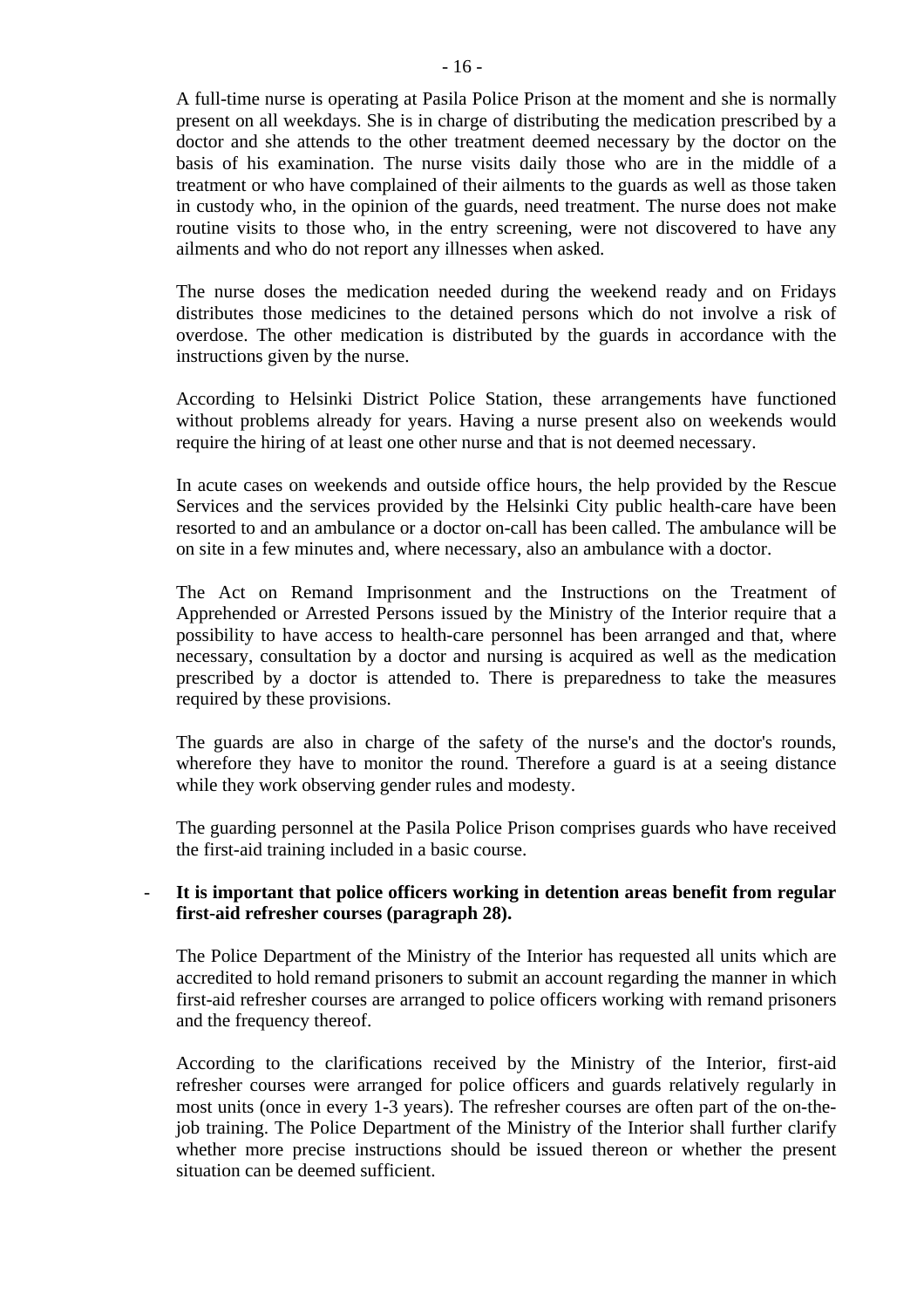# - **It would be desirable for the visiting entitlement of persons detained in "police prisons" to be increased (paragraph 29)**;

In accordance with section 13, subsection 3 of the Act on Remand Imprisonment, a prisoner may receive visitors under necessary supervision. While the pre-trial investigation is pending, visits other than those of a next-of-kin may be denied if the visit can be deemed to endanger the purpose of imprisonment. The visits of the next-ofkin and, when supervision is not deemed necessary for some other reason, also other visits may be allowed unsupervised.

The Act on the Treatment of Persons Apprehended by the Police under preparation shall include extensive provisions on the rights and duties of detained persons, inter alia, on correspondence and the use of the telephone, visits and other contacts with the outside world and segregation as a security measure. According to the proposal, a detained person would, as a starting point, have the right to accept visitors under necessary supervision at times reserved for the visits as often as this is possible without detriment to the order and operations of the detention facility. According to the proposal, a visit may be allowed also at other times than those reserved for visits if this is necessary with a view to the contacts of the detained person or for another special reason.

According to the account of the Ministry of the Interior, those detained in police prisons may have visits more flexibly than those detained in remand prisons, where visitors can be received only on 1-2 days a week. The police prison is often located in the municipality of residence of the detained person and it is easier for the visitors to visit the detained person at the police prison than at a remand prison, which may be located far away from the municipality of residence of the detained person. Finland is a vast country and there are only a few remand prisons, and therefore the distances may easily become long.

- **The Finnish authorities are invited to consider replacing the current blanket procedure of screening remand prisoners' correspondence with a case-by-case approach. Further, some of the control duties currently discharged by investigating officers - where still deemed necessary - might well be taken over by other staff (e.g. custodial staff who are in daily contact with the detainees concerned) (paragraph 31).** 

The overall reform referred to in paragraph 8 is meant to provide more specifically on the screening of the correspondence of remand prisoners. The proposed Act on Remand Imprisonment would include specific provisions on the screening of correspondence and the reading and confiscation of letter mail. In accordance with chapter 8, section 1 of the proposed Act on Remand Imprisonment, a sealed letter or another postal item addressed to the remand prisoner or sent by him could be x-rayed or opened in order to check that it does not contain unlawful substances or objects. The screening would be subject to case-by-case consideration. In accordance with chapter 8, section 2 of the Act on Remand Imprisonment, a letter, another postal item or message addressed to a remand prisoner or sent by him could be read if this is necessary for a well-founded reason to ensure the purpose of remand imprisonment, to prevent or solve a crime, to prevent a threat to prison order or to protect the safety of the remand prisoner or another person. According to chapter 8, section 3 of the proposed Act, correspondence between a remand prisoner and an authority in charge of the supervision of the operations of the prison or its personnel or a supervisory body of human rights, to which the remand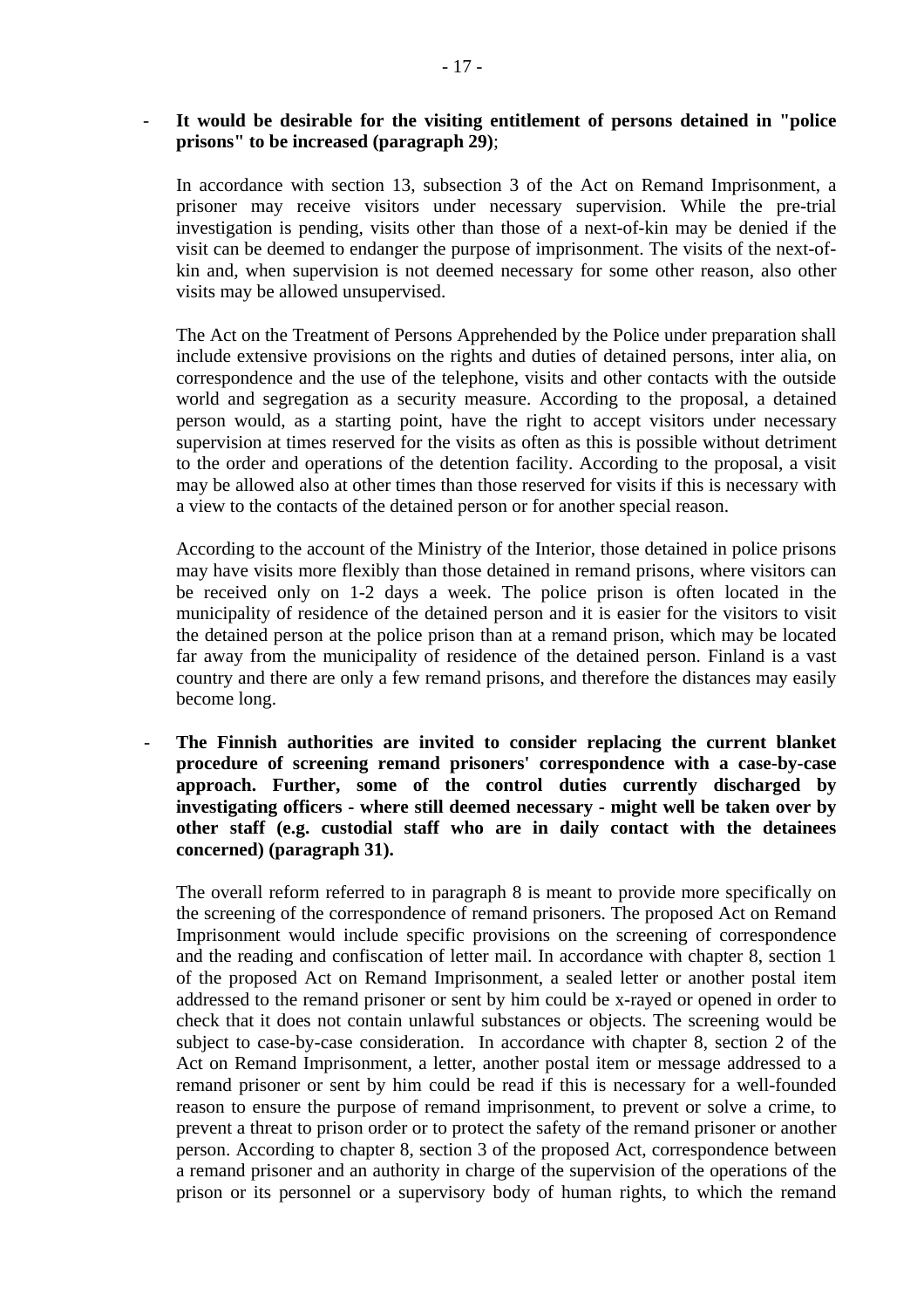prisoner under international treaties is entitled to appeal or file complaints, may not be screened or read. The decision-making power will, in accordance with the new Act on Remand Imprisonment, rest on the official in charge of supervision, who in the present organisation is a senior guard.

The proposed Act on the Treatment of Persons Detained by the Police shall include corresponding provisions.

The Government of Finland refers to that stated in paragraph 30. The possibilities to separate supervisory and screening responsibilities from the pre-trial investigation of crimes more clearly shall be clarified.

#### Requests for information

# - **Comments of the Finnish authorities on the issues raised in paragraph 30 of the report (paragraph 30).**

The Ministry of Justice appointed on 8 April 2003 a working group which was given the task to 1) clarify the reasons relating to the growth in the number of remand prisoners; 2) clarify the possibilities to increase the use of present criminal-procedure coercive means as an alternative to remand imprisonment; 3) elaborate on the development of new coercive means as an alternative to remand imprisonment and on other measures decreasing imprisonment, 4) clarify the grounds on which the placement of remand prisoners either in prisons or in police detention facilities should be determined, 5) elaborate on measures whereby the number of remand prisoners especially in police detention facilities could be decreased, 6) clarify the possibilities to increase the possibilities of remand prisoners to participate in activities outside the cells in police detention facilities and prisons, as well as 7) propose the necessary changes in the provisions. After completing its work, the working group presented its memorandum and proposal to the Ministry of Justice in February 2004.

The working group emphasised the difference in principle between the leadership of investigation and decisions on the circumstances of the detained. In the largest police prisons remand prisoners are currently placed in a separate cell block supervised by guards. In these facilities, the chief of the investigation department does not act as the chief of the prison department. In smaller units a corresponding distinction is more difficult to implement. At present, however, the investigating officer decides on the rights of the detained person such as visits and restrictions on contacts. The working group proposed that in police prisons the leadership of pre-trial investigation be clearly separated from other decision-making regarding the treatment and daily schedule of the remand prisoner.

The working group further proposed that the persons guarding remand prisoners and in charge of their treatment in police prisons are given appropriate training.

The aim is, with regard to the police, to implement the measures presented above in connection with the entry into force of the proposed legislation on the treatment of persons in police custody. The Government of Finland, however, emphasises that in district police stations where operations are divided between departments, the police prisons and their operative management are mainly even now attended to by a department other than that in charge of criminal pre-trial investigation.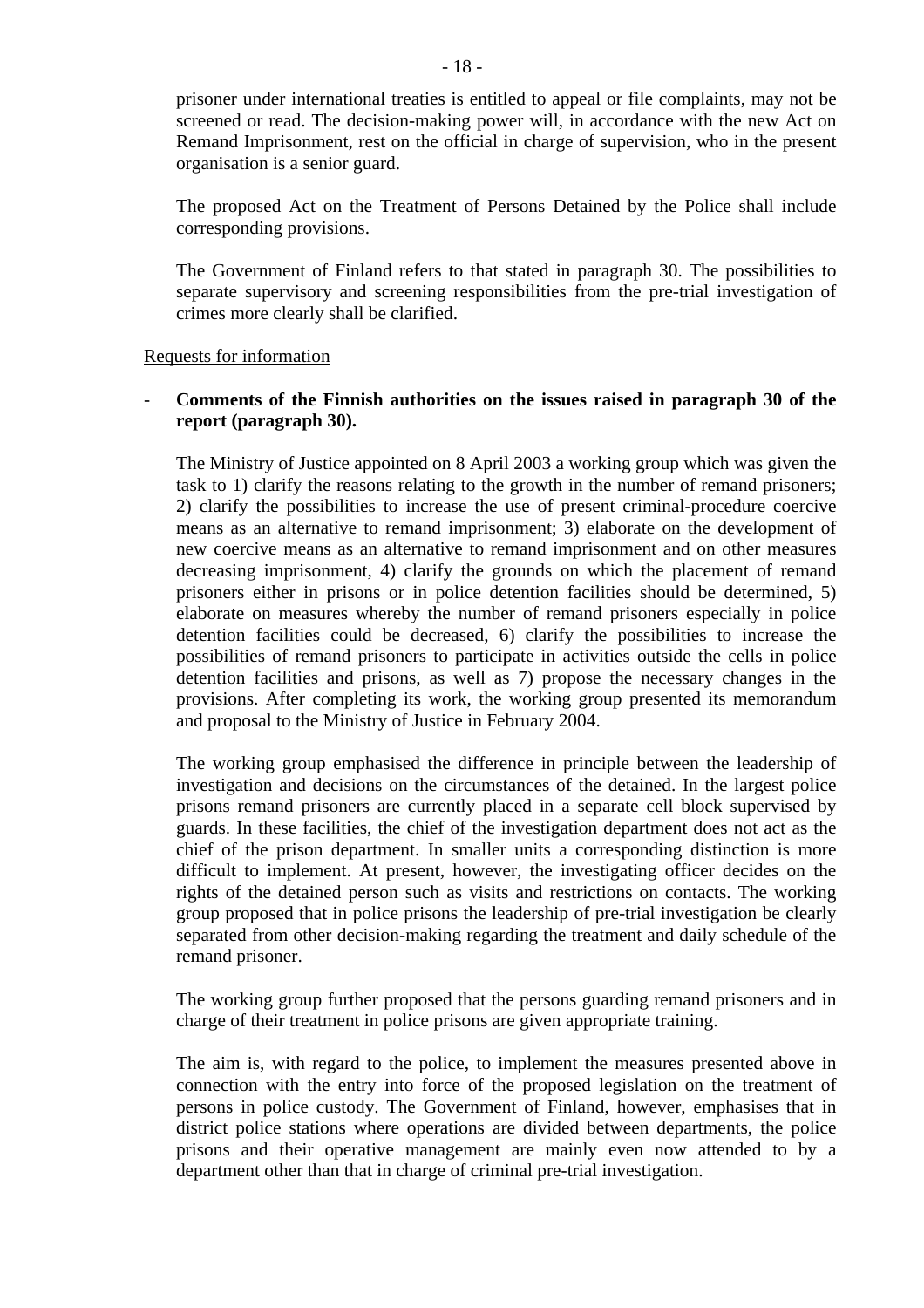- **More detailed information about the draft legislation setting out precise criteria for applying restrictions on remand prisoners' contacts with the outside world (and requiring this issue to be examined ex officio by the court deciding on remand in custody) paragraph 32).** 

In connection with the overall reform referred to above in paragraph 8, also new provisions on the application of restrictions on remand prisoners' contacts with the outside world for reasons of investigation are proposed to be added to the Act on Coercive Means. The proposed legislation would contain provisions on the application of restrictions on contacts with the outside world firstly during pre-trial investigation and secondly during the deliberation of the charges and the trial. The application of restrictions on contacts during the deliberation of the charges and the trial would be subject to tighter preconditions.

According to the new provision, the contacts of a remand prisoner with the outside world could be restricted while the pre-trial investigation is pending. The restrictions could relate to contacts with another remand prisoner, sentenced prisoner or another person. A precondition for the restriction would be that there is justifiable reason to suspect that the contact endangers the purpose of remand imprisonment. The purpose of remand imprisonment is proposed to be governed by chapter 1, section 3 of the Act on Remand Imprisonment. In accordance with the said section, the purpose of remand imprisonment is to secure the pre-trial investigation of a crime, the court proceedings and the enforcement of the sentence as well as to prevent criminal activity from being continued.

A precondition for restricting contacts during the deliberation of the charges and the trial would be that there is justifiable reason to suspect that the contacts would seriously endanger the purpose of remand imprisonment. The reasons for the serious threat should be given case-by-case. If the restriction of contacts were to be extended to apply to the entire prison population, the restriction should be as short as possible.

The section would also provide for persons with whom contacts could not be restricted or with regard to whom there should be especially weighty reasons for the restriction of contacts. Contacts with the counsel of the remand prisoner could not be restricted. In addition, the proposed subsection 2 would provide that contacts with the next-of-kin or another close person could be restricted only for especially weighty reasons. Especially weighty reasons relating to a crime mean for example a situation where the next-of-kin are suspects in the same criminal matter but not all of them have been imprisoned. Such especially weighty reason relating to a crime could also be a situation where a person imprisoned for an extensive economic crime would attempt to conceal his property or destroy his book-keeping material with the help of his next-of-kin or another close person.

The restrictions could apply to correspondence, the use of the telephone, visits or other contacts outside the prison. Also contacts of a remand prisoner with the media could be restricted on the basis of the provision. The restriction could also apply to associating with a certain remand prisoner or remand or other prisoners. The restriction of contacts could not be applied more extensively or longer than necessary.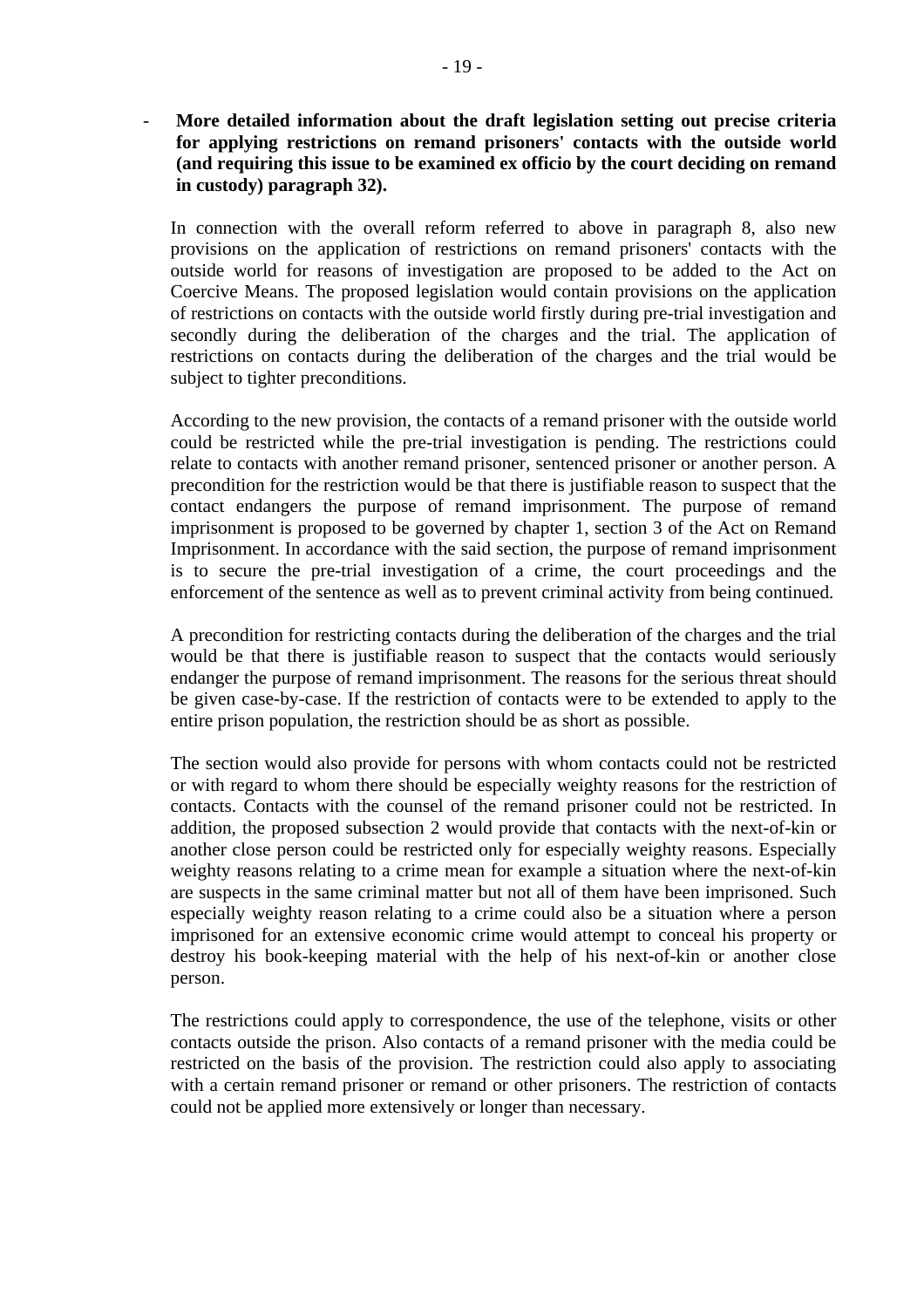In accordance with the proposed provision, the application of the restrictions would be decided upon by the court, which should also reconsider the restrictions on contacts when reconsidering the imprisonment. The section would also provide on restricting the contacts of apprehended and arrested persons. The restriction of the contacts of apprehended and arrested persons would primarily be possible on the grounds applicable to remand prisoners.

- **Comments of the Finnish authorities on the allegations heard from several remand prisoners about the use of isolation cells for de facto disciplinary confinement (paragraph 33).** 

The police has special isolation cells in very few places only, such as for example at Helsinki Police Prison and at Tampere District Police Station, which both have two isolation cells. Suicidal or very loud and aggressive remand prisoners may be placed in these cells. In an extreme situation, a person may be tied while waiting for a doctor so that he cannot harm himself.

In comparison to a regular cell, the main difference is that, after the door to the cell, the isolation cell has a wall of bars, which allows the personnel to communicate with the person placed in the isolation cell without the fear of an attack. One of the isolation cells at Tampere is equipped with padded walls and ceiling and it does not have any other fittings.

Placement in an isolation cell takes place very rarely, usually a couple of times a year. As the main rule, isolation only lasts for a few hours, i.e., for the period of time that it takes a person to calm down. After that he is returned to his own cell.

Placement in an isolation cell is never used as punishment. The use of isolation as a punishment would clearly be in violation of the law and, as such, a punishable act.

There is no specific centralised register of placements in isolation cells as the need thereto has not been topical in practice. Despite that, the establishment of policedepartment-specific registers is being clarified.

Chapter 11, section 3 of the proposal for an Act on the Treatment of Persons in Police Custody is meant to provide for the placement of a person under observation, which may be implemented also by placing the person in a so-called isolation cell, should the police station have one. A precondition is that this is necessary in order to prevent suicidal behaviour or to control violent behaviour which cannot be stopped in any other manner and which may cause danger to the safety of the detained person or other persons or considerable damage to property. Placement under observation shall, without delay, be notified to an official of the health-care personnel, who shall examine the medical condition of the detained person as soon as possible.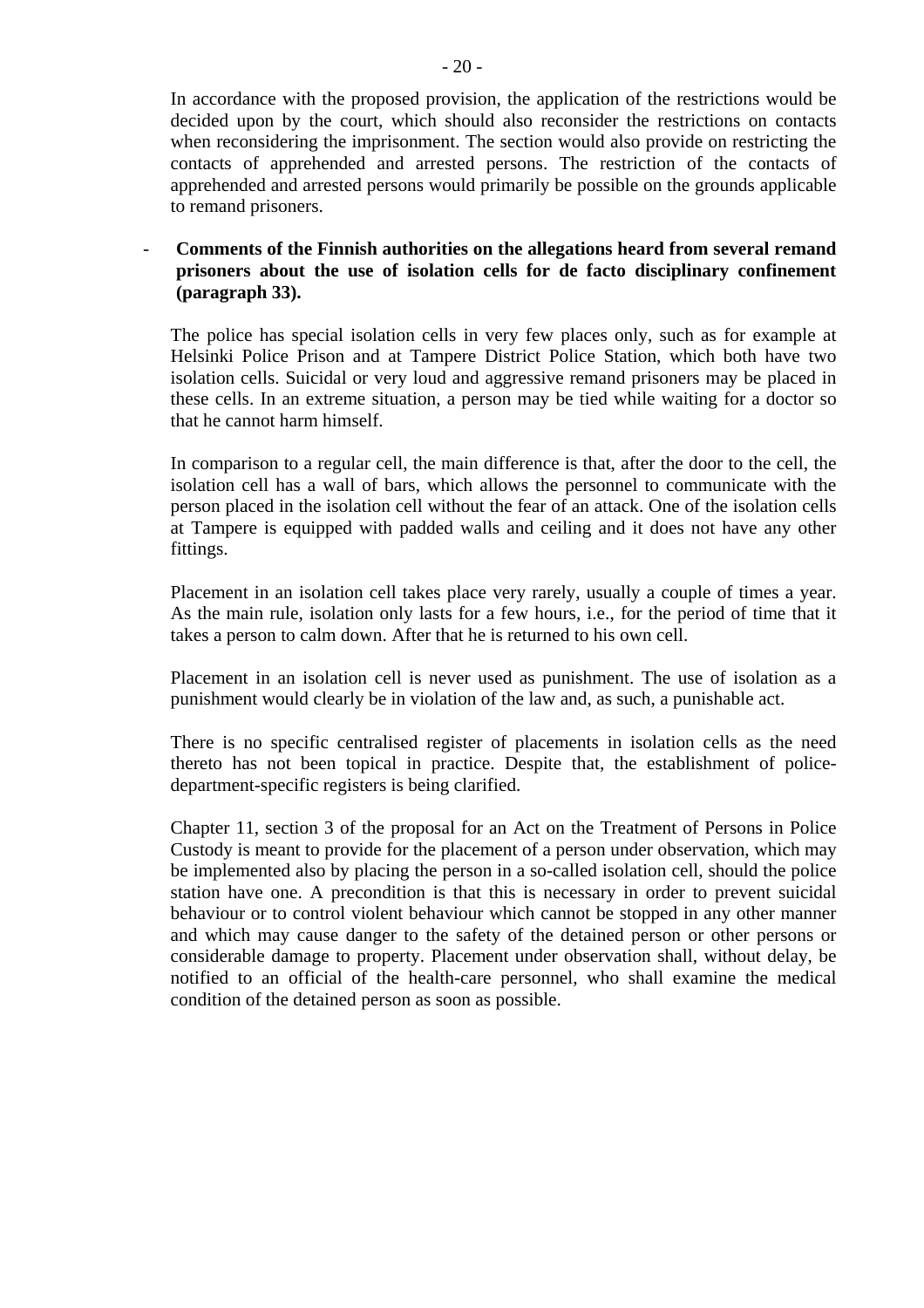# **B. Foreign nationals detained under aliens legislation**

#### **Preliminary remarks**

#### Requests for information

# - **Are there plans to create establishments similar to the Helsinki Custody Unit for Aliens in other parts of the country? (paragraph 34).**

The detention unit located in the premises of the old Katajanokka prison will be moved to new premises in December 2004. The new facility has a capacity for c. 30 detainees. In addition, the premises will also include a reception centre for asylum seekers with a capacity of 45 places. The need to establish other detention units is being clarified.

# **Ill-treatment**

# Requests for information

#### **Results of the inquiries carried out into the case of deportation of a Ukrainian family described in paragraphs 35 and 36 of the report (paragraph 37).** -

The Police Department of the Ministry of the Interior has clarified the issue thoroughly. In the case in question, the police has, after first trying to enforce the decision without success, requested official assistance from the health-care personnel in order to get a medical evaluation of the state of health of the family members and possible measures required therefor taking into account inter alia the safety of the flight. In connection with the attempts to enforce the decision, the father and mother of the family have tried to damage themselves and the children have tried to jump to the ground from the entrance of the plane. A nurse has been contacted during the case, who has years of experience inter alia of the treatment of persons who have lost their liberty and deported and she has been asked to assist in the implementation of the deportation. The nurse in turn has requested instructions from a doctor in her work place. The nurse has then, in accordance with the instructions issued by the doctor, given sedative medication intravenously to the parents of the family.

Also the National Authority for Medicolegal Affairs has prepared an account on the case regarding the deportation of the Ukrainian family. In accordance with the National Authority for Medicolegal Affairs, the doctor did, in the particular case, not have sufficient information to order medication without a personal examination of those subject to deportation and no grounds required in the provisions existed to medicate the persons subject to deportation against their will. Therefore the National Authority for Medicolegal Affairs has issued a written warning to both the doctor and the nurse in question.

The case regarding the deportation of the Ukrainian family is also being handled by the Parliamentary Ombudsman.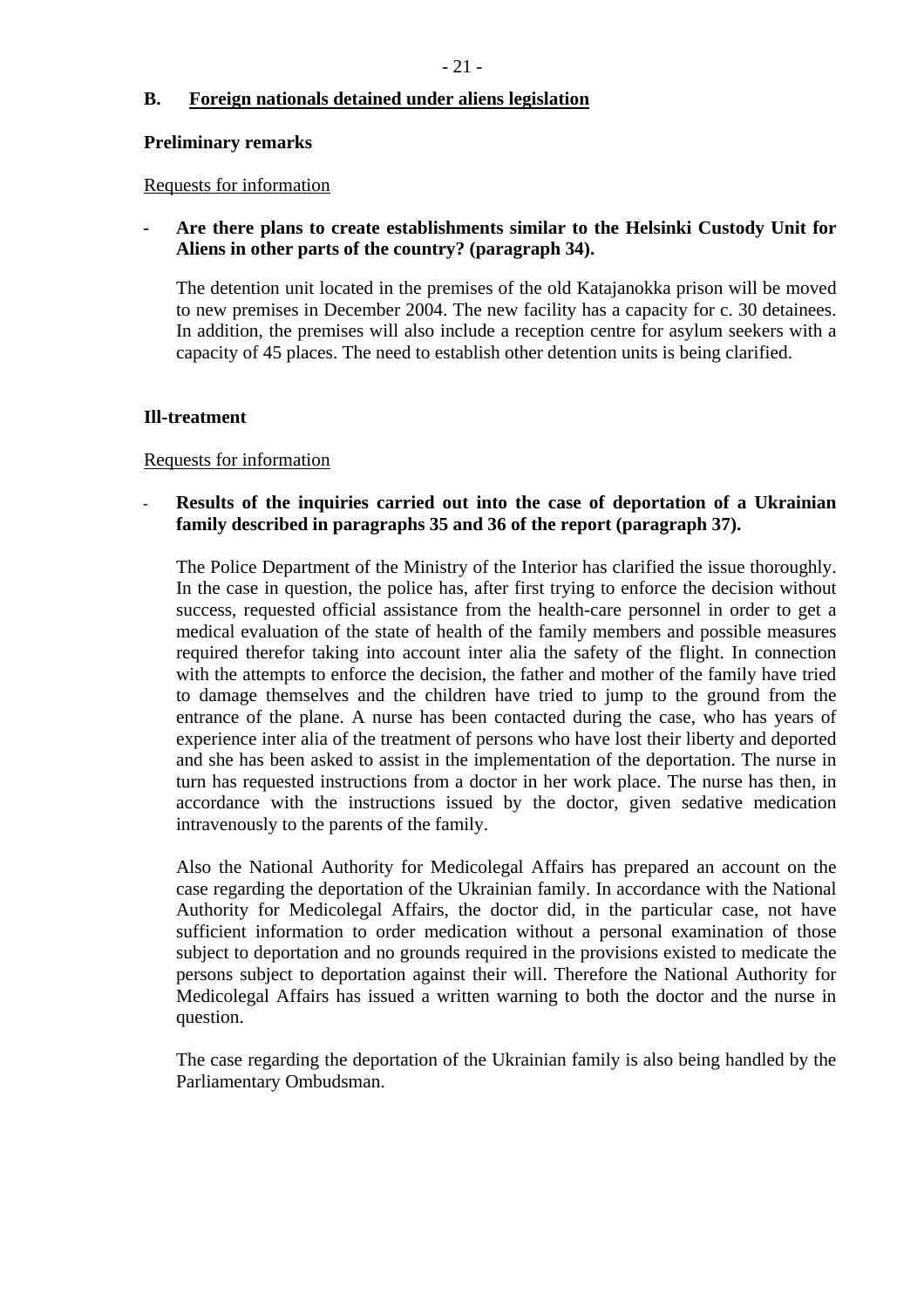#### **Helsinki Custody Unit for Aliens**

#### Recommendations

- **Measures shall be taken to ensure that all foreign nationals held at Helsinki Custody Unit are offered at least one hour of outdoor exercise every day (paragraph 41).** 

Today, Helsinki Custody Unit offers each person at least one hour of outdoor exercise daily. The outdoor exercise possibilities will improve further when the Custody Unit is transferred to the repaired facilities in December 2004.

The deficiencies referred to in paragraph 42 of the report as regards the **provision of health care at Helsinki Custody Unit shall be remedied. In particular, steps shall be taken to:** 

• **ensure that all newly-arrived detainees are promptly examined by a doctor or by a fully-qualified nurse reporting to a doctor;** 

The health-care of the Custody Unit is arranged so that a qualified nurse reporting to a doctor examines all new detainees promptly after their arrival.

• **arrange for the daily presence of a person with a recognised nursing qualification. Such a person could in particular perform the initial medical screening of new arrivals, receive request from foreign nationals to see a doctor, ensure that provision and distribution of prescribed medicines, keep the medical documentation (this ensuring confidentiality of medical data) and supervise the general conditions of hygiene;** 

The current Custody Unit has 30 places. Therefore it does not offer enough work for a full-time nurse. But it is possible to have a doctor on-site very quickly, when needed. The purpose is for the new custody unit to hire a nurse, who will attend to the foreigners in custody and, where possible, also treat asylum-seekers who have private accommodation (= asylum seekers who have themselves arranged their accommodation).

The documents relating to health care and nursing are today kept so that, in addition to the customer, they are available only to the nurse and the doctor.

• **improve detainees' access to acute dental care;** 

The Custody Unit has attended to and will attend to arranging acute dental care.

• **ensure appropriate psychological/psychiatric assistance, preferably by arranging regular visits to the Custody Unit by a psychiatrist and/or a psychologist (paragraph 43).** 

Attention has been paid to the issue. Appropriate treatment and therapy will be acquired for those needing psychological or psychiatric help either by calling in a psychiatrist or a psychologist to the Custody Unit or by transporting the person in need of the help to treatment outside the Custody Unit .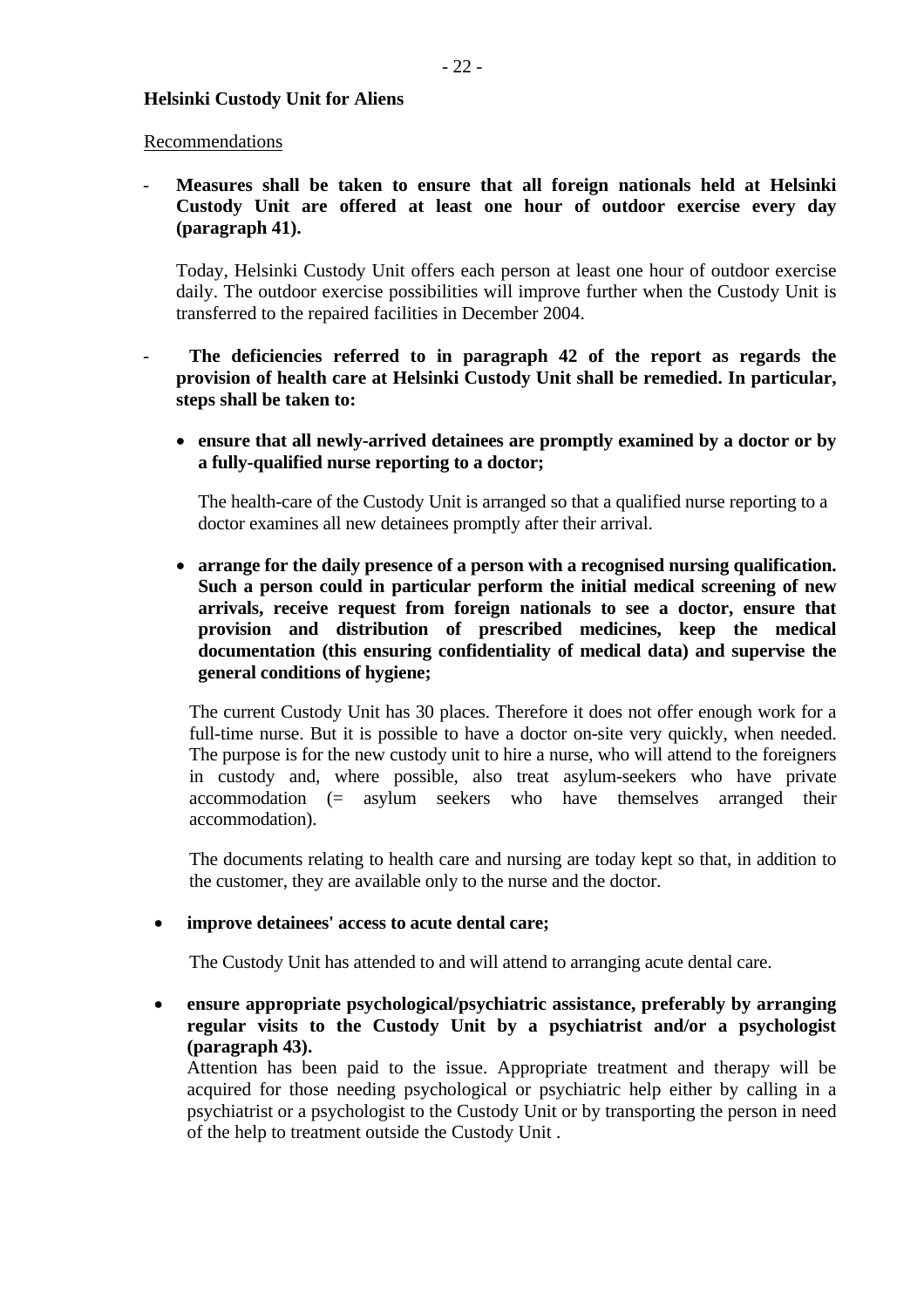# Comments

The longer the period for which persons are detained under aliens legislation, the **more developed should be the range of activities which are offered to them. Particular attention should be paid to the specific needs of young children and juveniles; education should form an important part of the programmes of activities to be provided (paragraph 41).**

In the new custody unit the activities of foreigners in custody will be planned and implemented so that they correspond to the needs of especially those in a vulnerable position, such as children, juveniles and single women.

# **- The Finnish authorities are invited to review the initial and ongoing training of staff at Helsinki Custody Unit, in the light of the remarks made in paragraph 45 of the report (paragraph 45);**

According to the clarification received, the basic training of the staff is good. Many have degrees from a college, a polytechnic or a vocational institution in the fields of health care, social studies or a corresponding field. In addition, the Custody Unit arranges and acquires additional training for example in safety issues.

- **It would be desirable to set up a designated register for the recording of instances of isolation and of the transfer of a foreign national to police custody (paragraph 48).** 

The register was set up in October 2003.

#### Requests for information

More detailed information about the new facility for foreign nationals in Metsälä, **including the planned date of entry into service (paragraph 38).** 

Metsälä Custody Unit should be completed in December 2004 and the operations of the Custody Unit will then be transferred to the new up-to-date premises. The new premises will, in addition as the Custody Unit, also host a small reception centre for asylum seekers (46 places) as well as an information/service point for asylum seekers with private accommodation. The aim is for the children and spouse of the detained, where possible, to be accommodated in the premises of the open reception centre. On the other hand, the services of the reception centre could also be used by the custody unit. The new premises comply with the Finnish standard for institutions, in addition to which the special features and requirements of custody operations have also been observed. The conditions of the customers will improve considerably; there will be more room for free time activities and hobbies. The outdoor exercise premises will be much more pleasant than at present and there will also be a special outdoor area for i.a. smoking, which the customers will have free access to.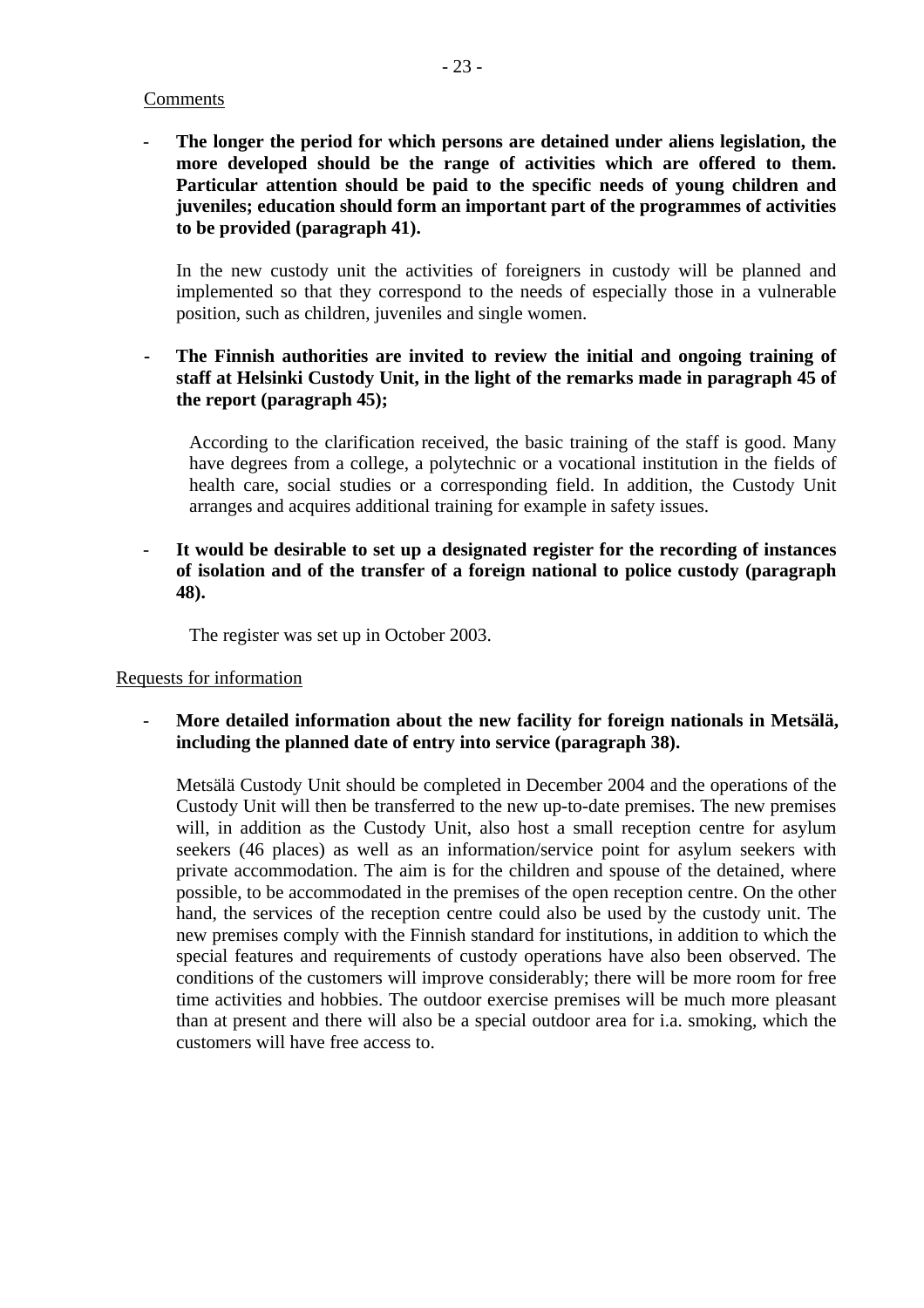- **Comments of the Finnish authorities on the powers of the police to enter the premises of the Helsinki Custody Unit for Aliens and to impose restrictions on detainees (paragraph 49).** 

The Custody Unit operates subordinate to the Ministry of Labour. Its operation and the treatment of persons in custody there are governed by the Act on the Treatment of Aliens in Custody and on a Custody Unit (116/2002). The powers of the police with regard to the Custody Unit as well as the people detained therein are very limited. They are provided for in the Act and relate to decision-making regarding an alien taken into custody or to the enforcement of a deportation decision or to a case where, taking into account the personal and other circumstances of an alien, there is a well-founded reason to suspect that he will make himself guilty of a crime in Finland.

The independent powers of the police with regard to an alien detained in a custody unit are restricted to the following cases:

- The police may forbid contacts with an outsider if, for a well-founded reason, the contact is estimated to endanger the clarification of the entry preconditions of an alien taken into custody and his identity or if there is a justifiable reason to assume that the meeting will contribute to a crime.
- The police makes the decision on segregation in a custody unit if segregation is necessary as an exception to safeguard the clarification of the preconditions of entry into the country or identity.
- The use of the telephone may be conditional so that the detained alien notifies whom he intends to contact. The use of the telephone may be denied if, for a well-founded reason, it may be estimated to endanger the clarification of the preconditions of entry into the country or identity or if there is justifiable reason to assume that the use of the telephone will contribute to a crime.  $(17 \text{ } \text{\&})$
- The right to be in contact with someone outside the custody unit by using telecommunications, other electronic communications or other such technical connection may be restricted on the grounds provided for in section 17 by confiscating the mobile phone or other means of communication from the alien for the duration of the ban.
- An alien may be granted permission to leave the custody unit in order to meet or bury a seriously ill close relative or other close person or for another corresponding reason of special significance.

In cases involving the safety of the custody unit, the director of the Custody Unit or his deputy contacts the police. These cases involve the safety of the persons in custody and the police acts on request of the Custody Unit.

The police has been reserved premises in connection with the Custody Unit, where they can meet with an alien in issues relating to the application of the Aliens Act, such as the reason for entry, travel itinerary and removal from the country. This is done to avoid the transportation of detained aliens and to decrease costs arising from transportation.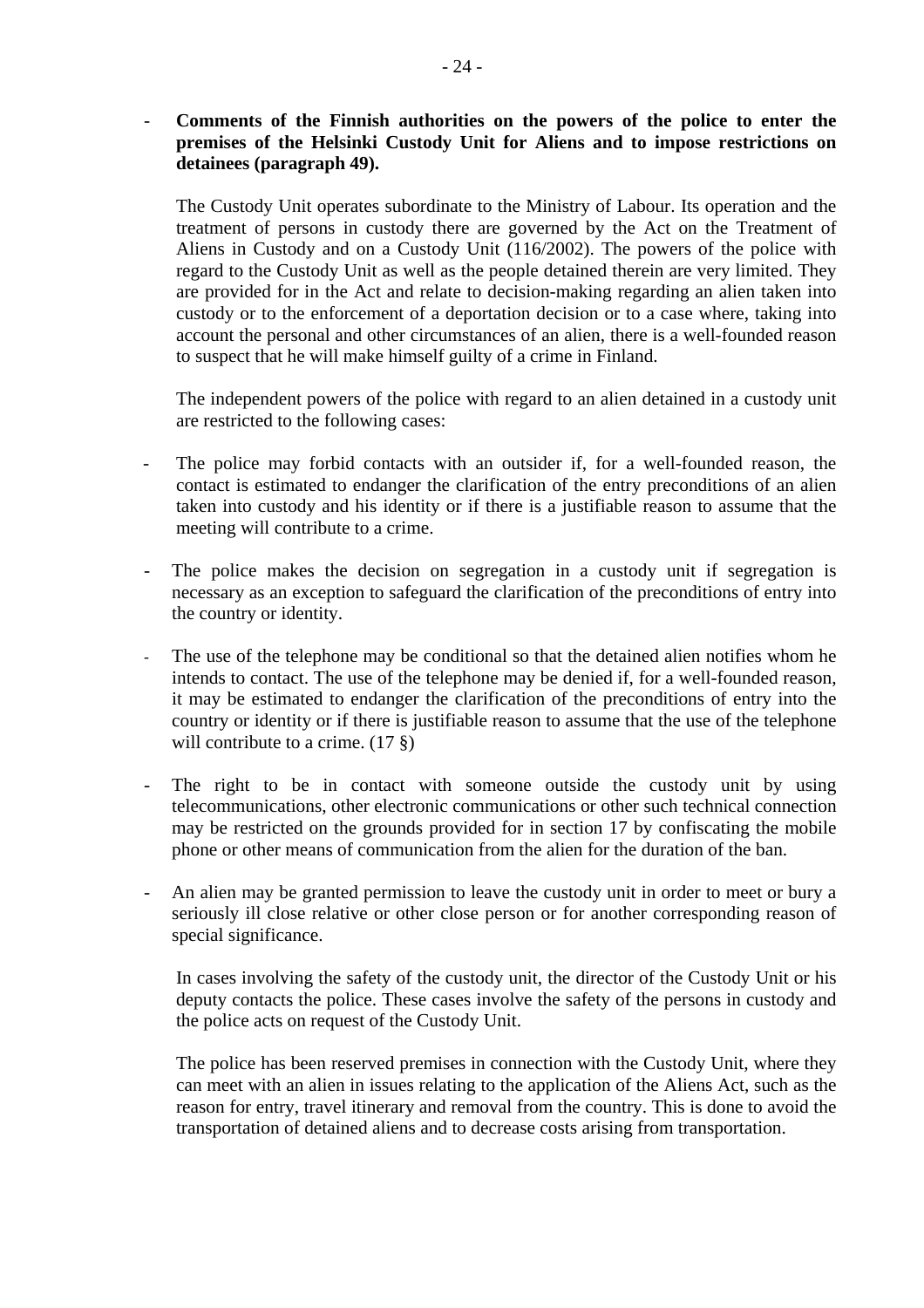Visits of the police to the Custody Unit are agreed upon. The police does not have free access to the premises of the Custody Unit. Nor does the police have authority with regard to the operations and personnel of the Custody Unit.

The detention of an alien is specifically meant to safeguard the clarification of the preconditions of entry of an alien or the enforcement of deportation in cases where another safety measure, for example the duty to report, cannot be deemed sufficient. The assessment of the justification and necessity of detention is performed by the District Court at the latest within four days from the apprehension under section 124 of the Aliens Act. The decision of the District Court is not subject to appeal. The period of detention depends on the progress of the investigation and other authorities. The matters involving a detained person are handled as urgent.

The starting point of the Finnish pre-trial investigation principles is to observe two partly conflicting goals: the requirement of efficiency as well as the legal protection of the citizen and especially of a suspect of a crime. The latter includes the requirement of both an appropriate and fair investigation. A detained alien is deemed comparable to a suspect. Proper and speedy investigation often requires hearing the detained or other measures directed at him, such as e.g. taking him to the embassy of his home country to acquire travel documents.

It would be contrary to the principle of the least harm and more restrictive of the rights of the detained to transport him separately to police premises solely to hear him if the custody unit has premises where the hearing may take place causing the smallest possible harm to the customer. In some cases, for example to take comparison finger prints, it is necessary to transport the detainee to the police station for the procedure. In that case, it is also well-founded to hear him in the premises of the police.

The hearings are recorded using computer-based forms. Both a pending pre-trial investigation and a police investigation relating to asylum are confidential. In order to ensure data security and the legal protection of both the detained person and the police, no outsider can be allowed access to the premises where the police keep their computers and forms.

Section 24, subsection 2 of the Pre-Trial Investigation Act is applied with regard to the times of hearings, according to which a hearing may not, without a special reason, take place between 10 p.m. and 7 a.m. except 1) on request of the person heard, 2) in a narrow pre-trial investigation, or for another special reason. In practice, it is not necessary to hear detainees outside the ordinary hours except on their own request.

An alien is sent to the Custody Unit specifically in order to perform police measures. Restricting the entry of the police to the premises of the Custody Unit would lengthen the period that the detainee is in custody and this cannot be in the best interest of the customers of the Custody Unit. It must also in the future be possible for the police, where necessary, to restrict the contacts of a detainee to the outside world or to segregate him from other persons in custody where this is necessary to secure the investigation of the preconditions of entry or identity.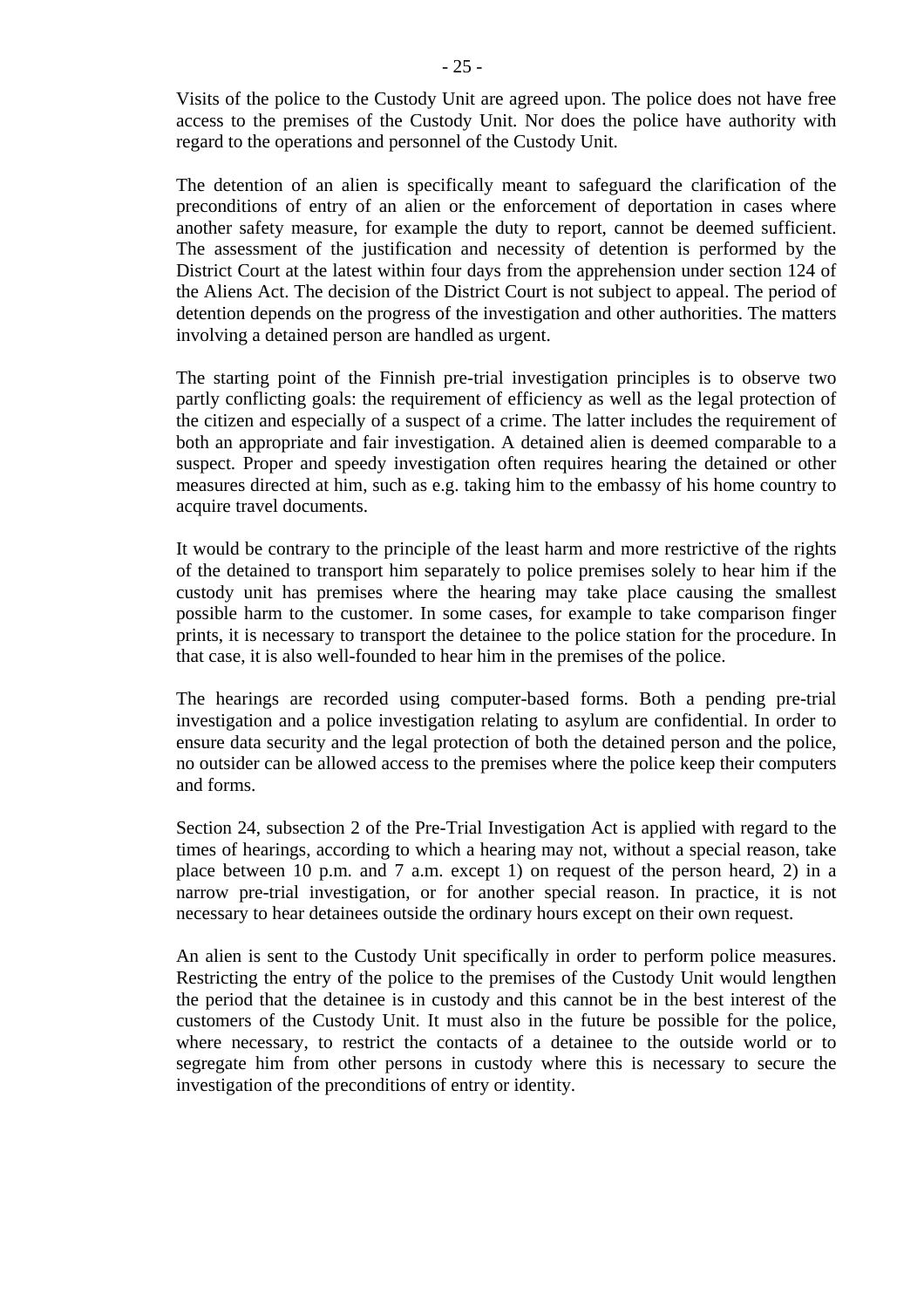# **Detention in police and Frontier Guard establishments**

# Comments

# The CPT trusts that, in line with Act No 116/2002, the Finnish authorities will **make determined efforts to progressively discontinue the practice of using police premises to hold persons detained under aliens legislation (paragraph 50).**

The Aliens Act (301/2004) determines when an alien detained under the Aliens Act may exceptionally be placed in police premises. Under section 123 of the Act this is possible if the custody units are temporarily full or it the person is detained far away from the closest custody unit. In the first case, the alien shall, as soon as possible, be placed in a custody unit referred to in the Act on the Treatment of Detained Aliens and a Custody Unit (116/2002). In the second case, the custody may not last more than four days.

At the moment, Finland has only one custody unit for aliens referred to in the Aliens Act and operating in Helsinki. A detained alien may exceptionally be placed in police detention premises if the custody unit is full. Another reason for placing a person in police detention premises is that an alien is detained far away from the closest custody unit. In the latter case, the detention may not last more than four days. Finland will examine the need to establish another custody unit.

# **Safeguards**

# **Comments**

**The Finnish authorities are invited to address the shortcomings described in paragraph 53 of the report (the Finnish authorities had stated to the CPT that the Police Department had issued instructions according to which detained foreign nationals should be provided with a written account of their rights in a language they understand. However, none of the police and Frontier Guard establishments visited was able to produce such written information to the delegation. The Finnish authorities are invited to address these shortcomings. (paragraph 53).**  -

The police use their own forms in different languages and other forms clarifying the rights. The use of the forms is also mentioned in different regulations issued by the Ministry of the Interior. In addition, the police regularly use interpreters when communicating with aliens in order to minimise misunderstandings. Delays in access to counsel are hardly always due to the police. The Police Department of the Ministry of the Interior will further clarify the issues referred to in the paragraph with regard to the police and it will clarify its instructions, where necessary. (Cf. also the reply to paragraph 17)

Section 47 of the Act on the Frontier Guard (320/1999) provides for the investigation of a border event and the preconditions of entry of an alien entering the country. Section 11, subsection 1 of the Act on the Frontier Guard provides that a border guard shall notify the grounds for a measure directed at the liberty of a person to the target of the measure or to his representative unless this is impossible due to the state of the person or due to circumstances. During the visit of the CPT, the Aliens Act (378/1991) was in force in Finland and section 47 thereof contained provisions on deciding on detention and the placement of a detained person. The said section 47, subsection 1 provided that the detained person or his representative shall be notified of the grounds for detention.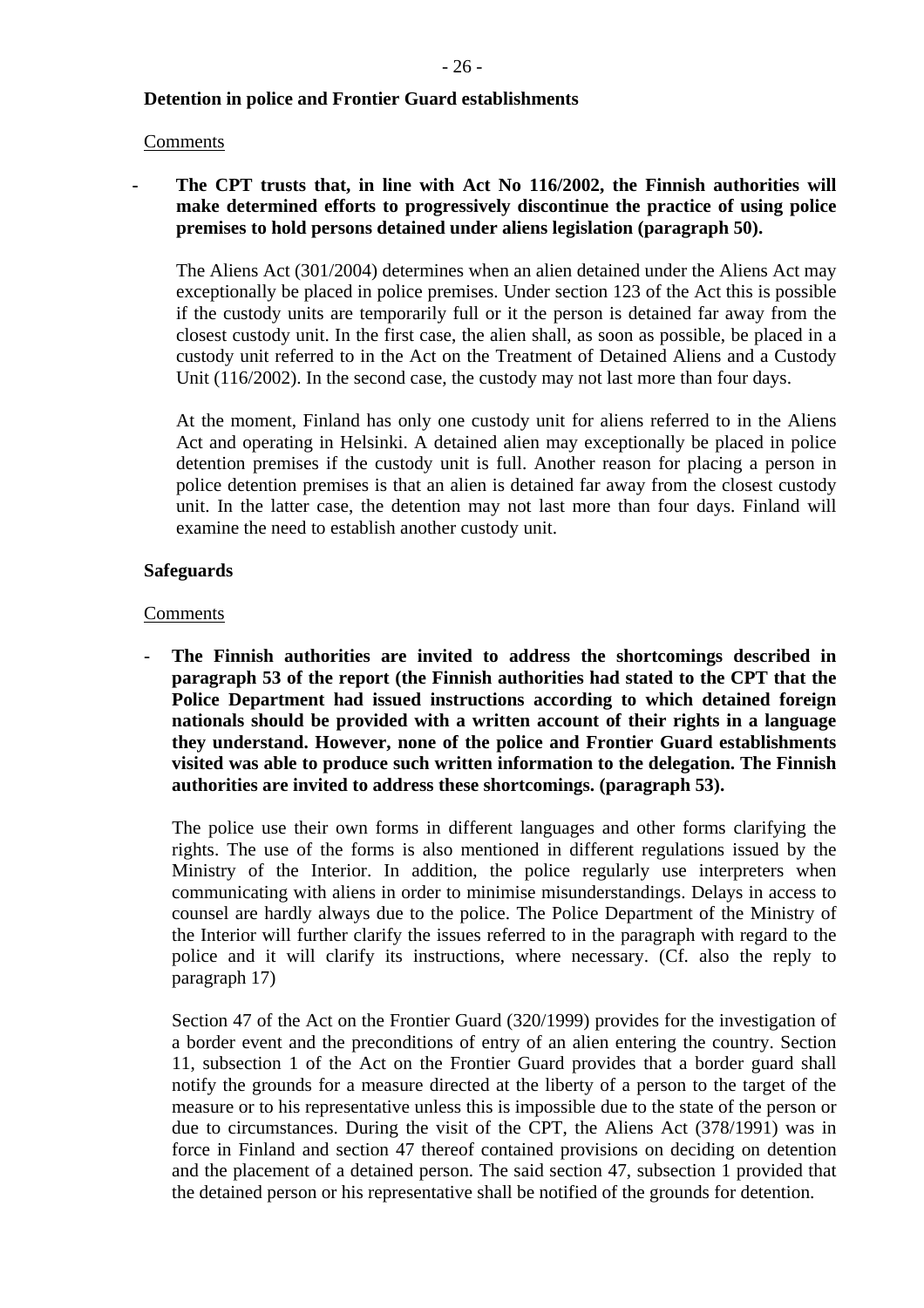Along with the entry into force of the new Aliens Act (301/2004) on 1 May 2004, it has been deemed appropriate, in order to improve the legal protection of persons, that with regard to all decisions made under the Aliens Act, the person in question is issued a written decision in his matter with appeal instructions. All the decision forms of the Frontier Guard relating to alien issues have been renewed and translated into different languages, such as Swedish, Russian, German, Spanish, French and English. Thus the shortcomings referred to in paragraph 53 have been addressed.

**- The police should be reminded of the notification requirements set out in Section 70 of the Aliens Act (paragraph 54)**.

Attention has already been paid to the issue and the police will be further reminded of the notification requirement set out in section 208 of the new Aliens Act. Therefore omissions of notification should no longer exist.

# Requests for information

**Comments of the Finnish authorities on the allegations that foreign nationals had been put under pressure by the police during their detention to make them withdraw their asylum applications, especially at Tampere District Police Station (paragraph 54).**  -

According to an investigation carried out by the Tampere District Police Station, no evidence was found suggesting that asylum applicants had been put under pressure at Tampere District Police Station to make them withdraw their asylum applications. The Parliamentary Ombudsman has, however, taken the matter under consideration and will issue his decision on the issue later on.

# **Deportation of foreign nationals by plane or other means of transport**

#### Recommendations

- **Detailed instructions on the procedure to be followed and, more particularly, on the use of force and/or means of restraint authorised in the context of deportation operations should be issued without delay. Such instructions should draw upon the principles set out in the CPT's 13<sup>th</sup> General Report, reproduced in Appendix I to the report (paragraph 58).** 

The Ministry of the Interior issued instructions on the deportation procedure as early as in 1998. A statement regarding medication was included in the instruction on 1 January 2004 (SM-2003-03682/Tu-41). The use of medication shall always relate to the treatment of the state of health or an illness on the basis of a medical evaluation. The police has separate instructions also on the treatment of detained persons (SM-2003- 00251/Tu-41) and on the use of force (SM-2001-6/Tu-417). The instructions are applied in all police operations including in the enforcement of deportations.

In its statement relating to the Aliens Act in April 2004, Parliament required that the Government urgently prepare provisions on procedure relating to the enforcement of deportations, including the use of restraints and force. The Ministry of the Interior will most likely set up a project to study the need to supplement the Aliens Act with provisions relating to deportation.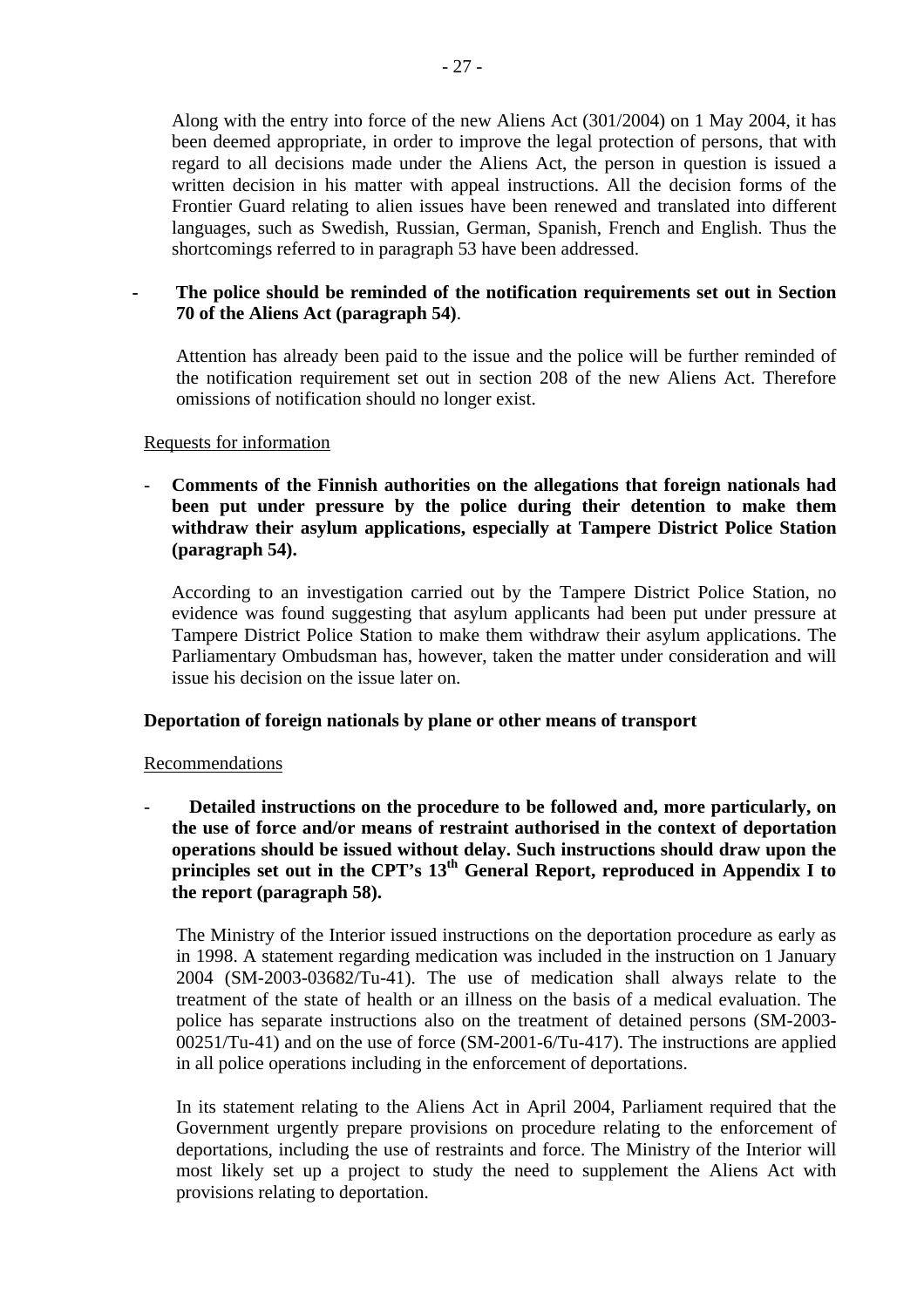# **C Prisons**

#### **Preliminary remarks**

#### Comments

**The CPT trusts that the Finnish authorities are taking due account of the principles and measures set out in Recommendation No R (99) 22 of the Committee of Ministers of the Council of Europe concerning prison overcrowding and prison population inflation (paragraph 60).** 

In the Finnish penal sanctions system, the main sanctions are unconditional imprisonment, community service, conditional imprisonment and a fine. Juvenile punishment, which was started as an experiment, will be taken into general use. At present, a study is also under way to reduce the number of those whose fines are converted to imprisonment.

The number of sentenced criminals mostly depends on changes taking place in criminality, the ratio of solved crimes, changes in criminalisations and sanction practice as well as the amount of recidivism. The most severe sanctions - imprisonment and community service - have the biggest effect both on the societal and personal levels.

The number of prisoners decreased almost steadily after the Second World War. In 1999 it started to rise. The average prison population grew by 30 percent from 1999 (average prison population 2,743) to 2003 (average prison population 3,578). The increase in the prison population is indicated inter alia as an increase in the number of foreign prisoners, female prisoners, fine-conversion prisoners, remand prisoners and lifesentence prisoners.

The fast increase in the prison population is mainly due to two factors: changes in criminality and its amount and changes in sentencing practice. In the last few years, the sanction level of certain types of crimes has tightened to some extent. The share of imprisonment has increased in most crime groups. In aggravated narcotics offences, the growth is partly due to the fact that the offences have become more serious inter alia due to larger amounts of narcotic substances and increased professional criminality. Violence, property and drunken-driving crimes mainly reflect an increase in the sanction level; the amount of criminality or its nature have not changed.

Another significant change increasing the prison population is a decrease in the use of community service. In 1998, some 4,000 community-service sanctions were imposed. In the last few years, the number had decreased to some 3,300. The use of community service has decreased because the number of sentences that can be converted into community service has decreased and also because a smaller share of imprisonment sanctions that could be converted are converted into community service.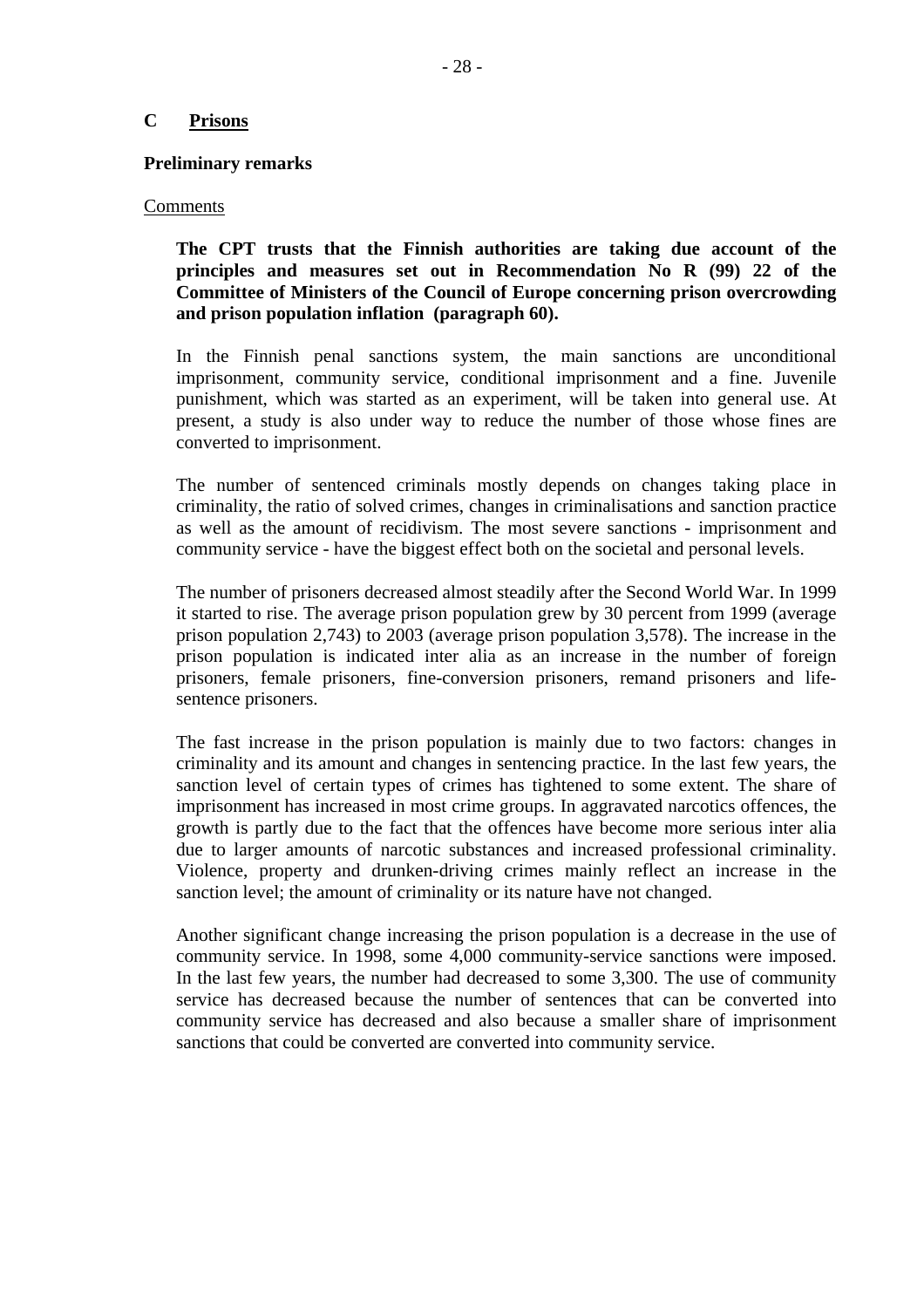The central goal of imprisonment and community service sanctions is to decrease recidivism. The problem is that Finland has no systematically collected up-to-date data on the effectiveness of penal-law sanctions and the measures performed in connection with them. According to studies on imprisonment, 35 percent of Finnish prisoners entering a prison for the first time will return to the prison. The percentage is on the general Nordic level. With regard to those entering a prison for the second time or more, the recidivism percentage grows gradually.

In the latter half of 2003 and in early 2004, the number of those entering the prisons seems to indicate that the prison population inflation would, at least temporarily, be slowing down. The prison population of 2004 seems to stabilise at the level of 2003.

In evaluating future development, it is important to note that the number of prisoners may continue to rise even if the Prison Service and the community sanctions were to succeed in decreasing recidivism. Measures decreasing recidivism cannot prevent a prison population inflation of the magnitude that has taken place in the past few years. Even if successful, the effects of measures decreasing recidivism are smaller in proportion and slower in their effects. Thus an increase in criminality or a tightening of the sanction level may increase the prison population faster than measures decreasing recidivism lower it.

During the visit of the CPT, the occupancy rate of prisons was 104 percent. Calculated in accordance with the average number of inmates so far this year, the occupancy rate is 103 percent. The occupancy rate varies slightly between prisons and in different seasons. In the autumn, the number of prisoners and the occupancy rate of accommodation capacity rise to some extent.

There are still unrefurbished prison premises in some prisons in Finland. The refurbishment of prisons is continued on the basis of an investment programme lasting until 2011. The primary purpose of the investment programme is not to increase the number of prison places but to make them appropriate in quality. The investment programme has been realised as planned.

# Requests for information

# - **Current state (e.g. timetable) of the reform of legislation pertaining to the enforcement of sentences, the carrying out of pre-trial detention, and the granting of conditional release (paragraph 59).**

Government proposals containing the overall reform are to be submitted to Parliament in the autumn of 2004. The purpose is for the new Prison Act, Act on Remand Imprisonment and the provisions on conditional release of the Penal Code to enter into force in 2006. The overall reform will significantly enhance the legal protection of remand prisoners and sentenced prisoners as well as clarify their legal position.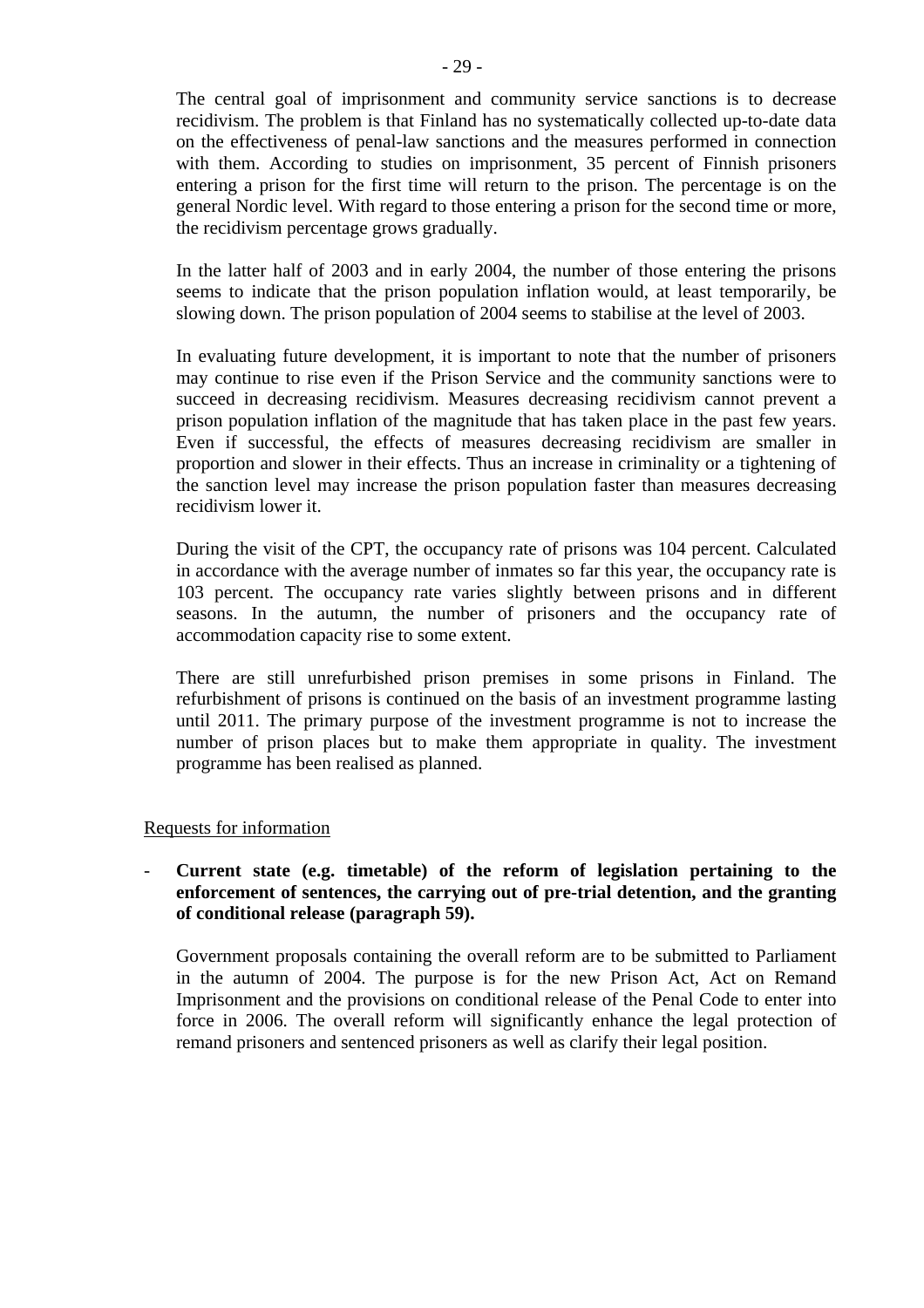# **Ill-treatment and inter-prisoner violence**

#### Recommendations

- **Staff (including medical personnel) at the former Turku Remand Prison and Sukeva Prison shall be encouraged to make use of all means at their disposal to combat and prevent inter-prisoner violence and intimidation, bearing in mind the remarks made in paragraphs 65 and 66 of the report (paragraph 67).** 

Prevention of inter-prisoner violence and intimidation is handled in institution-specific and national training events of all personnel groups. The aim is to teach the personnel means to notice risks of violence as well as to interfere in violent behaviour in advance, where possible. In addition, even more attention will be paid to the placement of mutually hostile prisoner groups both into and within institutions. Overcrowding of prisons considerably impedes the safe placement of prisoners. The CPT recommendation has been made known to the directors of the Prison of Southwestern Finland and Sukeva Prison for further measures. The effects of the measures shall be monitored in connection with performance negotiations.

# Comments

- **The custodial staff at the former Turku Remand Prison should be reminded that inmates must always be treated in a respectful manner (paragraph 63);** 

The comment of the CPT has been made known to the director of the Prison of Southwestern Finland with an obligation to remind the staff of the matter with an instruction.

#### **The level of staffing must always be sufficient to enable prison officers to adequately supervise the activities of prisoners and support each other effectively in the exercise of their tasks (paragraph 67).** -

On 31 December 2003, the total number of staff was 2,728. The average number of prisoners in 2003 was 3,578; thus the ratio between staff and prisoners was 0.76. Although the number of prisoners has been rising in Finland since 1999, it has not been possible correspondingly to increase the number of staff. Therefore more staff would be needed in certain closed institutions.

As stated in paragraph 8 above, a reform of the organisation and structures of the Prison Service is pending in Finland. In the reform, the organisation of the Prison Service would be changed so that, instead of the current 21 independent prisons and the Prison Mental Hospital, it would consist of five regional prisons and a national health-care unit. A regional prison would include prisons and placement units. The aim of the organisational reform is to lighten central administration as well as to enhance prisonservice administration by centralising support services, decreasing so-called mid-way administration and by clarifying operational processes. The freed resources are meant to be transferred from administration to work done close to the prisoners.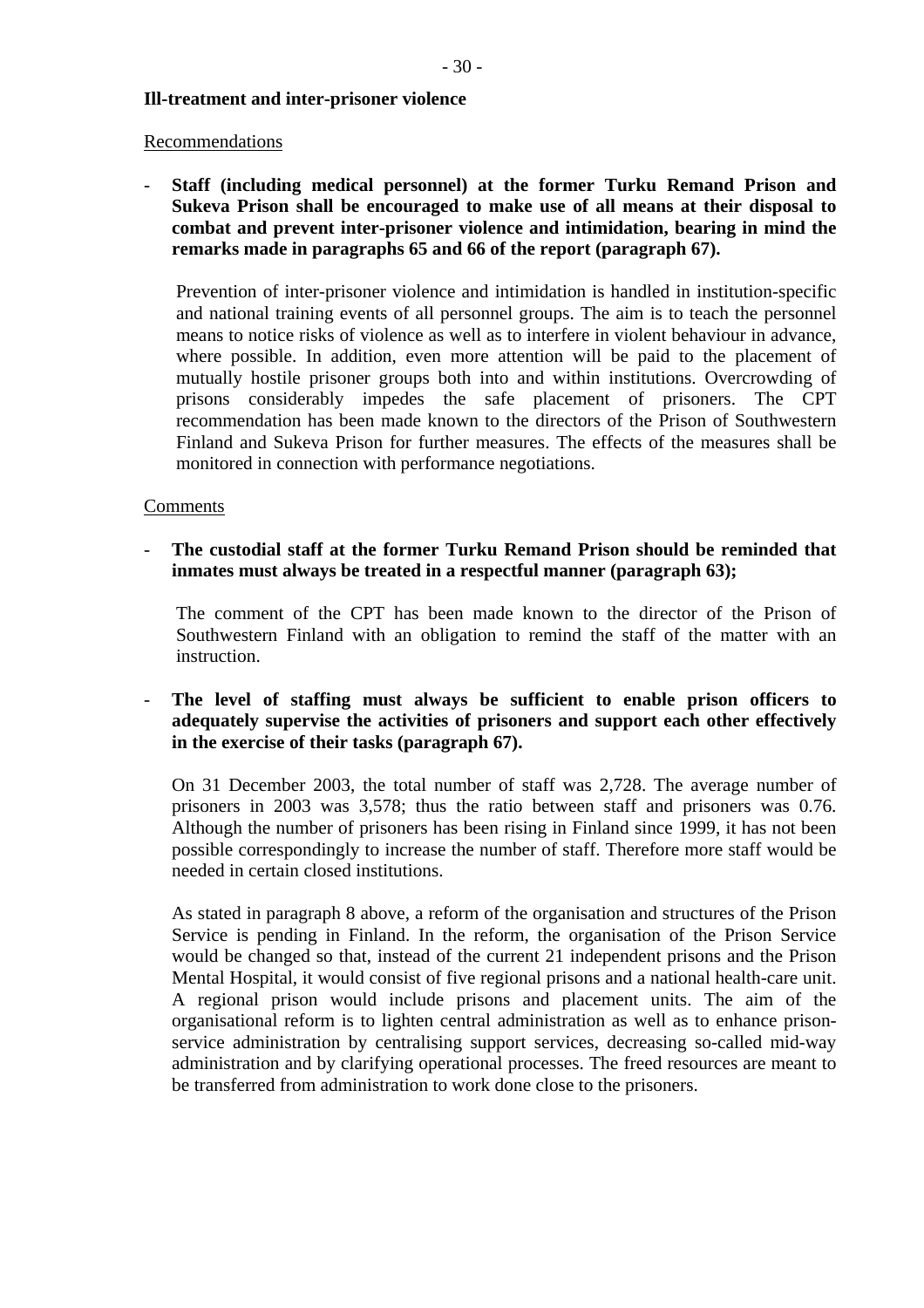# **Conditions of detention**

#### Recommendations

**Custodial staff at Kuopio Prison and the former Turku Remand Prison shall be instructed to grant inmates (and, above all, those sharing accommodation with other inmates) access to a proper toilet facility at any time of day or night, unless overriding security concerns require otherwise (paragraph 69).**  -

Finnish prisons still have altogether some 750 cells without proper toilets and without access to a common toilet facility at night. Therefore the prisoners in these cells use special buckets with lids.

Last year, the Criminal Sanctions Agency examined more closely the possibilities to decrease the use of the said "chamber pots". Most prisons find it difficult to allow an individual prisoner access to the toilet facilities after the prison ward has been closed due to the small number of custodial staff in the night shift. For security reasons, it is most often required that the prison cell door can be opened at night only in the presence of at least two staff members. In the present common situation of under-staffing, this has become an obstacle to granting access to toilet facilities.

When aiming at decreasing the need to use chamber pots, various replacement solutions have been found in institutions. Some institutions have postponed the closing time of sections and the last toilet visit. The aim is to replace the chamber pots with chemical toilets suitable for cell use. With regard to significantly decreasing the number of cells without toilets, even the said measures are inadequate. The problem will not be finally solved until after the end of the refurbishment programme after the year 2010, when prisons will no longer have cells without appropriate sanitary facilities. The importance of access of prisoners to toilet facilities has been emphasised in instructions. The year-2004 performance goal set by the Criminal Sanctions Agency for all prisons without incell toilets is to draw up plans on access to toilet facilities. Where necessary, the prison shall try the arrangements in a part of the prison. The planned practice shall be implemented by the end of 2004.

- **The Finnish authorities shall continue to develop activity programmes for inmates at the former Turku Remand Prison and Sukeva Prison (including work and vocational training) (paragraph 78).**
- **Regarding prisoners segregated from the mainstream, determined efforts shall be made to improve the regimes currently operated. As a first step, possibilities for association outside cells within the units concerned should be enhanced. Further, the space available in the units (e.g. the relatively large corridors at Sukeva Prison) should be exploited to the fullest (paragraph 78).**
	- **The provision of outdoor exercise to "fearful" prisoners at the former Turku Remand Prison to be reviewed (paragraph 78).**
	- **Developing programmes of activities may well require increasing and/or redeploying staff resources (custodial and specialist). It is also essential that the allocation practice referred to in paragraph 77 of the report be reviewed (paragraph 78).**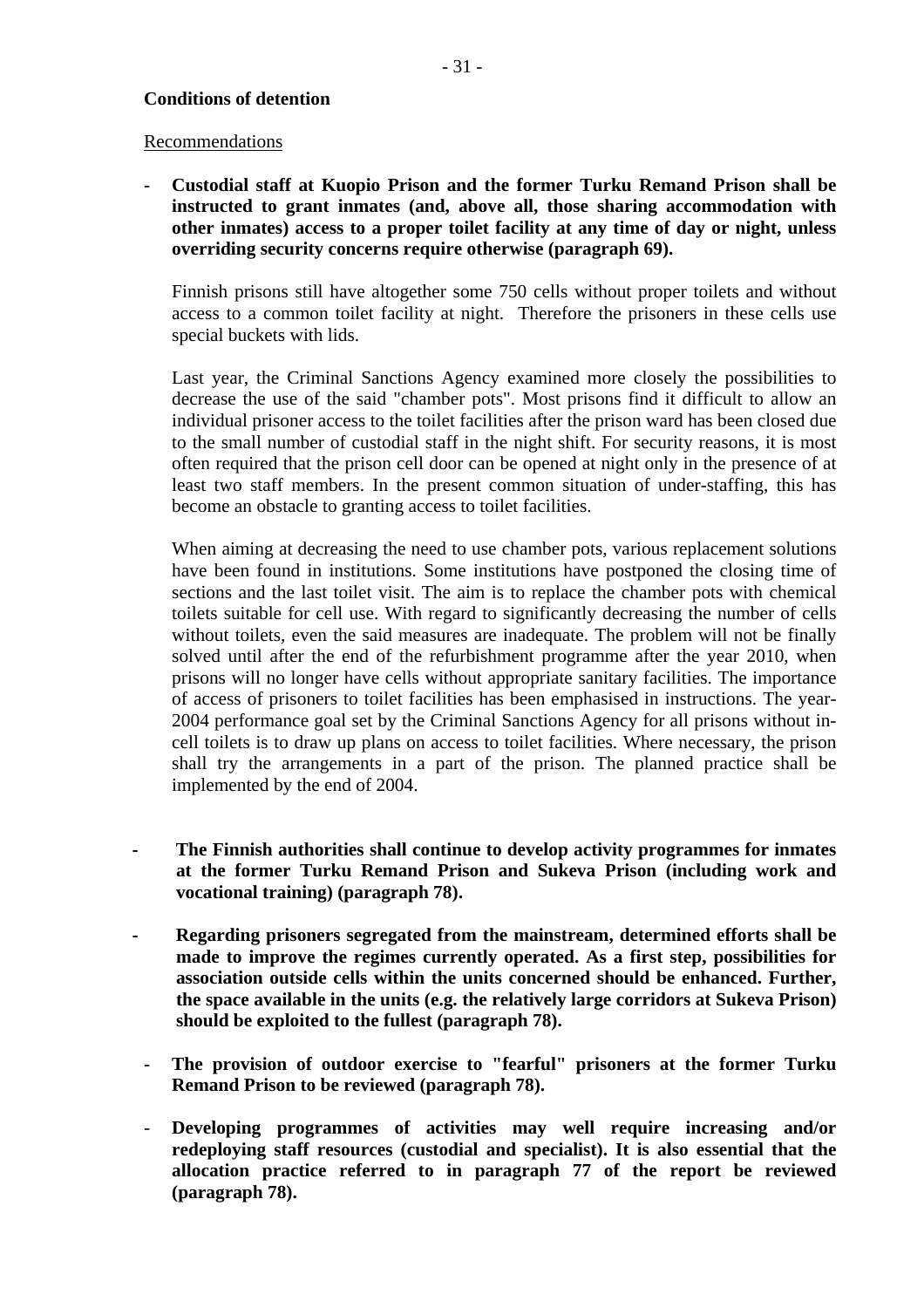The Criminal Sanctions Agency has deemed it very important to increase the activity regimes for inmates. The performance goal set by the Agency for all prisons for 2004 is that the prisons clarify prisoner-type-specifically the impediments to participation and draw up a plan to increase the participation possibilities of prisoners whose placement in activities is difficult. In addition, the goal set to remand prisons for 2004 is to develop the contents of remand imprisonment by increasing the possibilities of prisoners to participate for example in part-time or free-time activities arranged outside the cells. First and foremost, the starting point of Finnish prison service is, however, to try to make it possible also for remand prisoners to participate full-time in purposeful activities although remand prisoners are under no obligation to participate. About one third of remand prisoners participate in full-time activities. Remand prisoners can also participate in the free-time activities of the prison.

In 2004, Sukeva Prison has increased the training possibilities of prisoners. The ADP training with 10 places, which started in 2003, has continued and been extended. Another study group arranged by an outside vocational college was launched in the summer of 2004, directed at prisoners segregated for their own safety. Also that has 10 study places. The training was started with special funding granted by the Criminal Sanctions Agency. Coaching and rehabilitating education and guidance for prisoners segregated on their own request will be launched in September 2004 as a new activity for 9 trainees. It will be arranged by an outside handicraft and industrial art institution.

During winter 2003-2004, Sukeva Prison arranged a Cognitive Skills course, meant especially to prisoners segregated on their own request.

In summer 2004, a partial reorganisation of prison wards was carried out in the former Turku Remand Prison, which is nowadays a part of the Prison of Southwestern Finland. The background of the reorganisation was the need to have a separate ward for those segregated on their own request. One of the wards of the former remand prison with a capacity of 13 has been changed into a ward for prisoners intimidated by other prisoners. All the activities in this ward, including outdoor exercise, are arranged separate from other prisoners. As a result of the change, for example the outdoor exercise of prisoners has been arranged in safe conditions.

Increasing the possibilities of the inmates at the Prison of Southwestern Finland for activities is dependent on additional staff inputs in guidance and custodial tasks. At the beginning of 2004 the prison got a new instructor's post to the women's ward and, as a result of this, the activities in the ward have increased considerably. In summer 2004, a decision was made to change a post into a special instructor in substance abuse work. This may strengthen the intoxicant rehabilitation of the prisoners.

Co-operation between the National Board of Education and the Prison Service intensified in 2003. The joint negotiations covered the increased need for training of prisoners. During the autumn 2004, the purpose is, in co-operation between the authorities, to draft an account on the training of prisoners and especially on their vocational training. The account will form the basis for proposals to develop the training of prisoners and resources.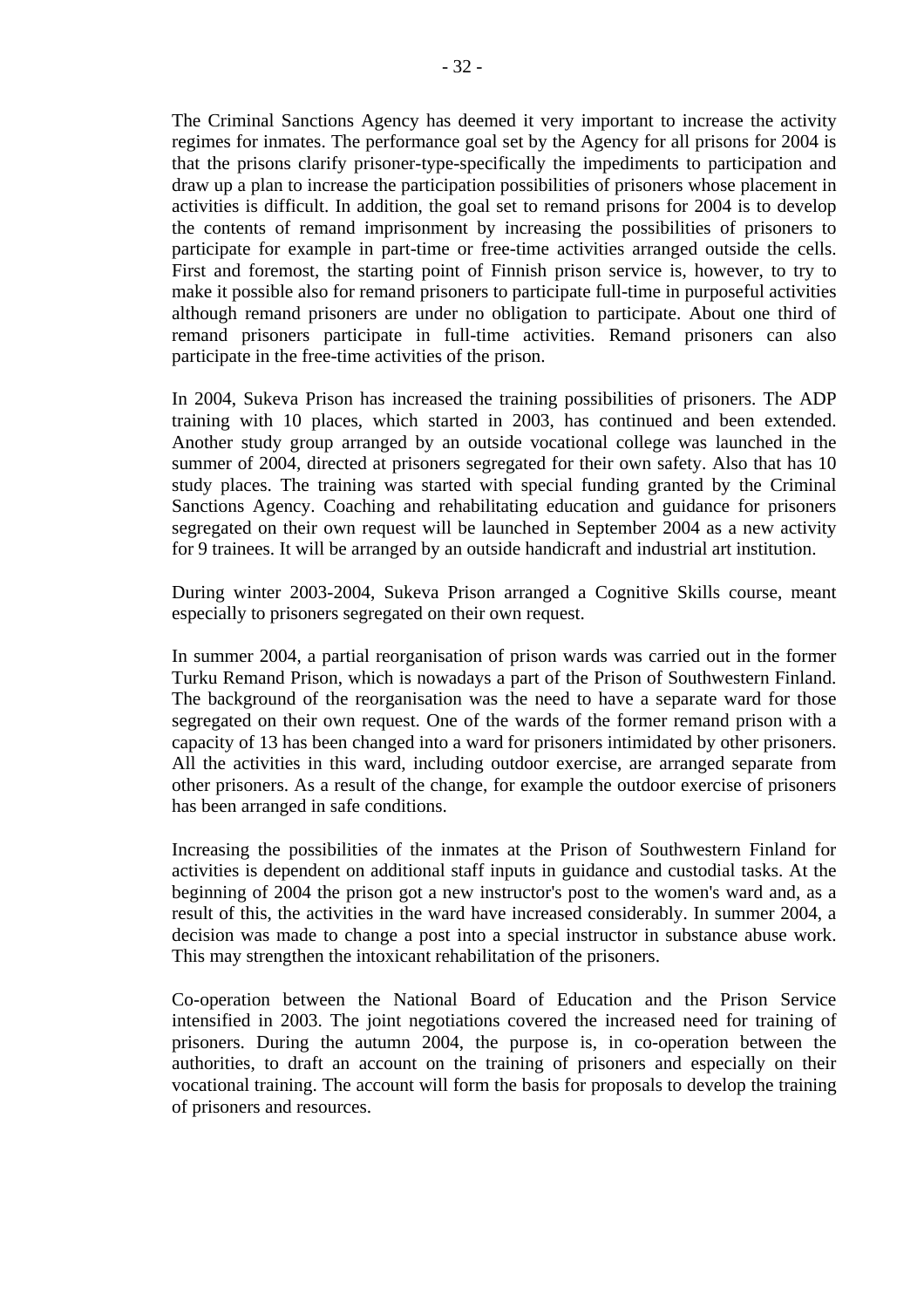An institutional inspection was carried out at Sukeva Prison in May 2004. The inspection showed that the greatest challenge of the institution is to develop activities for those segregated on their own request (the fearful). Although the institution does not have a large staff, even small arrangements may result in a significant improvement. Adequate and appropriate premises are available. The institution is to draw up a plan for the development of activities by the end of September.

# Comments

# - **The CPT trusts that the Finnish authorities are making genuine efforts to ensure that the official capacities of Kuopio Prison and the former Turku Remand Prison are respected (paragraph 68).**

Despite the increase in prison population, the aim is to comply with the occupancy rates, where possible. The prison population inflation primarily affects closed institutions. Therefore it is not possible fully to ensure, with regard to any of the closed institutions, that the prison population will not exceed the capacity of the institution. It is, however, the aim of the Prison Service to even out the loading of prisons so that the overcrowding is divided evenly between the prisons and that their capacity is reviewed.

In connection with the refurbishment of Kuopio Prison, the capacity of the prison will increase from 53 to about 80. The new Prison of Southwestern Finland will be taken into use in 2007.

- **The Finnish authorities are invited to ensure the continuous upkeep and refurbishment of the "travelling cells" in the three establishments visited (paragraph 72).**
- **The occupancy rates of the "travelling cells" should always be kept at a reasonable level (i.e. a minimum of 4 m² per person (paragraph 72).**

The travelling cells are subject to upkeep measures regularly in connection with the other upkeep of a prison. The aim is to renovate the cells where necessary, but during the last few years, it has not been possible to e.g. paint the walls due to the high usage rate, because the work will remove the cell from use for at least three days. The non-use of a travelling cell even for a few days causes problems in full prisons.

The Prison of Southwestern Finland has four travelling cells. One of them has eight places, one has six places and two have two places. There is no statistical information on their occupancy rates. An estimated average of five prisoners are accommodated in them daily. Prisoners who will have to stay in a travelling cell longer are placed in the accommodation wards of the prison, where possible.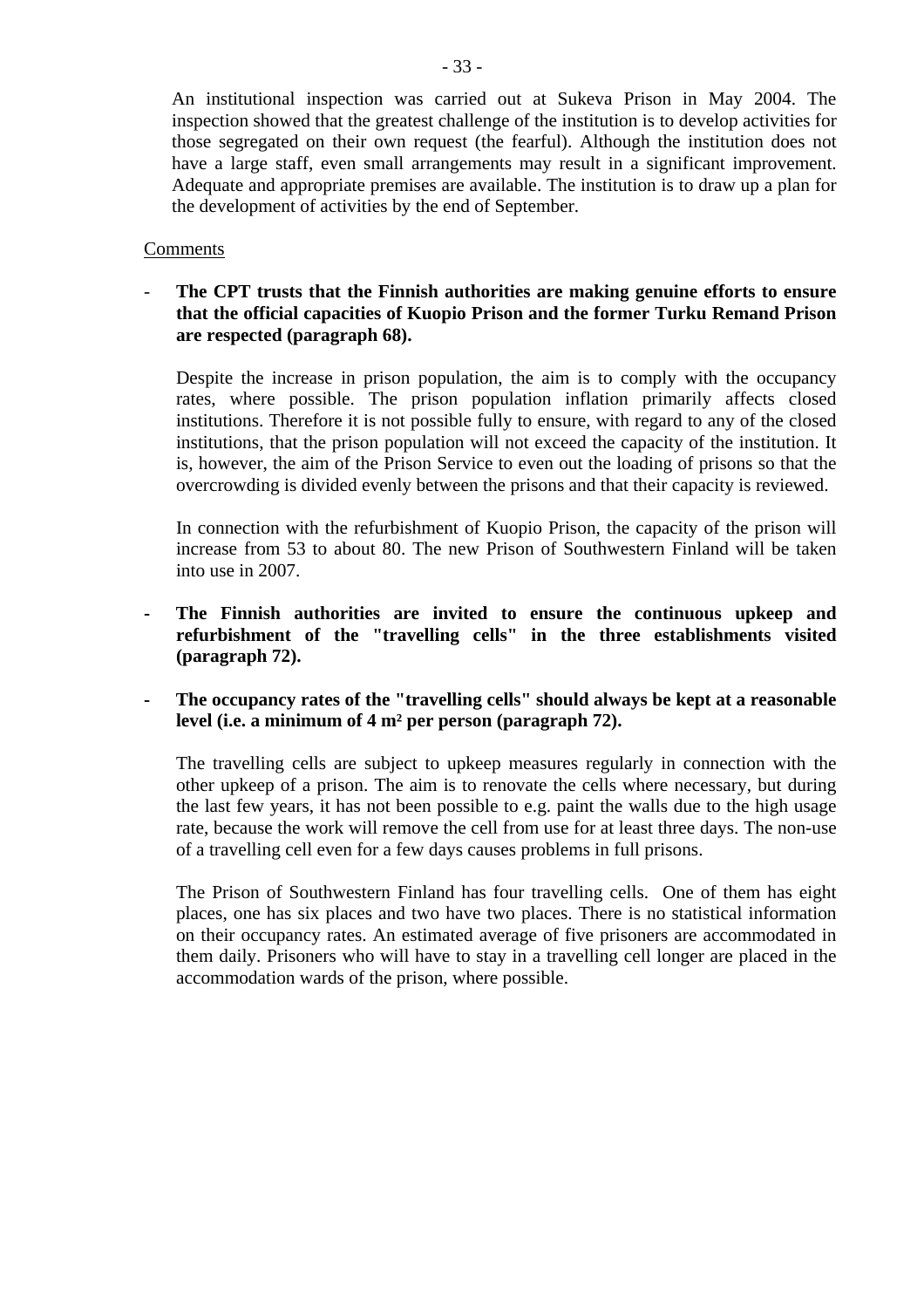The travelling cells of Kuopio Prison will be renovated completely in connection with the refurbishment of the prison starting in 2006.

| Number  | size of the cell | number of places per cell |
|---------|------------------|---------------------------|
| 1 cell  | $30 \text{ m}$   | 14 places                 |
| 1 cell  | 14 m2            | 2 places                  |
| 5 cells | m2               | l place                   |

The following travelling cells are available at Kuopio Prison:

At Kuopio Prison, it is sometimes necessary to accommodate even twice the number of prisoners in the travelling cells. The cells are equipped with twice the number of beds compared to the number of places.

Sukeva Prison has travelling cells as follows:

| Number  | size of the cell | number of places per cell |
|---------|------------------|---------------------------|
| 1 cell  | $60 \text{ m}$   | 14 places                 |
| 2 cells | $13 \text{ m}$   | 4 places                  |
| 1 cell  | $13 \text{ m}$   | 3 places                  |

Sukeva Prison is not a junction for transit prisoners and so the confirmed travelling cell places are usually sufficient for the needs of transported prisoners.

**The Finnish authorities are invited to seek to involve a larger number of inmates at Kuopio Prison in organised activities, including education, and to improve possibilities for association for those who do not take part in such activities. Efforts might also be made to enhance the vocational dimension of the existing productive work (paragraph 76).** -

On weekdays, nearly 70 % of the prisoners at Kuopio Prison participate in work, education/training or other organised activities. Exercise has been arranged, where possible within the framework of premises and staff, for remand prisoners who do not participate in work or education. Due to the lack of staff and inadequate premises, it has not been possible to arrange other activities. The problem with the premises will be solved when the refurbishment and enlargement of the prison are completed in a few years' time. In the same connection, the prison will naturally also need more staff in order to make the activities more versatile and extensive.

In the closed section of Kuopio Prison, the possibilities for education have been inadequate. In the autumn of 2004, the possibilities for education will, however, improve to some extent. The Criminal Sanctions Agency has granted the prison a separate appropriation for ADP training for the inmates in the closed section and teaching of those with reading and writing difficulties.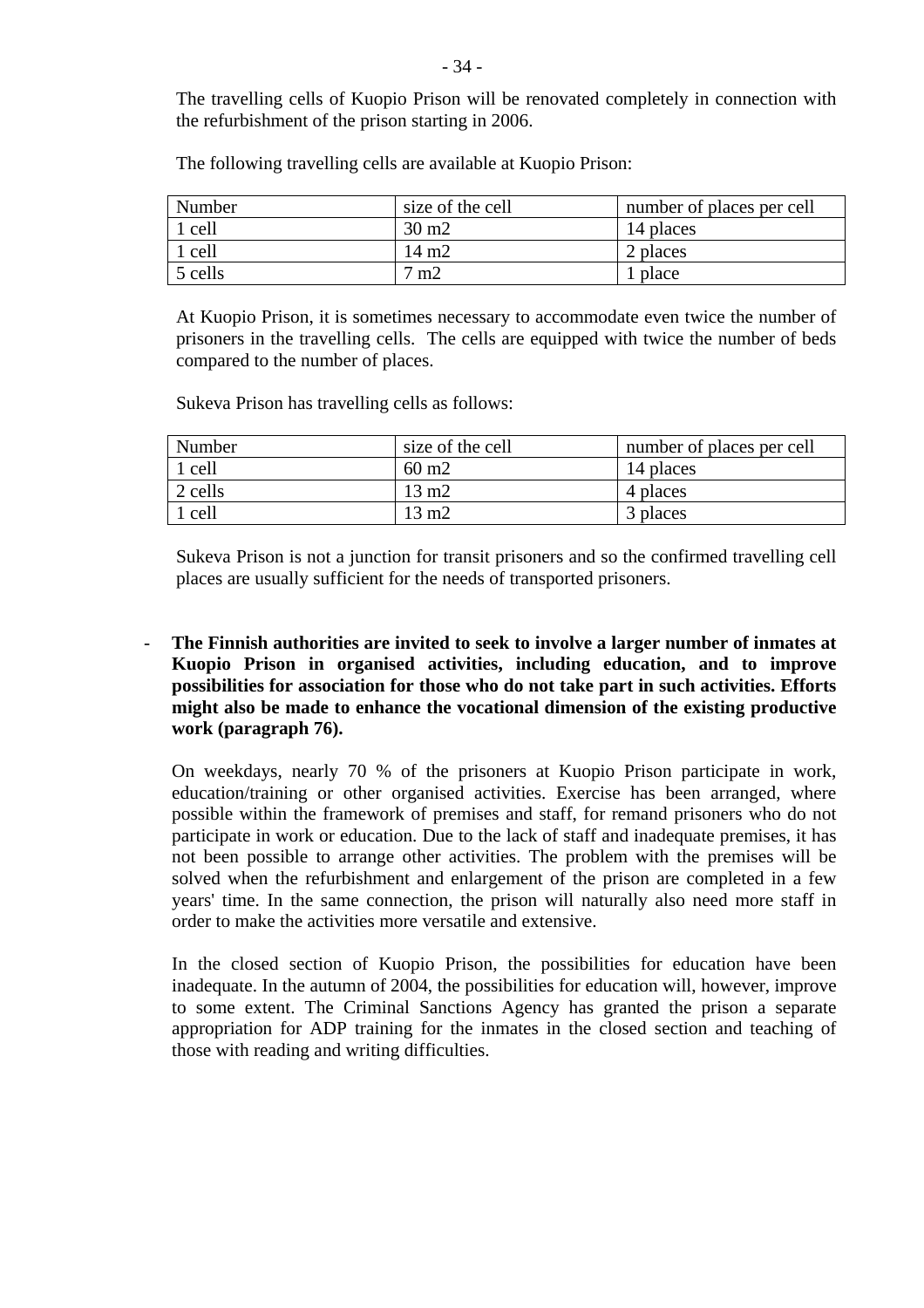The placement unit of the Eastern Finland Prison Service Region is at Kuopio Prison. A significant part of the work time of the study counsellor of the prison is spent on tasks of the placement unit. The study counsellor inter alia prepares the so-called risk and needs assessments and the plans for the term of the sentence. The study counsellor is the education expert at the placement unit. He for example clarifies the educational backgrounds of the prisoners, their unfinished education/training, the education available at prisons, etc. At the same time, he has the possibility to motivate the prisoners to participate in education. The aim of these measures is to promote the education possibilities of the prisoners in their future placement institutions.

The vocational dimension of the productive work arranged by the prison may be enhanced inter alia by integrating vocational training and work. This is a goal applicable to all prisons. The Criminal Sanctions Agency has requested the prisons to present their development plans for at-work training by the end of 2004. At Kuopio Prison, the integration of productive work and vocational training is difficult because the average prisoner stays at the prison only for a short time. Some of the inmates are remand prisoners. Prisoners participating in the programme for convicts of sex-related crimes return to their placement institutions after the programme and it is not often possible to start vocational training during the intensive programme. Some of the prisoners stay in the placement unit only as long as it takes to prepare the risk and needs assessments and the plan for the term of the sentence. As Kuopio Prison is situated in a town, some of the places are reserved for prisoners who study or work outside the institution. It is not possible to take in prisoners who would participate in vocational training in connection with work due to the number of places for prisoners. Work supervision assists in the operations of the placement unit by issuing evaluations on the working ability and function and on the progress of work of the prisoners in placement to the personnel preparing the risk assessments and the plans for the term of the sentence.

At the moment, the fields of work in the prison are meaningful especially taking into consideration that the prisoners are usually at Kuopio Prison only for a short time. The prison also has a handicraft workshop, where the work varies inter alia in accordance with the working ability of the prisoners, and a carpenter's workshop doing basic carpentry work. If a prisoner stays in the institution long enough, it is possible that he learns several phases of carpentry.

# Requests for information

#### **More information on the plans to renovate/rebuild Kuopio Prison (including the timetable envisaged) (paragraph 70).**  -

The goals of the refurbishment of Kuopio Prison have been specified in connection with an up-date of the investment programme. The investment programme also had to be checked in connection with the development project of the organisation and structures of the Prison Service. The preliminary plan is that the refurbishment of Kuopio Prison would start in 2006. The plan is to increase the capacity of the prison from 53 to about 80 places.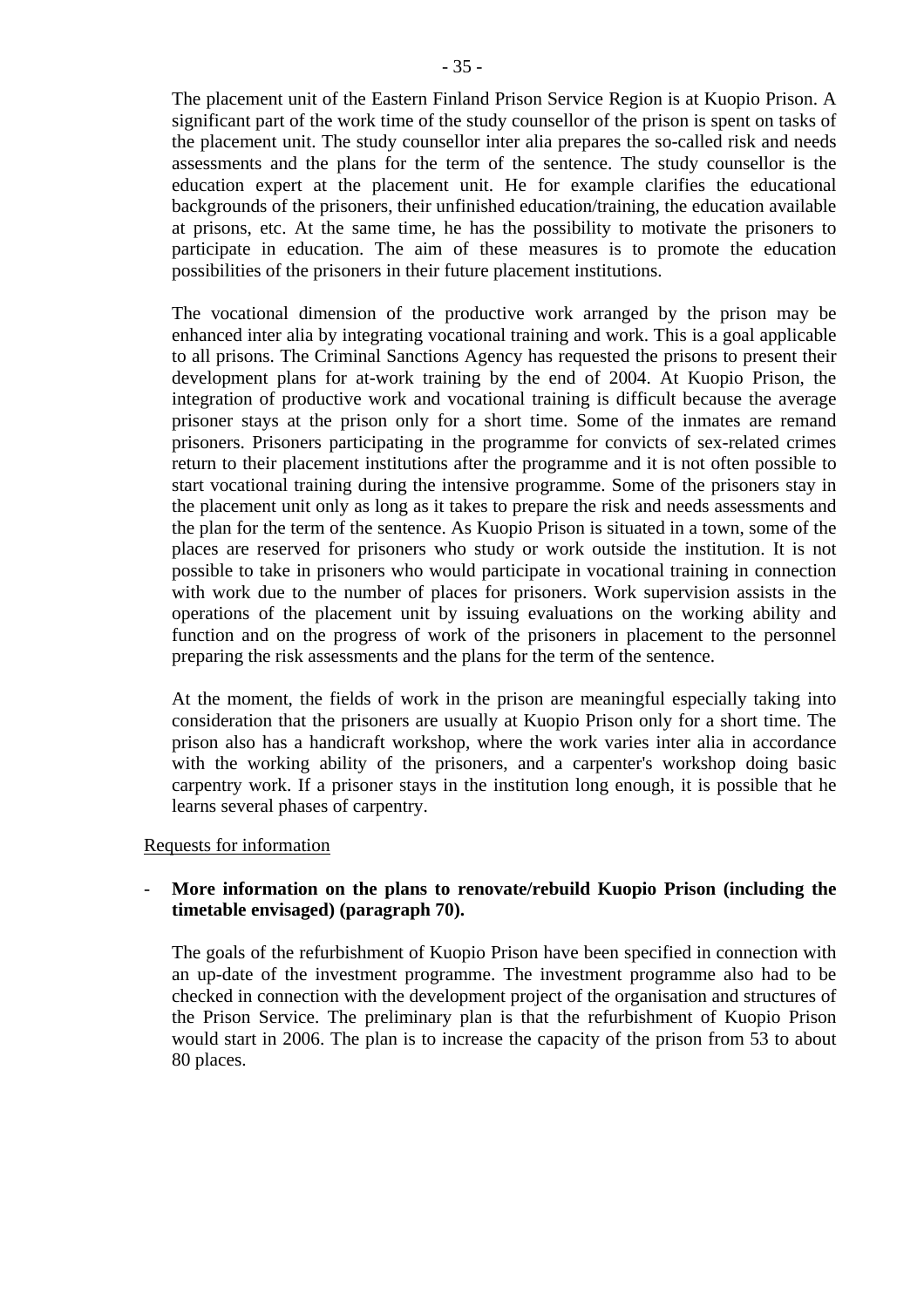#### **The Finnish authorities are invited to comment on the catering arrangements at the former Turku Remand Prison (paragraph 73).**  -

At Turku Remand Prison, the prisoner can stock up with drinking water in his cell whenever the doors are open. In addition, drinking water is distributed on request of the prisoner at around 7.15 p.m. At night, no drinking water is distributed. The new Prison of Southwestern Finland will be taken into use in 2007 and the cells there will have toilet facilities and a possibility to get drinking water at all times.

On weekdays, the prison serves breakfast, lunch, dinner and an evening snack. On weekends, the meals served are breakfast, lunch and an evening snack. The meals on weekends are more substantial than on weekdays and the total energy content of the food is the same every day.

The meals are served before the start of the work day of the prisoners at around 6.30-7 a.m., at lunch time around 11 a.m. - 12 noon and at the end of the work day at around 4 p.m. All prisoners cannot have their meals at the same time and therefore dinner is served to some groups on weekdays already before 4 p.m. In addition, the prisoners get a cold evening snack which, at the Prison of Southwestern Finland, is distributed in connection with dinner to be taken to the cell. Some of the prisoners may feel that no food is served at the prison after dinner as they do not take the snack offered to their cells.

The menus of the Prison Service are planned so that the nutrition content of the food complies with the "Finnish Nutrition Recommendations" issued by the National Nutrition Council. The nutrition recommendations have been issued to apply to all citizens and they especially obligate parties who arrange mass catering. The amount of energy served at the prison corresponds to the energy need of a young man doing medium-hard work. The prisoners may freely take bread, potatoes and vegetables. Thus also those whose energy need is bigger than normal get their energy needs fulfilled.

In accordance with section 15 of the Prison Administration Decree, the basic diet is derogated from only if the health or the religious conviction of a prisoner so requires. Diets necessary for health-related reasons are determined by the prison's doctor and those under religious grounds by the prison director. The Criminal Sanctions Agency draws up instructions on the implementation of the most common diets in the joint menu of the Prison System. In order to implement more rare diets, instructions on special diets drawn up by the Association of Clinical and Public Health Nutritionists in Finland have been distributed to the kitchen staff of prisons. The basis for a diet determined by a doctor is always medical; the food preferences of a prisoner do not form a basis for a diet.

Diets granted on religious grounds are implemented in compliance with the generally known dietary regulations of each religion. In accordance with current legislation, there is no obligation to determine a diet on other than a religious conviction.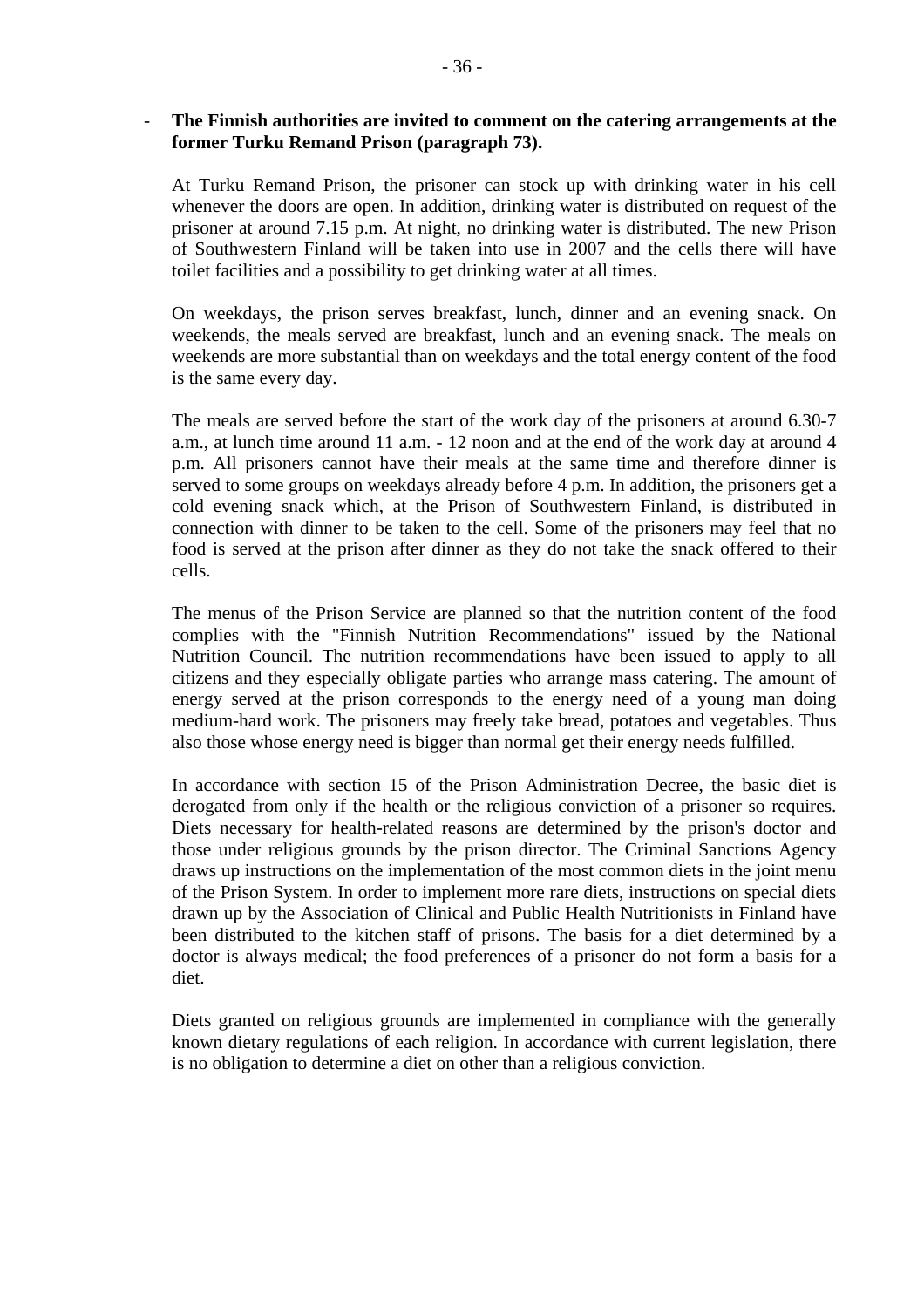#### **Health care**

# Recommendations

# - **Attendance by a general practitioner at the former Turku Remand Prison and Sukeva Prison should be increased. The authorities should also take steps to reinforce dental and psychotherapeutic services at Sukeva (paragraph 80).**

The aim is to increase the attendance hours by doctors at Turku Remand Prison and Sukeva Prison with the measures available. It is not possible to establish a full-time doctor's post at Sukeva Prison, but the aim is to enhance the health care also by enhancing the use of other health-care personnel as well as by increasing the acquisition of outside health-care services within the framework of the resources available. The acquisition of physiotherapy and dental-care services will be increased where allowed by the resources.

# - **Nursing staff resources at the former Turku Remand Prison should be increased (paragraph 81).**

The plan is to reorganise entire prison health-care in the near future as part of the reform plan of the organisation and structures of the Prison Service. The need for nurses at the different places will be re-estimated at that time. The operations of Turku Remand Prison will be transferred to the new prison facility together with the rest of the Prison of Southwestern Finland. The policlinics will merge and the situation will improve.

# - **Psychiatric/psychological services at the former Turku Remand Prison and Sukeva Prison shall be strengthened substantially; regarding the latter establishment, further efforts should be made to fill the vacant post of a psychologist (paragraph 83).**

The post of a psychologist at Sukeva Prison has been vacant but there have been no applicants. The aim is to fill the post as soon as an applicant is found. The psychiatric services at Turku Remand Prison were exceptionally limited at the time of the visit of the CPT as the permanent holder of the post was substituting for the senior physician of the Prison Mental Hospital. The situation at the Prison Mental Hospital improved on 1 September 2004, when the holder of the post of the senior physician started in his post again after a leave of absence.

# Comments

# - **The practice adopted at Kuopio and Sukeva Prisons, where nurses are required to initiate medical treatment of often serious medical conditions without proper examination by a doctor, should be reviewed (paragraph 82).**

The prison's doctor is always responsible for the medication given there. The nurses may not give or initiate any prescription medication without an order by the doctor given separately with regard to each patient. On weekends the other staff has been given instructions for situations where a prisoner is showing signs of a medical problem and where a prisoner is transported to public health care outside the prison.

After the visit of the CPT, the practice has been changed.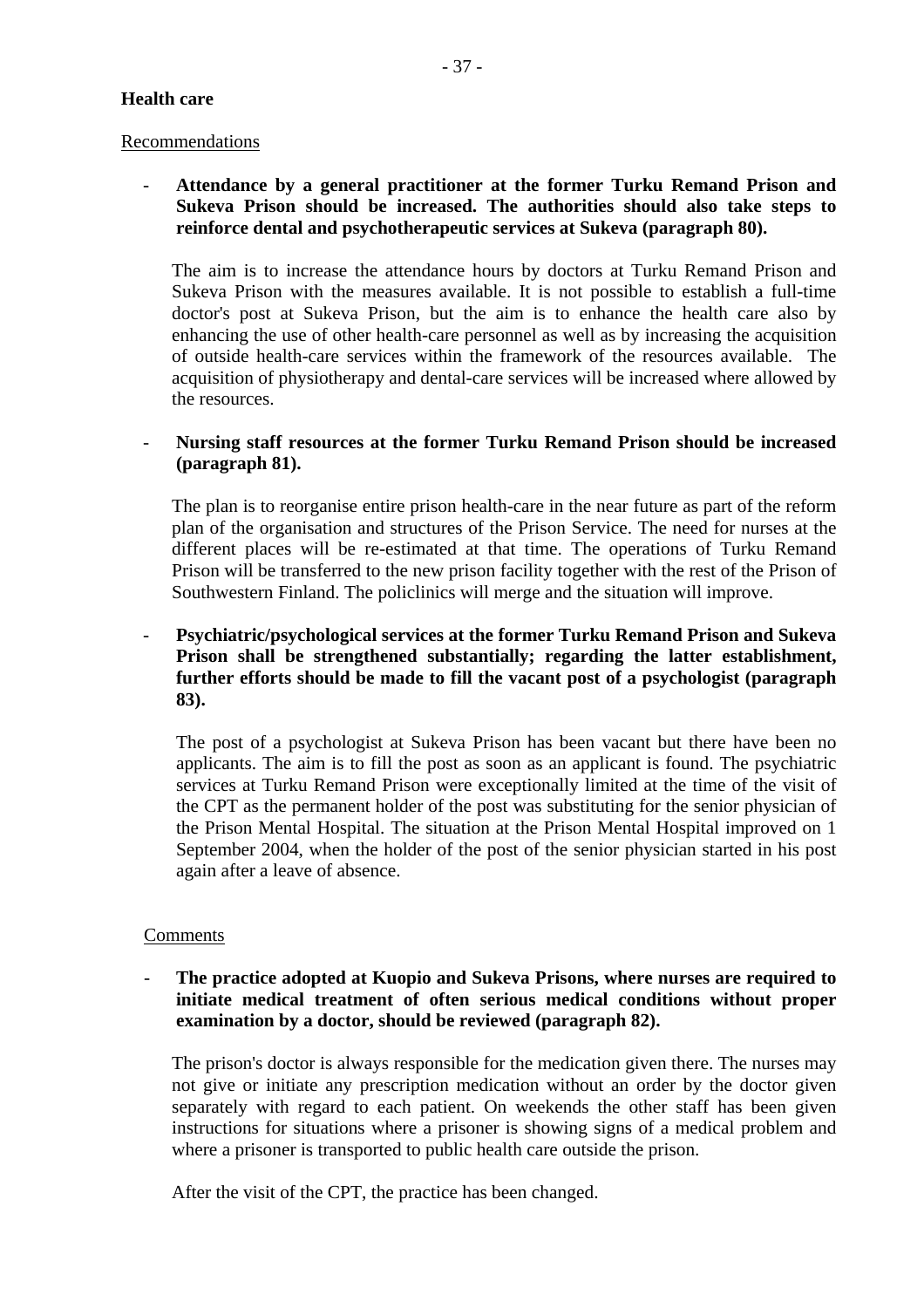# **Other issues**

#### Recommendations

# - **A right to appeal against a decision of placement in solitary confinement should be introduced (paragraph 89).**

Today, the prisoner has the right to appeal against a decision of placement in solitary confinement ordered as a disciplinary sanction. No regular right of appeal exists against a short-term segregation implemented as a precautionary measure for example due to intoxication. As this most often involves a very short-term segregation, the right to appeal would not in practice be of significance because there would seldom be time to handle the appeal during the segregation.

In accordance with the new Prison Act, a prisoner would have the right to appeal against a longer-term segregation referred to in chapter 18, section 5 of the Prison Act. This segregation corresponds to the segregation referred to in chapter 3, section 9 of the present Act on the Enforcement of Sentences.

Even if a prisoner does not have a regular right of appeal against a short-term isolation or segregation, he always has the right to file a complaint to the superior of the official who has made the decision, to the Criminal Sanctions Agency or to the Deputy Parliamentary Ombudsman. These authorities examine the legality of the decision.

# - **Steps shall be taken to ensure that leaflets are systematically given to prisoners on their arrival. These leaflets should be available in an appropriate range of foreign languages (paragraph 94).**

The Prisoner-Rule File containing the provisions, regulations and instructions relating to prisoners was up-dated in spring 2004. It is available to the prisoners in the wards. The prisoner's rules have recently been translated into English and the purpose is to send them to prisons during the autumn 2004.

The prisons have so-called new-arrival guides, distributed to the prisoners upon arrival. For example, prisoners arriving at Kuopio Prison receive a new-arrival guide, which briefly explains the operations of the prison and the issues relating to prisoners. In spring 2004, the staff of the reception ward of the prison was reminded of the importance of distributing the guide to all prisoners. The guide will be translated into all appropriate languages in the autumn 2004.

- **The Finnish authorities shall take steps to fully exploit potential offered by the existing intoxicant-free units at the former Turku Remand Prison. Further, efforts should be made to increase the number of places in the respective unit at Sukeva Prison, and to create such a facility in the context of the planned rebuilding of Kuopio Prison (paragraph 97).**
- **Drug-counselling and rehabilitation services should be made more widely available at the Turku and Sukeva establishments (paragraph 97).**  -

Sukeva Prison has an intoxicant-free ward for 19 inmates. The resources and structure of the prison do not, at the moment, permit the establishment of other intoxicant-free wards.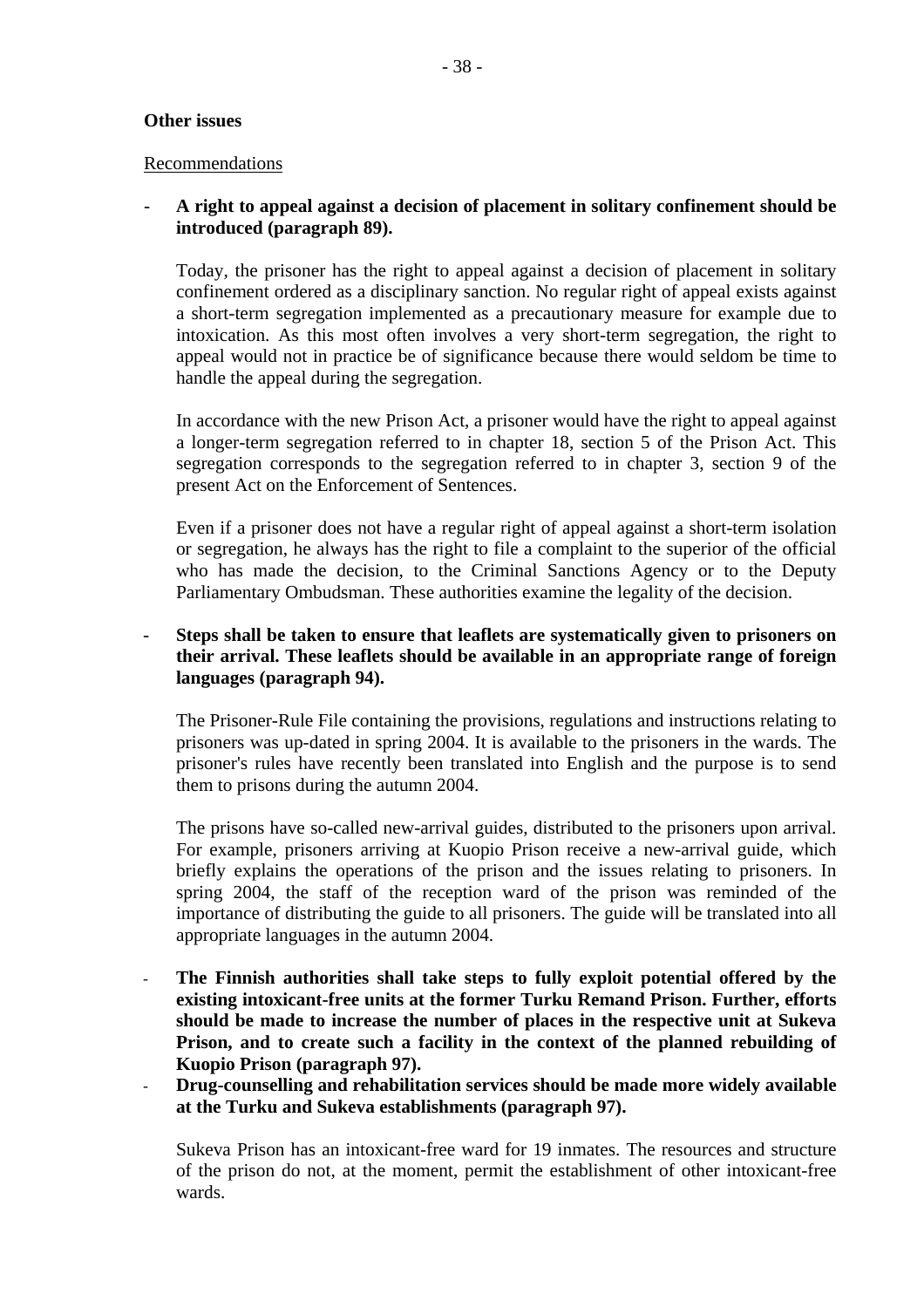There is no intoxicant-free unit in the closed ward of Kuopio Prison. With the present structure of the prison, it is not possible to establish an intoxicant-free unit. The aim is to correct the problem in connection with the refurbishment of the prison starting in 2006.

Prison wards were reorganised at the Prison of Southwestern Finland (the former Turku Remand Prison) during the summer 2004. In this connection, the intoxicant-free unit for 12 inmates situated in the earlier remand-prison building was closed and a new intoxicant-free unit for 21 inmates was founded in the other building unit of the Prison of Southwestern Finland. This made it possible to increase the number of places for those committed to intoxicant-free prison life by eight. In the summer 2004, a decision was made to convert one of the posts of the prison into a special instructor in substance abuse work. The arrangement will strengthen the intoxicant rehabilitation of the prison.

# Comments

# **The CPT trusts that the facilities available for unsupervised visits at the three prisons visited are used to their fullest potential (paragraph 93).**

The Criminal Sanctions Agency shall supervise the appropriate use of the facilities in the performance negotiations.

#### **Ideally, visits by an outside body to prison establishments should take place on a monthly basis, and be unannounced (paragraph 95);**  -

The Government of Finland is at present studying the possibilities to ratify the Optional Protocol to the United Nations Convention against Torture and the changes that may result from the implementation of the protocol in Finland. The response to the question presented by the CPT shall be submitted to the Committee as soon as the clarification is completed.

#### Requests for information

#### **Information, in respect of 2003, on the total number of appeals lodged by prisoners against disciplinary sanctions and the outcome of these appeals (paragraph 87).** -

In 2003, altogether 986 disciplinary sanctions were imposed on prisoners. Altogether 27 disciplinary sanctions were appealed against to the District Court. The appeal was dismissed in 26 cases. In one case, the solitary confinement of 14 days, ordered by the prison director, and not calculated as imprisonment time, was changed by the decision of the District Court into 10 days of solitary confinement not to be calculated as imprisonment time.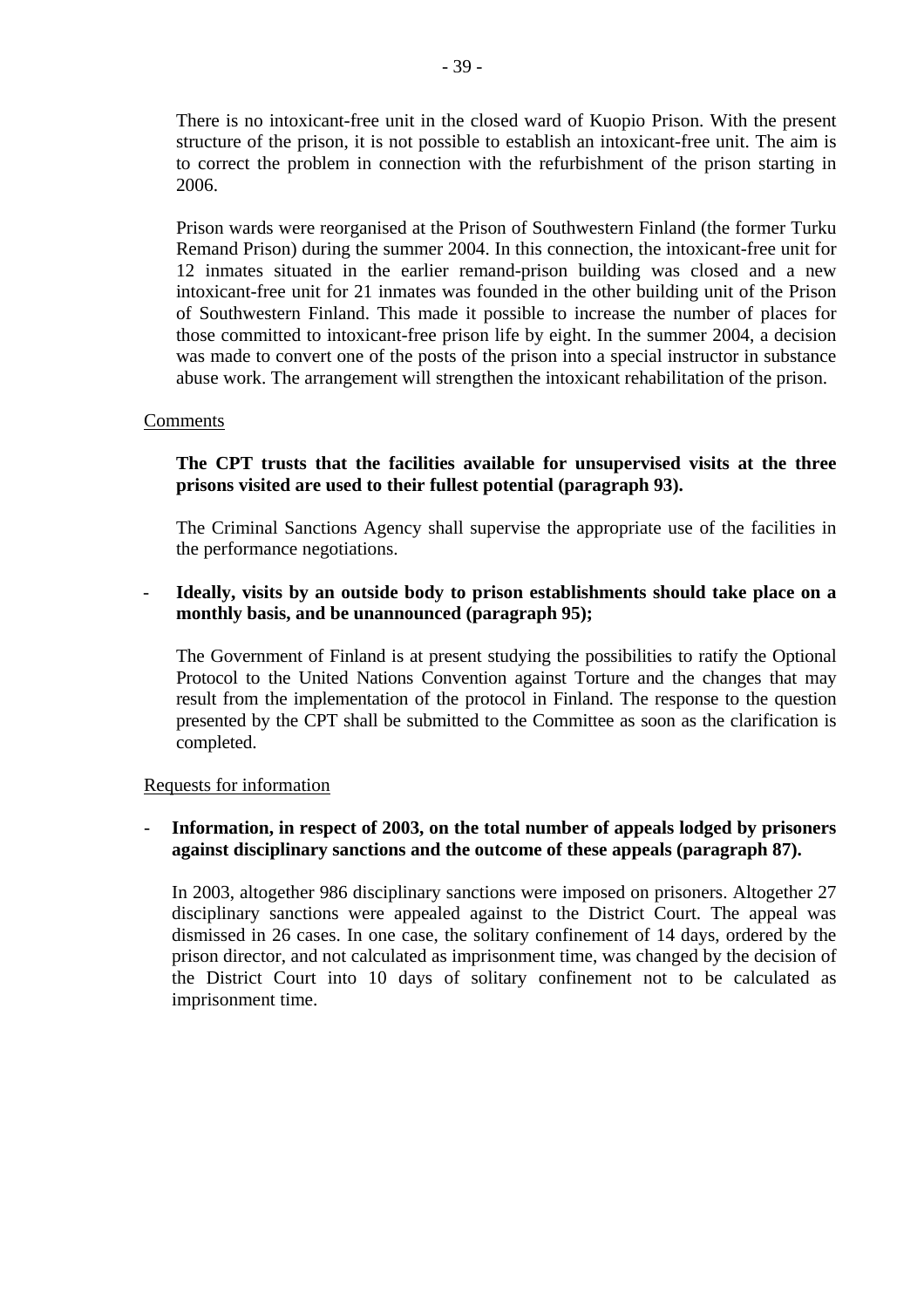#### **Further details on plans to provide a regulatory framework for the imposition of disciplinary sanctions on remand prisoners (paragraph 88).**  -

The new Act on Remand Imprisonment will include specific provisions on the disciplinary system of remand prisoners. The disciplinary system will, in most parts, be the same as for sentenced prisoners with the exception that remand prisoners could not be ordered to forfeit time served. The specific provisions in the Act on disciplinary sanctions aim at increasing the transparency and predictability of the system as well as at abolishing the use of such precautionary measures (for example segregation due to intoxication) which may in fact correspond to solitary confinement. The possibility to order a disciplinary sanction on a remand prisoner for an offence committed in the prison, estimated to be punishable by a fine, will also speed up and enhance the operability of the system. Today for example an unlawful use of narcotics has to be taken to court. A remand prisoner shall have the right to appeal against all disciplinary sanctions to the Administrative Court.

#### - **Comments of the Finnish authorities on the placement of agitated or violent prisoners in isolation by custodial officers without any involvement of medical staff (paragraph 90).**

All isolation decisions shall be notified to the health-care staff for evaluation. Sometimes urgent isolation decisions have to be made and health-care personnel is not immediately available at all times of the day. In these cases, the necessary precautionary detention shall be effected immediately and the health-care personnel shall perform a medical examination of the prisoner as soon as it is possible.

#### - **More information on the creation of a designated visiting facility at Sukeva Prison (paragraph 92).**

Plans have been made at Sukeva Prison to build facilities for visits under special supervision. Also the reception facilities of the prisoners would be improved in the same connection. The needs clarification of the project is pending and, according to preliminary plans, the project would be implemented in 2006-2007.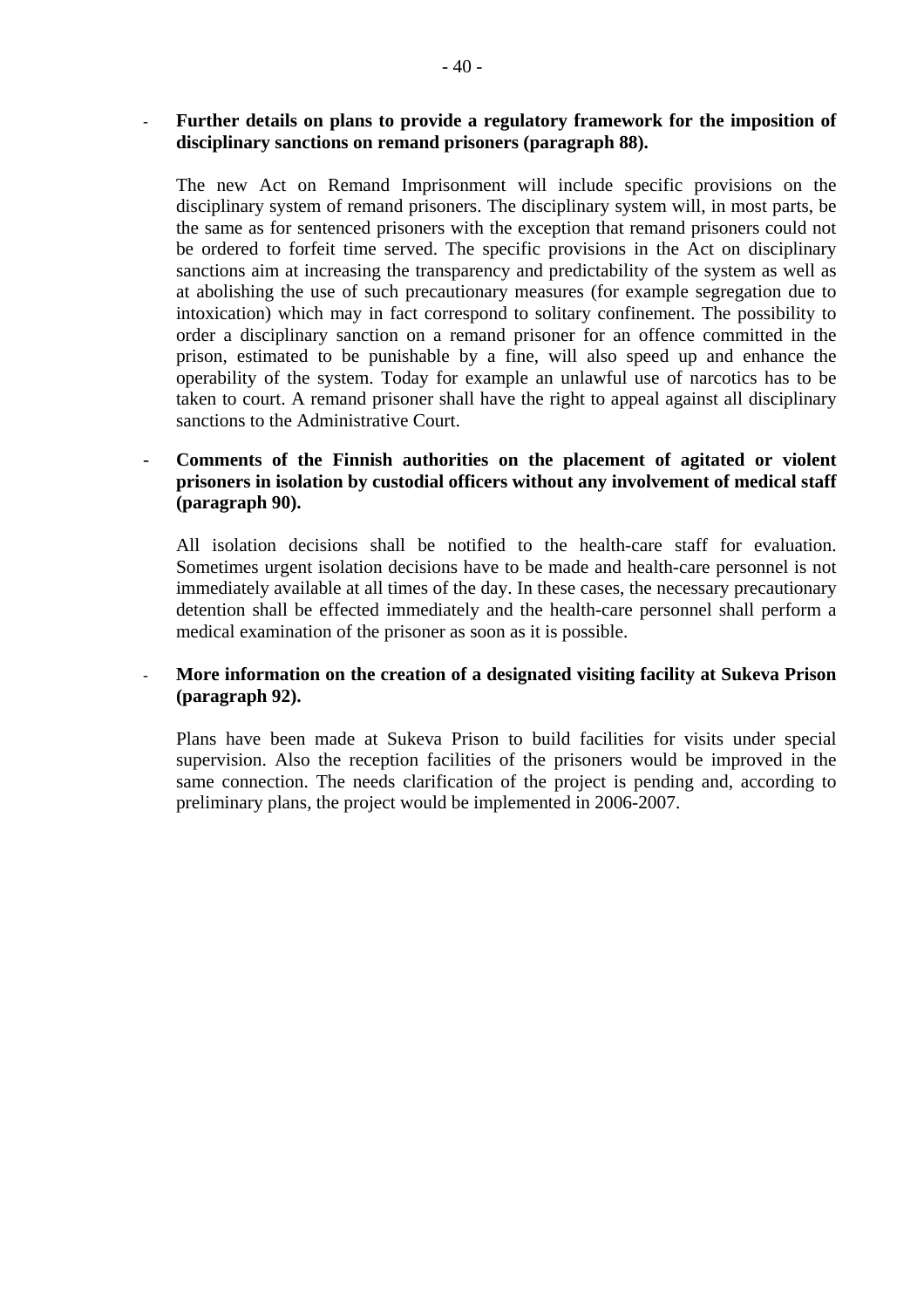# **D. Niuvanniemi Hospital**

# **Preliminary remarks**

#### Requests for information

# - **Confirmation of the entry into service of the ward for juvenile patients, as well as information about its functioning (e.g. the therapeutic/rehabilitative activities available) (paragraph 99).**

The 12-bed ward for juvenile patients at Niuvanniemi Hospital was taken into use on 1 January 2004. After a thorough initial examination, the adolescent receives adolescent and forensic psychiatric treatment in accordance with an individual care plan based on the findings of the examination. Realisation of the goals of the care plan are monitored regularly. Community-orientation, model-learning, activeness and an individual care relationship go hand in hand in the treatment. Special attention is paid to working in cooperation with the families and networks of the adolescents. The adolescents may also go to school in the unit premises.

The personnel of the juvenile ward consists of a senior physician, a specialist in adolescent psychiatry, a psychologist, an occupational therapist, a head nurse, an assistant head nurse, 12 nurses, 24 mental-health nurses, one social worker, an office secretary and four ward assistants.

The floor plan of the ward is appended.

# **Living conditions**

#### Comments

- **The criteria used for assessing whether a patient can have access to outdoor exercise should be reviewed (paragraph 102).** 

The patients at Niuvanniemi Hospital, irrespective of whether they are in hospital for treatment or an examination, are taken to outdoor exercise by the staff. Due to the special features of the patients, it has been deemed important that a doctor examines the patients admitted and decides when the staff can take the patient outdoors or when the patient may participate in outdoor exercise without direct control. The grounds for granting a permission for outdoor exercise are the same for all patients and dependant on the patient's state of health. At the moment, almost all patients at the hospital are allowed to participate in outdoor exercise. In a few cases, outdoor exercise has been denied of patients receiving treatment on the grounds of their current state of health. Nor have patients been taken out against their will.

After the visit of the CPT, special attention has been paid to giving the patients at least one hour of daily outdoor exercise. This has been done by arranging other activities differently and by increasing the nursing staff.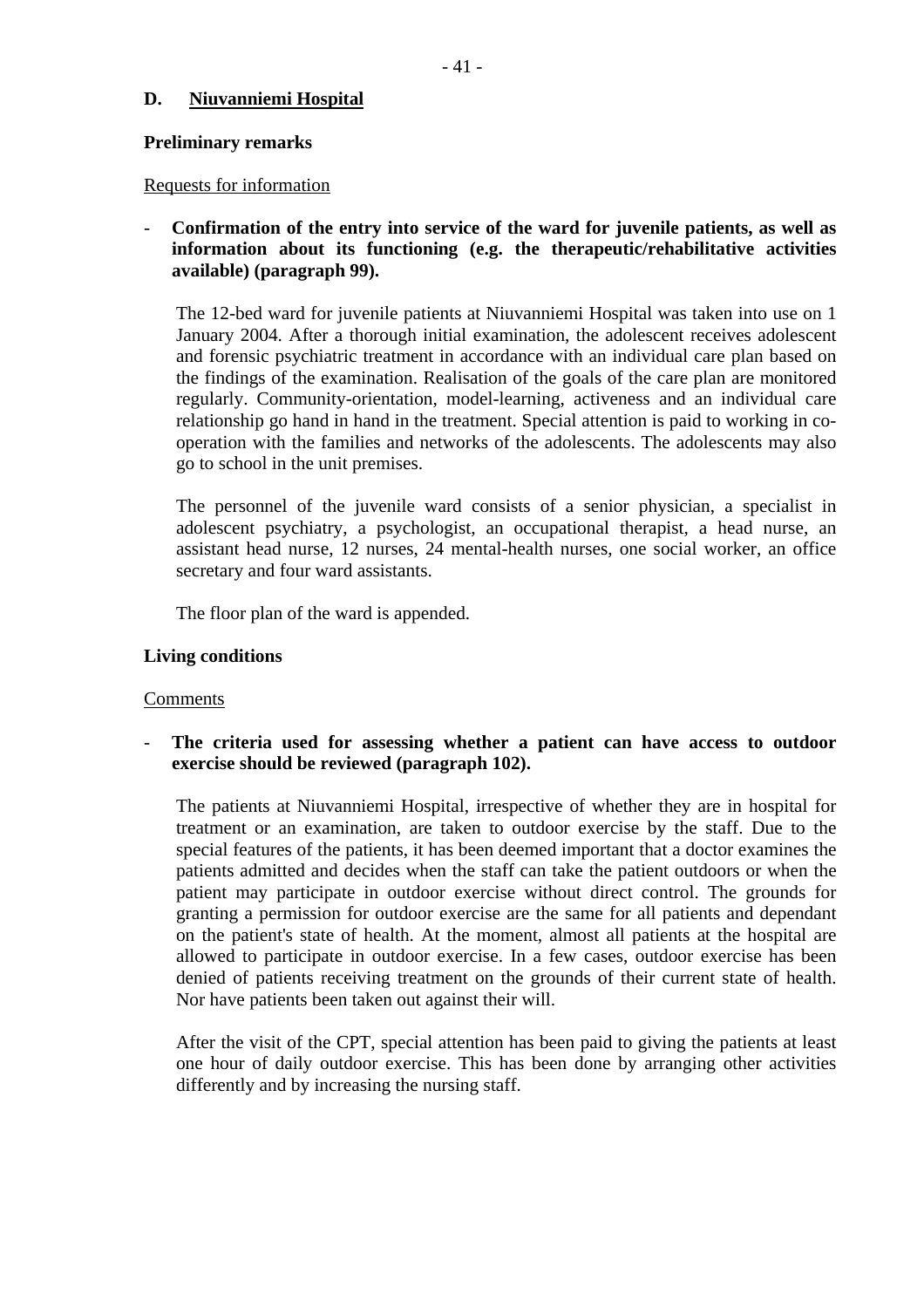# **Staff and treatment**

#### Comments

# - **The Committee trusts that determined efforts will be made to involve a greater number of patients suffering from grave mental disorders in activities which are responsive to their individual needs and abilities (paragraph 106).**

Most patients at Niuvanniemi Hospital suffer from schizophrenia, the negative symptoms of which may be manifested inter alia as social withdrawal and apathy. The purpose has certainly not been to ignore these symptoms. The matter has been addressed by allocating staff resources. On the other hand, it has also been noted that the activation of a passive schizophrenic is very difficult. The central treatment-related problem is that there is generally not enough knowledge of the motivation methods.

Especially with a view to the rehabilitation of patients, a post of a neuro-psychologist was founded at Niuvanniemi Hospital at the beginning of 2004. The post is the first post of a neuro-psychologist in a mental hospital in Finland founded solely for the needs of persons suffering from psychic disorders. The hospital has two occupational therapists whose work input will be directed especially at the solving of this problem.

# Requests for information

# - **The comments of the Finnish authorities on the subject referred to in paragraph 108 of the report (paragraph 108).**

An amendment of chapter 4 a of the Mental Health Act (1423/2001) entered into force on 1 June 2002. The amendment reformed the provisions relating to the limitations on patients' fundamental rights during involuntary treatment and examination as well as the related coercive means. The reform aimed not only at unifying the use of limitation at psychiatric treatment units but also at safeguarding the fundamental rights of patients.

In accordance with section 22 b of the Mental Health Act, a patient must be cared for, as far as possible, in mutual understanding with the patient. If the patient is able to decide on his care and objects to a certain treatment, he shall, in accordance with the general principles of the Act on the Status and Rights of Patients (785/1992), be treated with medically acceptable methods that he consents to. This requires ascertaining the opinion of the patient on the treatment and changes in the treatment, where possible. Also in involuntary treatment, the main rule is that the treatment is implemented in mutual understanding with the patient and that resorting to limitations of the patient's right of self-determination form an exemption.

At least so far, the provisions on the rights of patients do not include the right to get a second opinion on the treatment. In practice, out-patients have been able to get such an opinion by changing doctors within the public health-care system or by transferring to private health-care. Also the doctor or nurse responsible for the care of a hospitalised patient may change on request of the patient. There are no legislative obstacles to a patient being treated at a psychiatric hospital or his next-of-kin or other close person acquiring an assessment on the state of health of the patient from a doctor outside the hospital.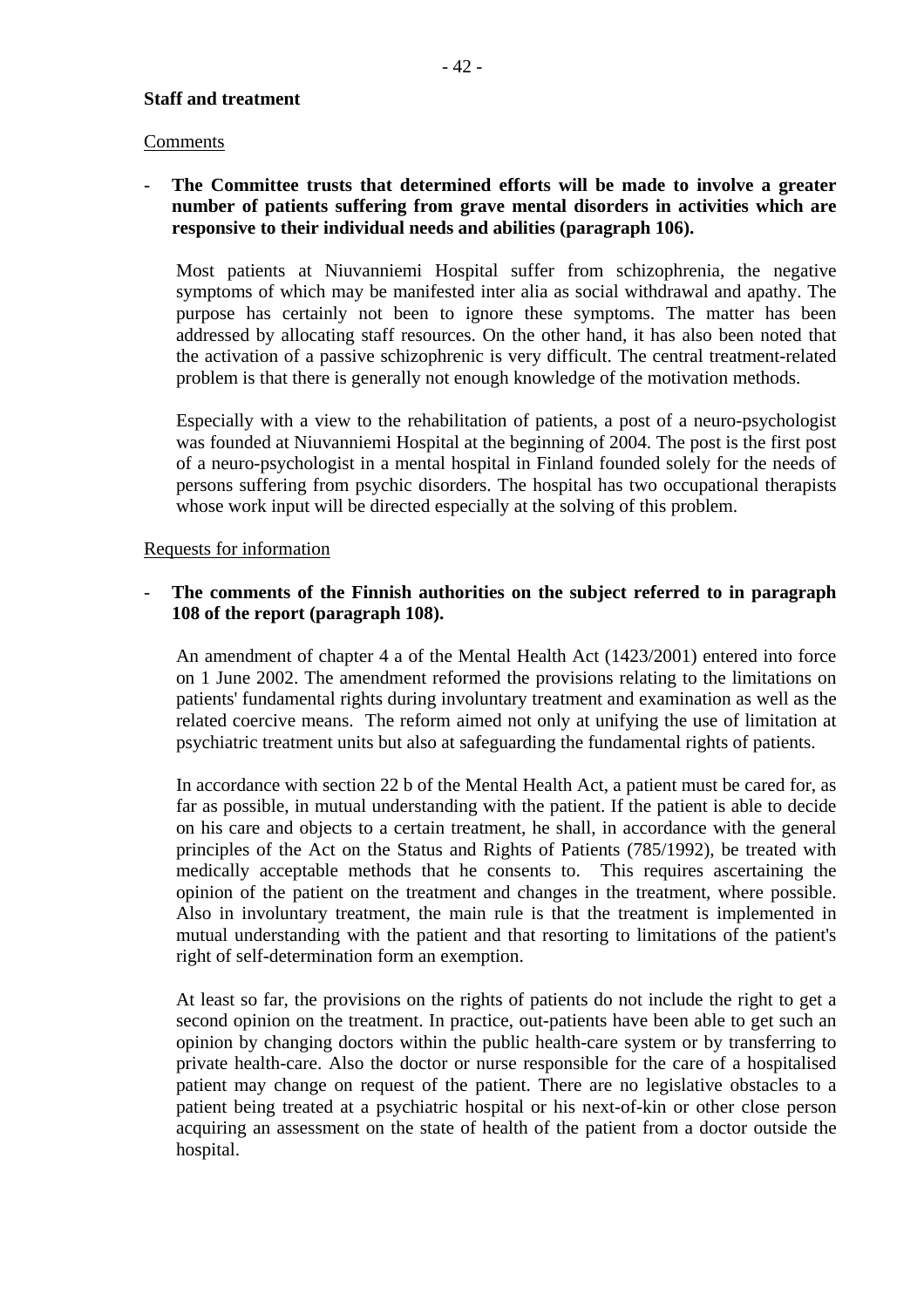#### **Means of restraint/seclusion**

#### Recommendations

# - **patients who have been subject to seclusion or other means of restraint receive a debriefing after the end of these matters (paragraph 113).**

Chapter 4 a of the Mental Health Act provides for the conditions for limiting the patient's right of self-determination. In accordance with the Act, it is not possible to limit the patient's right of self-determination to punish the patient for unwanted behaviour.

At Niuvanniemi Hospital, the practice already is that, after the use of seclusion or other means of restraint, the patient receives a debriefing from the persons responsible for the treatment, i.e., by the doctor and the nursing staff. The debriefing is recorded in the file of the patient. The chief physician of the hospital has drawn attention to the clarity of entries made in the files regarding debriefing.

# Requests for information

# - **Confirmation that the administration of medication for the purpose of controlling aggressive or violent behaviour is subject to the same recording/reporting obligations as those applying to seclusion and physical means of restraint (paragraph 110);**

At Niuvanniemi Hospital, a patient is medicated to control aggressive or violent behaviour only if the said behaviour is due to a mental illness. If a patient is medicated against his will, this is recorded in the list referred to in section 22 k, subsection 2 of the Mental Health Act. The use of medication administered parenterally against the will of the patient is relatively rare at the hospital.

The Ministry of Social Affairs and Health has sent a letter to Niuvanniemi Hospital requesting the hospital to specify its internal instructions so as to avoid any unclarity when treating a patient.

# **- How is it intended to implement the provision referred to in paragraph 111 of this report in the case of involuntary patients without a support person/guardian (e.g. are there any plans to appoint a support person specifically for patients subject to means of restraint?) (paragraph 111).**

The appointment and duties of an appointed personal trustee are governed by the Guardianship Services Act (442/1999). A guardian is appointed by the court. If the patient himself understands the meaning of the issue and wants a guardian, also the Local Register Office may appoint a guardian. The hospital shall, where necessary, file a petition for the appointment of a guardian but the petition does not bind the party deciding on guardianship.

If, when assessing the state of health of a patient upon his entry to the hospital, it seems that special limitations have to be applied to him repeatedly or for a long time under the Mental Health Act, the hospital usually files a petition to the Local Register Office for the appointment of a guardian.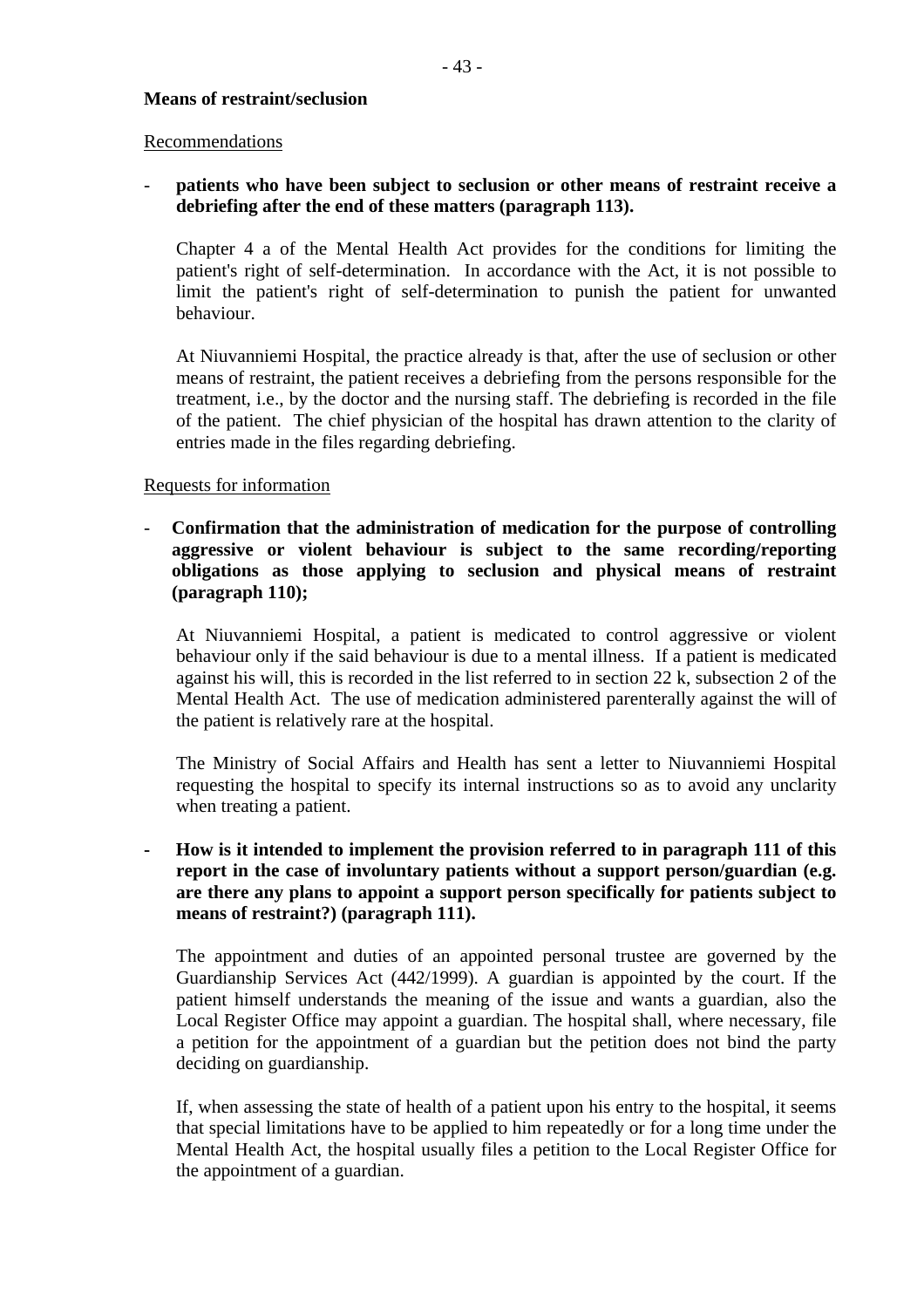The provisions relating to guardianship were reformed in 1999. Guardianship is closely linked to the system of municipal civil-servant guardians, which does not seem to be very suitable to the handling of issues relating to a person, such as the notifications referred to in the Mental Health Act. A co-operation group of guardianship services set by the Ministry of the Interior is handling the needs to amend the Guardianship Services Act. The group includes representatives from the Ministry of Justice, the Ministry of Social Affairs and Health and the Association of Finnish Local and Regional Authorities. In this connection, also the need for guardianship of patients treated at hospitals and the way to arrange it shall be clarified.

# **- Details concerning the procedures for appointing support persons and the requirements these persons have to meet (e.g. in terms of previous experience and qualification) (paragraph 111).**

There are no special requirements relating to training or qualifications. Also the relatives of the patient may act as his guardian. According to information from the Helsinki Local Register Office, approximately half of all guardians are municipal guardians and approximately half are relatives. At least in large towns, the municipal guardians are lawyers.

# **Safeguards**

# Recommendations

# - **It is recommended that the Finnish authorities review the procedure by which the continuation of treatment of civil and forensic psychiatric patients are decided, in the light of the remarks made in paragraph 120 (paragraph 121);**

In September 2004, the Ministry of Social Affairs and Health set a working group with the task of inter alia evaluating the relevance of provisions on forensic psychiatric patients. The term of the working group will end on 31 December 2005. The working group shall, in accordance with its task, evaluate the preconditions of involuntary treatment of forensic psychiatric patients. In addition, the working group shall, taking into account the recommendations of the Committee, also evaluate the appropriateness of the provisions and practices relating to the ascertainment of the need for treatment.

# **- The practice that patients undergoing mental examination are not allowed to receive visits during the assessment period should be reviewed (paragraph 123);**

The report states that, according to the established practise of the hospital, patients undergoing mental examination are not allowed to receive visits during the assessment period. There is apparently some confusion here. Patients undergoing mental examination are allowed to receive visitors as before. The hospital deems that maintaining contacts with relatives is important to the patient. Therefore the visits of the next-of-kin are prioritised, where possible.

The visits of relatives of patients undergoing mental examinations may have been restricted when the relative has been a victim of the assault with which the patient is charged. In this case, it is feared that the frequent presence of the relative during the examination period may confuse the examination result. These cases are, however, highly exceptional.